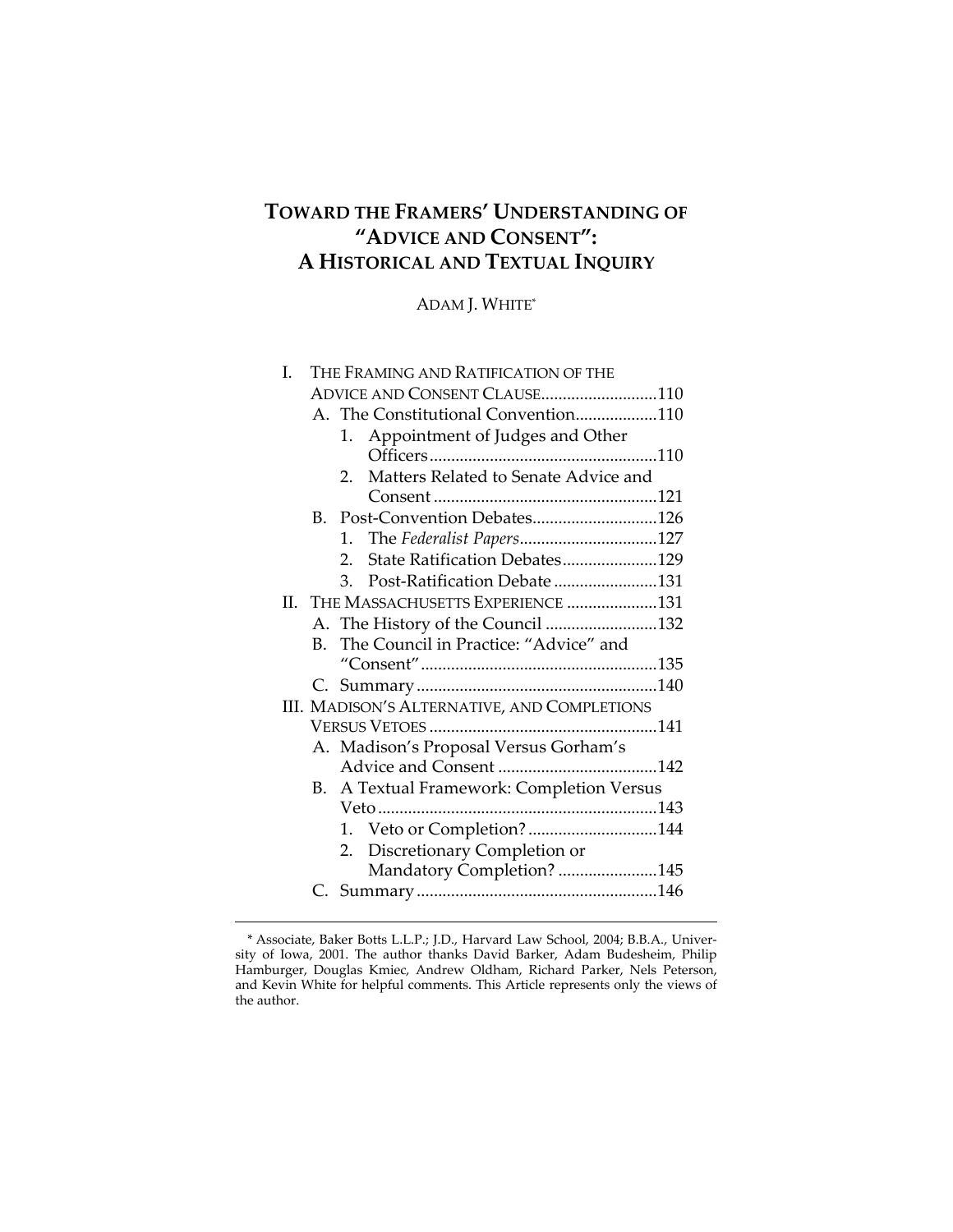IV. CONCLUSION .........................................................147

### **INTRODUCTION**

During President George W. Bush's first term, no domestic issue excited the Republican and Democratic bases like judicial nominations.1 Upon the President's reelection, attention on the war for the courts continued as the President announced the renomination of twenty people whose first-term nominations had not received up-or-down votes in the full U.S. Senate.<sup>2</sup> In 2005, President Bush's first nomination to the Supreme Court that of Judge John Roberts to replace the late Chief Justice Wil‐ liam Rehnquist—was confirmed without delay. As of the writ‐ ing of this article, the President's second nomination—that of Judge Samuel Alito to replace Justice Sandra Day O'Connor faced scattered threats of opposition‐party delay.3

This marks only the most recent battle in the war for the courts. Beginning in earnest with the nomination of then-Justice Abe Fortas to replace outgoing Chief Justice Earl War‐ ren, and continuing through the contentious nomination battle over Judge Robert Bork and the media spectacle of the Clarence Thomas hearings, the fight in the Senate to seat judges had risen to Beltway prominence by the mid‐1990s.4

During the Clinton presidency, however, Senate refusal to confirm nominations had assumed a markedly different form. No longer was the Senate voting to reject nominees, as it had done with the Bork nomination and many others in the past; instead, the Senate was not voting at all.

President Clinton's nominations to a variety of seats on the courts of appeals failed to result in appointments as the Repub‐

<sup>&</sup>lt;u> 1989 - Johann Stein, marwolaethau a bhann an t-Amhain an t-Amhain an t-Amhain an t-Amhain an t-Amhain an t-A</u> 1. *See, e.g.*, Editorial, *The Choice on Courts*, WASH. POST, Oct. 23, 2004, at A22.

<sup>2.</sup> *See* Michael A. Fletcher & Helen Dewar, *Bush Will Renominate 20 Judges*, WASH. POST, Dec. 24, 2004, at A1.

<sup>3.</sup> *See*, *e.g.*, James Kuhnehn & William Douglas, *Senators on Both Sides Brace for Clash on Alito; Republicans, Democrats Warily Mention Filibuster*, CHARLOTTE OBSERVER, Nov. 1, 2005, at 13A.

<sup>4.</sup> For excellent histories of judicial nominations battles, see generally HENRY J. ABRAHAM, JUSTICES, PRESIDENTS, AND SENATORS: A HISTORY OF THE U.S. SUPREME COURT APPOINTMENTS FROM WASHINGTON TO CLINTON (rev. ed. 1999), and HENRY B. HOGUE, CONG. RESEARCH SERV., ORDER CODE RL31171, SUPREME COURT NOMINATIONS NOT CONFIRMED, 1789–2004 (updated Mar. 21, 2005).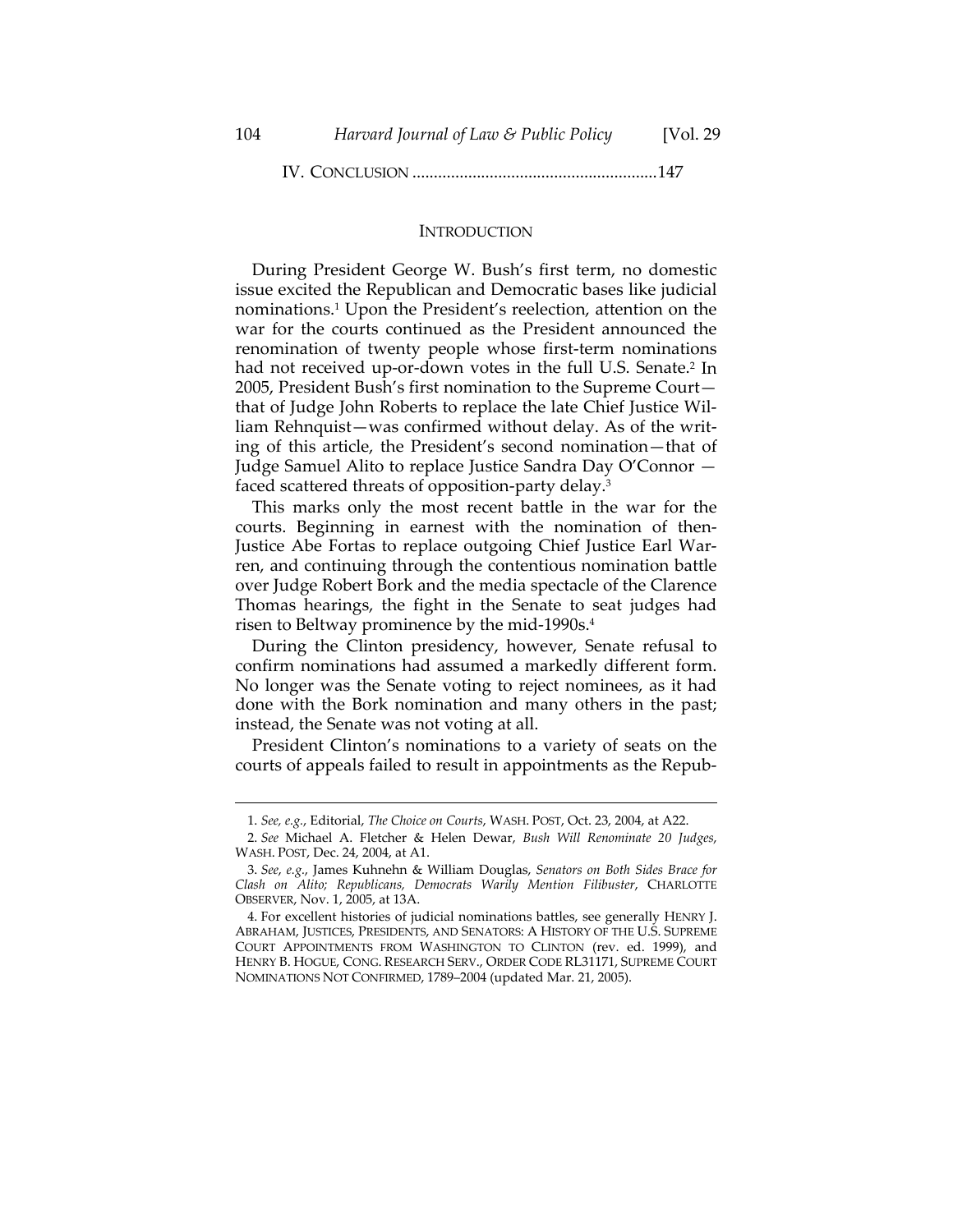lican Senate majority left many of the nominations to languish in committee without hearings or full Senate votes. From 1995 to 2000, the President nominated 263 people to seats on the dis‐ trict court benches, and 84 to seats on the courts of appeals.<sup>5</sup> Of the district court nominees, 80% received committee hearings, 78% received committee votes, and 76% received full Senate votes.<sup>6</sup> Of the court of appeals nominees, 65% received committee hearings, 62% received committee votes, and 55% received full Senate votes.<sup>7</sup> These figures represent a marked downturn from the two decades preceding the Clinton mixedgovernment era.8 The reduction in hearings and votes became even more significant in the final two years of the Clinton ad‐ ministration: Of the thirty-four nominees to the courts of appeals, only fifteen received committee hearings, committee votes, or full Senate votes.<sup>9</sup> Democrats decried these Republican tactics for being obstructionist and for exacerbating a judi‐ cial vacancy "crisis."10

George W. Bush's election in 2000 began with five months of a Republican‐controlled Congress. But with the Senate divided equally among Republicans and Democrats,<sup>11</sup> the defection of Senator James Jeffords of Vermont from the Republican Party effectively returned Senate control to the Democrats. This change to mixed government quickly led to greater numbers of unconfirmed judicial nominations comparable to those of the last two years of the Clinton administration. In 2001 and 2002, President Bush nominated sixty‐one candidates to positions on the courts of appeals. Of those, twenty‐four received committee

<sup>5.</sup> DENIS STEVEN RUTKUS & MITCHEL A. SOLLENBERGER, CONG. RESEARCH SERV., ORDER CODE RL31635, JUDICIAL NOMINATION STATISTICS: U.S. DISTRICT AND CIRCUIT COURTS, 1977–2003, at 30 (updated Feb. 23, 2004).

<sup>6.</sup> *Id.*

<sup>7.</sup> *Id.*

<sup>8.</sup> *Id.*

<sup>9.</sup> *Id.*

<sup>10.</sup> *See, e.g.*, Patrick J. Leahy, Op‐Ed., *Where Are the Judges?*, BOSTON GLOBE, Mar. 1, 1998, at C7 ("Any week in which the Senate does not confirm three judges is a week in which it is failing to address the vacancy crisis. . . . A Republican leader in the House speaks openly about seeking to 'intimidate' federal judges. The confir‐ mation process is not immune to politics, but a particularly virulent strain has infected the Senate's consideration of judicial nominations over the last few years.").

<sup>11.</sup> The tie‐breaking vote of Vice President Cheney gave the Republicans a 51‐50 majority.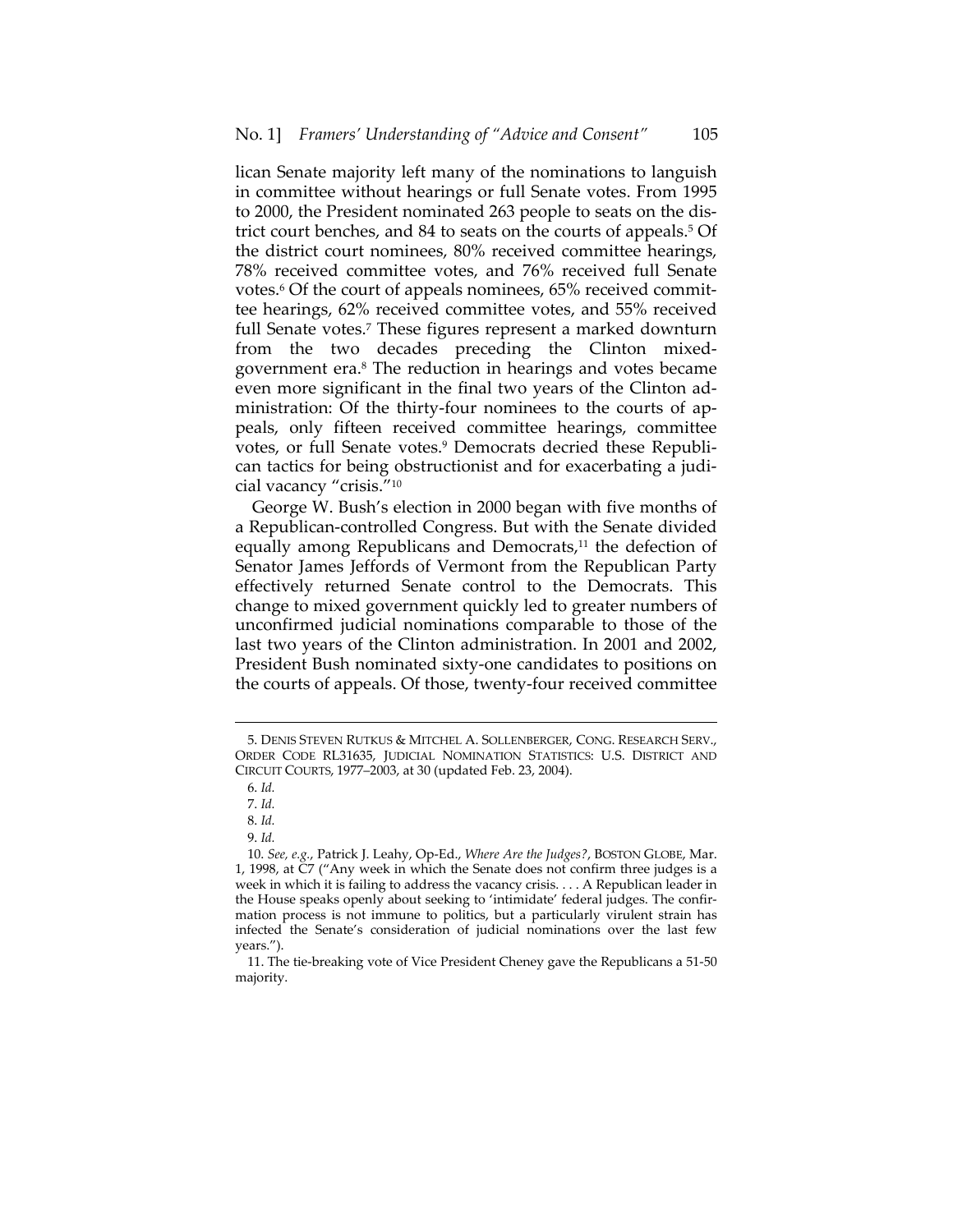hearings, nineteen received committee votes, and seventeen received full Senate votes.<sup>12</sup>

The Republicans regained control of the Senate in the 2002 election, but the slim majority left the Democrats with sufficient votes to block certain nominations. Throughout 2003, Democrats focused on six nominations to the courts of appeals and repeatedly prevented successful cloture motions on those nominations. This impasse culminated in a days‐long filibuster broadcast nationwide on cable television.13 Some Republicans suggested using the "constitutional option," alternatively known as the "nuclear option," a parliamentary maneuver ca‐ pable of circumventing the filibuster.14 Two factors contributed to the tactic's falling out of the national spotlight: First, Presi‐ dent Bush began to use recess appointments temporarily to appoint filibustered nominees to the courts of appeals without a Senate vote;<sup>15</sup> second, a bipartisan group of fourteen Senators agreed to work together to limit the ability of Republicans to invoke the constitutional option, and in exchange, of Democ‐ rats to successfully filibuster a nomination.<sup>16</sup> Throughout this standoff, Republicans decried the Democrats' tactics as obstruc‐ tionist and argued that they exacerbated the "crisis" of judicial vacancies.17

<sup>12.</sup> RUTKUS & SOLLENBERGER, *supra* note 5, at 30.

<sup>13.</sup> *See* Helen Dewar, *Bush, Daschle Trade Charges: Senate's Talkathon on Judicial Nominees Exceeds 30 Hours*, WASH. POST, Nov. 14, 2003, at A6; Helen Dewar, *Senate Filibuster Ends with Talk of Next Stage in Fight*, WASH. POST, Nov. 15, 2003, at A9.

<sup>14.</sup> *See* Helen Dewar & Mike Allen, *Frist Seeks to End Nominees Impasse: Majority Leader's Plan Would Limit Tactics Used in Senate to Block Judicial Picks*, WASH. POST, May 9, 2003, at A12; *see generally* Martin B. Gold & Dimple Gupta, *The Constitutional Option to Change Senate Rules and Procedures: A Majoritarian Means to Over Come the Filibuster*, 28 HARV. J.L. & PUB. POL'Y 205 (2004).

<sup>15.</sup> *See* Richard Simon, *Bush, Frustrated by Democrats, Again Bypasses Senate on Judge*, L.A. TIMES, Feb. 21, 2004, at A1; *cf.* Randy Barnett, *Benching Bork*, NAT'L REV. ONLINE, Apr. 29, 2003, http://www.nationalreview.com/comment/comment‐ barnett042903.asp (recommending that President Bush engage in intentionally controversial recess appointments in order to persuade Democrats to end their filibustering of judicial nominations).

<sup>16.</sup> *See* Charles Babington & Shailagh Murray, *A Last‐Minute Deal on Judicial Nominees*, WASH. POST, May 24, 2005, at A1.

<sup>17.</sup> *See* Senator Orrin Hatch, Press Conference at Room S‐207, The United States Capitol (Apr. 12, 2002) ("We're in the middle of a circuit court of appeals crisis in this country. It's a constitutional crisis . . . . Now the Senate Democrats are trying to create an illusion of movement by creating great media attention concerning a small handful of nominees, in order to make it look like progress, and D. Brooks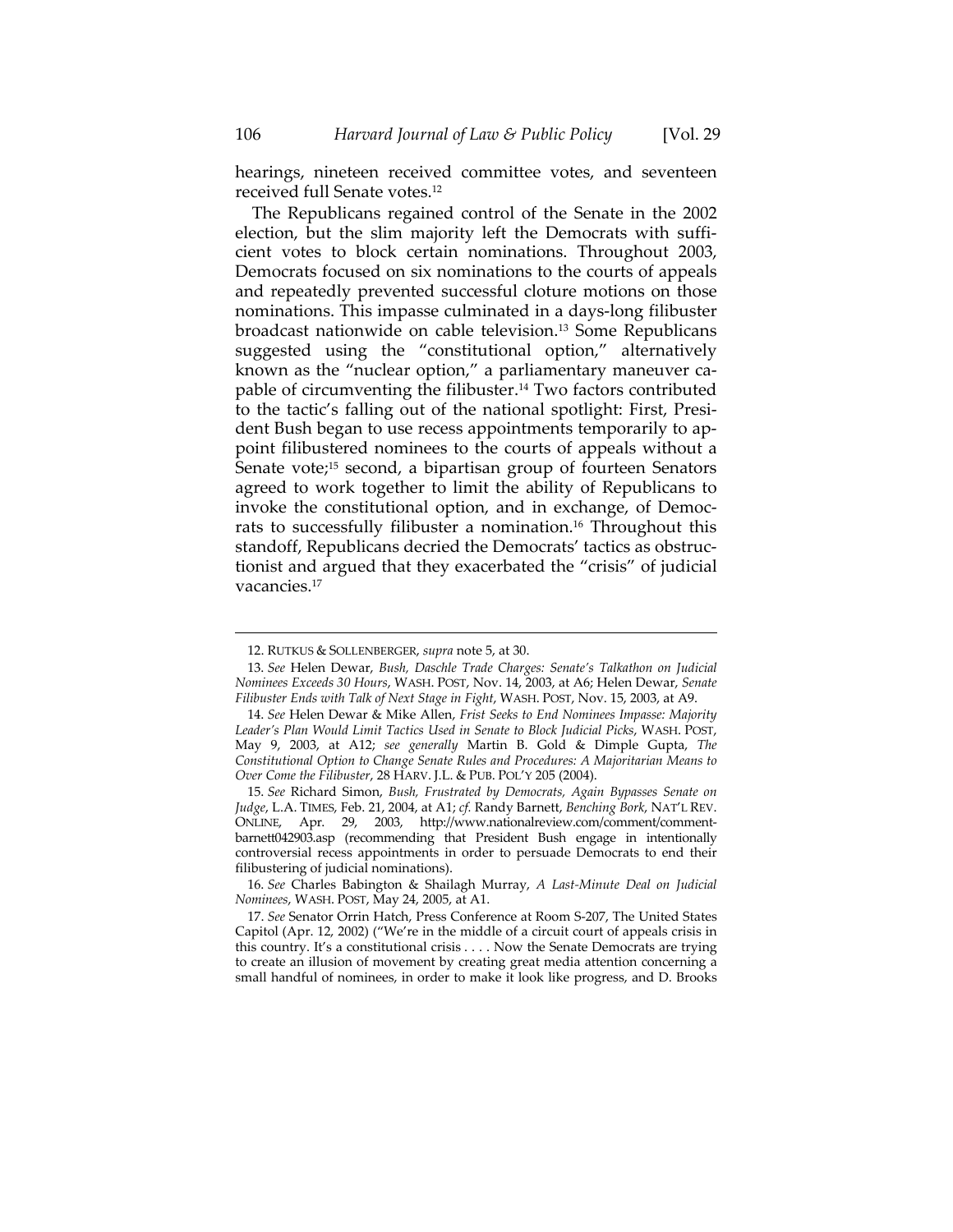President Bush's reelection in 2004 reinvigorated conservative efforts to confirm judicial nominees. In his first postelection announcement on the matter, President Bush chal‐ lenged the Senate in no uncertain terms: "The Senate has a con‐ stitutional obligation to vote up or down on a President's judicial nominees."18

But does the Senate actually have such a constitutional *obliga‐ tion*? The text of the Constitution certainly does not include such a provision; nevertheless, some current Senators from both parties have agreed—both recently and historically—with President Bush's sentiments.19 Professor Douglas Kmiec, among others, has argued that the Senate would contravene its constitutional duty by not bringing a nomination to the floor after committee consideration.20 If these government officials and commentators are correct, then the Senate has acted in dereliction of its constitutional duty on a great number of occasions. In addition to its failure to vote on numerous circuit and district court nominations, the Senate has also failed to vote up or down on nominees to the Supreme Court. On 154 occasions the President has nominated someone for appointment to the Supreme Court. Thirty‐four of those nominees have not re‐ ceived senatorial approval.<sup>21</sup> Of the thirty-four failed nominations, only eleven were rejected by a full vote of the Senate;<sup>22</sup> the remainder were either withdrawn by the President without Senate action<sup>23</sup> or defeated in the Senate by means other than an up-or-down vote by the full Senate.<sup>24</sup>

 Smith appears to be the next one who's going to be up for a smearing.") (transcript available through Federal News Service).

<sup>18.</sup> Press Release, President George W. Bush, Statement on Judicial Nominations (Dec. 23, 2004), *available at* http://www.whitehouse.gov/news/releases/2004/12/ 20041223‐1.html.

<sup>19.</sup> *See* John Cornyn, *Our Broken Judicial Confirmation Process and the Need for Filibuster Reform*, 27 HARV. J.L. & PUB. POL'Y 197–99 (2003) ("If the Constitution provides that only a majority is necessary to confirm judges, any Senate rule that purports to prevent a majority of the Senate from exercising that confirmation function directly contradicts and offends our constitutional design."); *see also id.* at 206–11 (citing statements of numerous Senators expressing support for up-ordown votes on judicial nominations).

<sup>20.</sup> Douglas W. Kmiec & Elliot Mincberg, *The Role of the Senate in Judicial Confirmations*, 7 TEX. REV. L. & POL. 235, 262 (2003).

<sup>21.</sup> HOGUE, *supra* note 4, at 1.

<sup>22.</sup> *Id.* at 2.

<sup>23.</sup> William Paterson, nominated by President Washington, was withdrawn February 28, 1793, one day after his nomination. *Id.* at 18. President Washington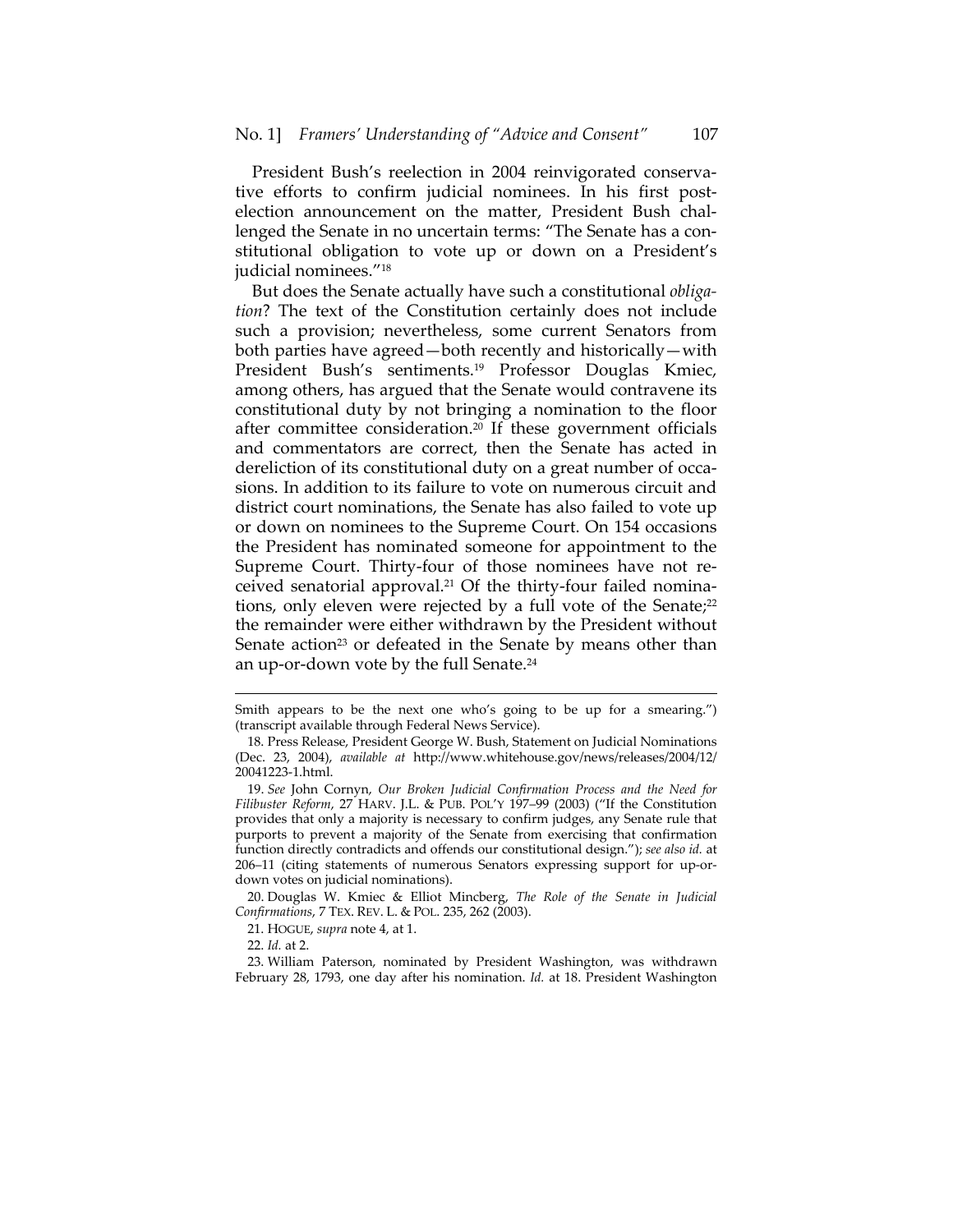Of course, historical persistence in a certain course of con‐ duct for an extended time does not render that conduct, ipso facto, compliant with the Constitution.25 A determination of whether such a constitutional obligation exists must begin with the constitutional text.

Nomination and appointment of federal judges is governed by Article II, Section 2, Clause 2 of the U.S. Constitution: "[The President,] by and with the Advice and Consent of the Senate, shall appoint Ambassadors, other public Ministers and Consuls, Judges of the supreme Court, and all other Officers of the United States, whose Appointments are not herein otherwise provided for, and which shall be established by Law . . . ." Al‐ though the Constitution lacks an explicit requirement that the Senate act on all nominations, such absence is not necessarily dispositive. If an implicit requirement exists, however, it should be supported by the original meaning of "advice and consent."

The meaning of advice and consent is not self‐evident, and the means of its proper application are not obvious. In attempt‐ ing to ascertain the original meaning of this constitutional pro‐ vision, we must first look to the debates at the Constitutional Convention and in the subsequent state ratification conven‐ tions.

Although the Framers' understanding of a term is not necessarily synonymous with the objective meaning of that term, their understanding can serve as a useful step toward the goal of discerning the original meaning of the term.26 This Article

24. *See id.* at 2.

26. Justice Scalia is particularly succinct in illustrating the difference between "original meaning" and "Framer intent" or "original understanding": "What I look for in the Constitution is precisely what I look for in a statute: the original meaning of the text, not what the original draftsmen intended." ANTONIN SCALIA, A MATTER OF INTERPRETATION 38 (1997). One year before publishing those words, he explained the difference more fully in a speech at The Catholic University of America:

withdrew his nomination because Washington discovered that four days remained on then‐Senator Paterson's term. *Id.* at 2–3. He was confirmed on resubmittal. *Id.* John C. Spencer, nominated by President Tyler, was withdrawn June 17, 1844, the same day as his nomination. *Id.* at 18.

<sup>25.</sup> *Cf.* E. Enters. v. Apfel, 524 U.S. 498, 538–39 (Thomas, J., concurring) ("In an appropriate case, therefore, I would be willing to reconsider [Calder v. Bull, 3 U.S. (3 Dall.) 386 (1798)] and its progeny to determine whether a retroactive civil law that passes muster under our current Takings Clause jurisprudence is nonetheless unconstitutional under the *Ex Post Facto* Clause.").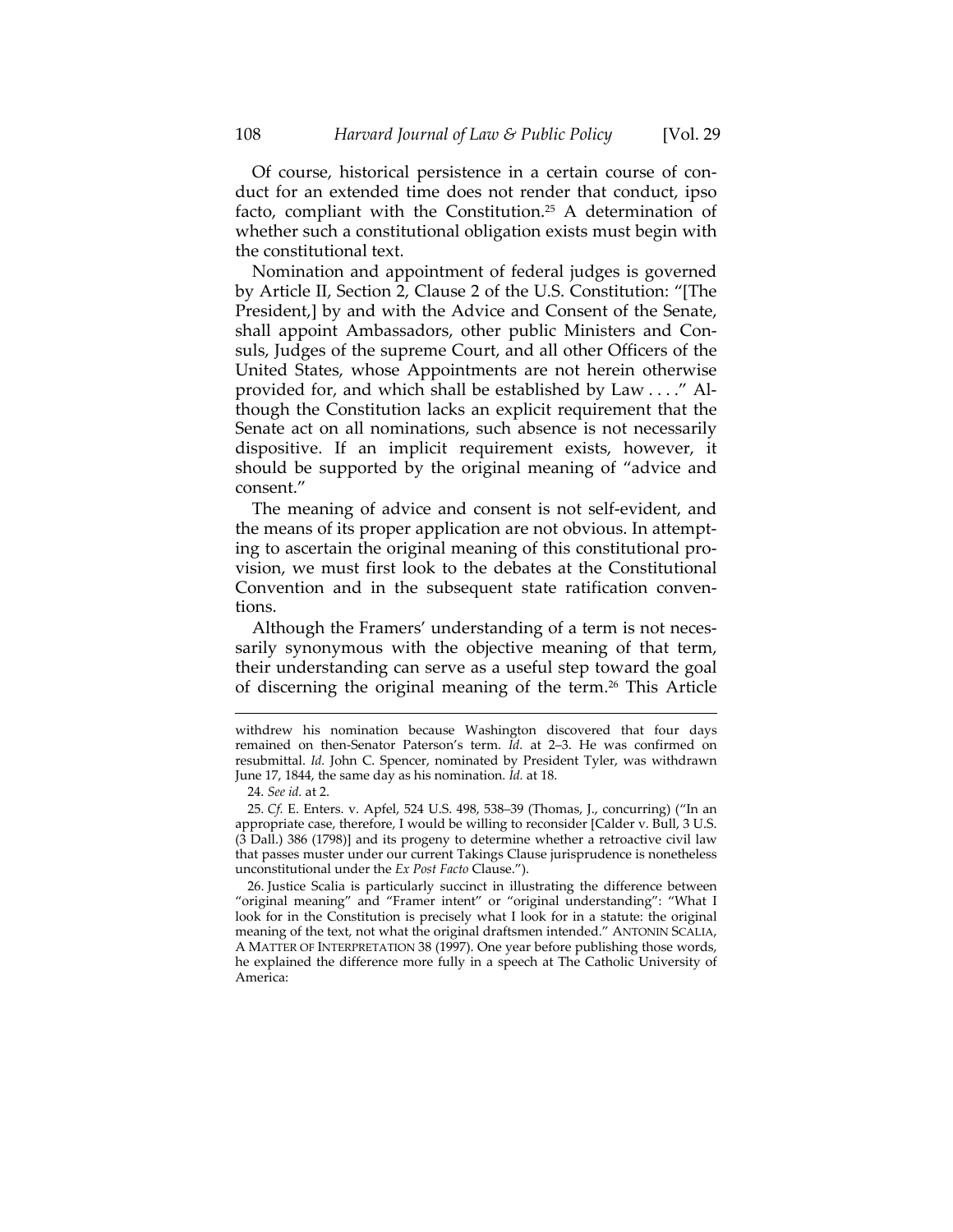does not attempt to authoritatively define the original meaning of advice and consent. Rather, its narrow aim is to further the understanding of what the Framers believed "advice and con‐ sent" meant by looking at evidence long unappreciated by scholars of constitutional history.

The first unappreciated consideration is the actual practice of advice and consent in the Commonwealth of Massachusetts, the example after which constitutional advice and consent was explicitly created. The second unappreciated consideration is James Madison's alternative to advice and consent: a majority veto of presidential nominations by the Senate, to be used at its discretion.

Part I of this Article traces the framing of the Constitution's provision for Senate advice and consent of judicial appoint‐ ments from the Constitutional Convention through the ratification debates. Part II explores the history of advice and consent in Massachusetts, outlining the historical relationship between the Governor and the Executive Council, and detailing long‐ ignored evidence contained in the official eighteenth‐century records of the council. Part III focuses on Madison's alternative to advice and consent—a discretionary Senate veto—and offers a framework for analyzing the textual differences between the veto and advice and consent. Marshalling these findings, this Article concludes that this evidence does not support an asser‐ tion that the constitutional provision for advice and consent contains an implicit obligation to act on the President's nomi‐ nations.27

The theory of originalism treats a constitution like a statute, and gives it the meaning that its words were understood to bear at the time they were promulgated. You will sometimes hear it described as the theory of original intent. You will never hear me refer to original intent, because as I say I am first of all a textualist, and secondly an originalist. If you are a textualist, you don't care about the intent, and I don't care if the framers of the Constitution had some secret meaning in mind when they adopted its words. I take the words as they were promulgated to the people of the United States, and what is the fairly understood meaning of those words.

Associate Justice Antonin Scalia, Address at the Catholic University of America (Oct. 18, 1996), *available at* http://www.courttv.com/archive/legaldocs/rights/ scalia.html.

<sup>27.</sup> This analysis focuses on the duties and obligations of the Senate as a singular body. As Gold and Gupta so thoroughly demonstrated in their recent article in this Journal's pages, *see* Gold & Gupta, *supra* note 14, the will of the Senate—by its own rules and precedents—can be effectively determined by a simple majority vote of its members. For that reason, this Article should in no way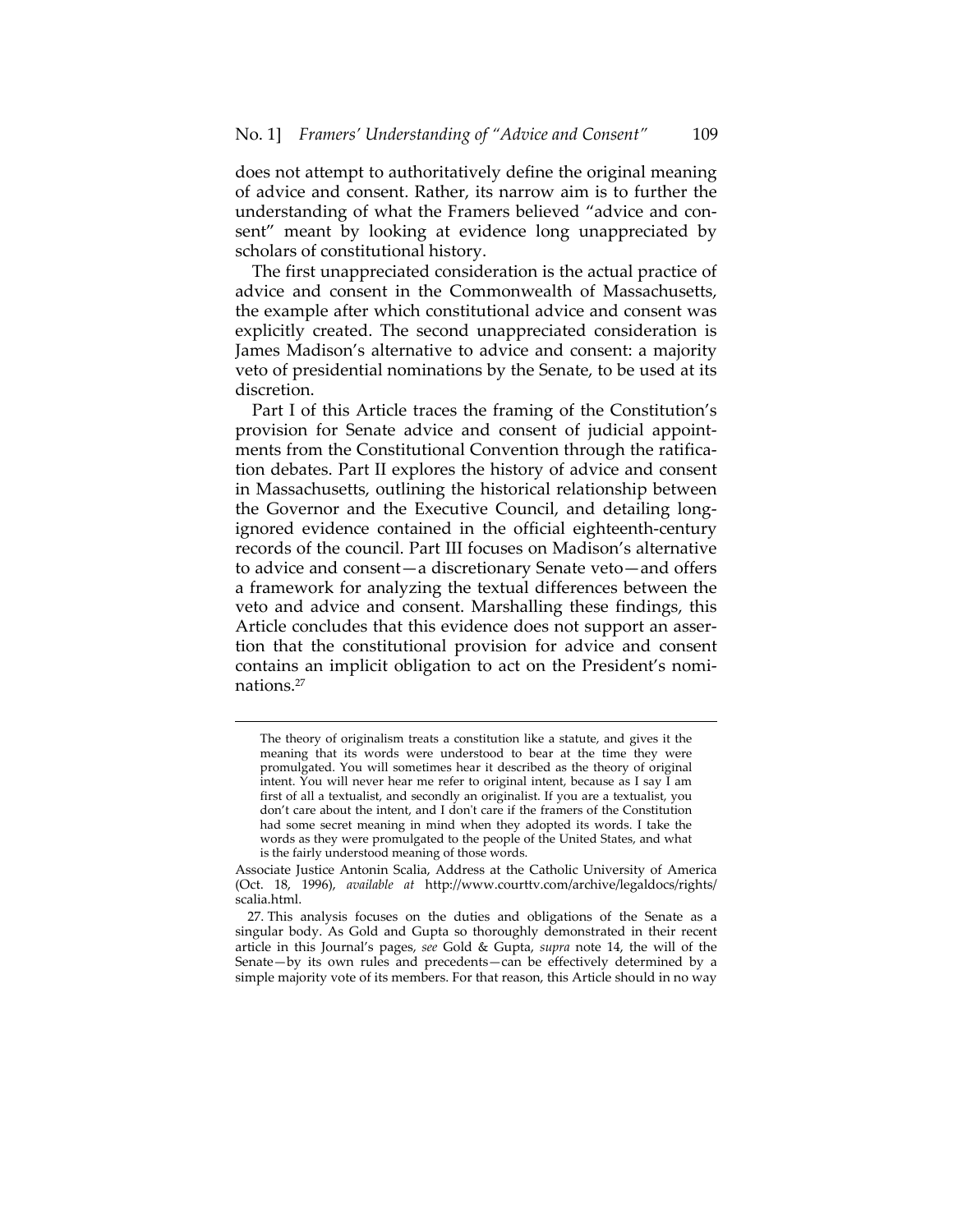# I. THE FRAMING AND RATIFICATION OF THE ADVICE AND CONSENT CLAUSE

The constitutional provision for Senate advice and consent of presidential nominations for judicial appointments was devel‐ oped in the debates at the Constitutional Convention of 1787. During the debates, a variety of other modes of appointment including presidential appointment, senatorial appointment, and presidential appointment subject to a discretionary Senate veto—were discussed and sometimes initially accepted. Even‐ tually, all were rejected. According to Madison's record of the debates, the advice and consent model was initially presented with reference to the Massachusetts model of executive appointment, in which the Governor appointed officers subject to the advice and consent of an executive council. Upon the conclusion of the Convention, discussion of Senate involvement in executive appointments continued, albeit briefly, in the *Federal‐ ist Papers* and in state ratification debates.

# *A. The Constitutional Convention*

At the 1787 Federal Constitutional Convention, the delegates were divided—often sharply—over the proper allocation of power among the various branches of federal government and over the mode of selecting officeholders. The appointment of judges was specifically discussed in the course of these deliberations, but these discussions were interspersed in the discussion of the larger issues of the powers and election of the President and Senate. As such, the debate over appointment of judges was shaped and directed by these larger structural de‐ bates.

# *1. Appointment of Judges and Other Officers*

Toward the conclusion of the Convention, the delegates were clearly divided on the question of appointments. One group of delegates, led by James Wilson, Nathaniel Gorham, Alexander Hamilton, and Gouverneur Morris, favored control of appointments by a strong executive. The opposing camp, led by

be taken as an endorsement of the efforts of vocal members of the Senate's current minority party to dictate the agenda of the full body through the threatened use of filibusters. That is an intrabranch debate, not an interbranch debate relevant to the Advice and Consent Clause.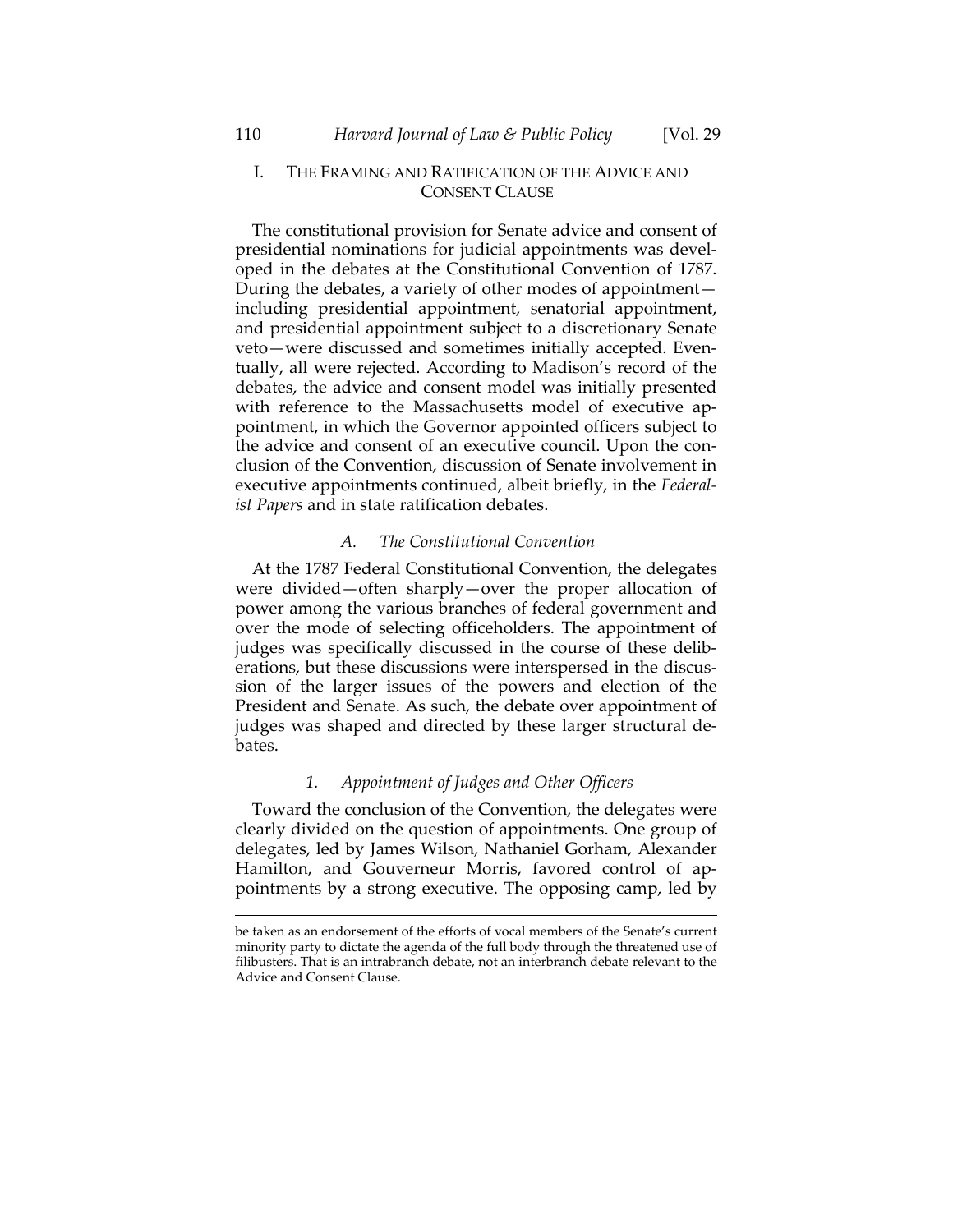Charles Pinckney, Luther Martin, George Mason, Roger Sherman, Oliver Ellsworth, and John Rutledge, favored legisla‐ tive control of the appointment process.

### *a. May 29: Appointment by the Legislature*

The power to appoint judges initially was assigned to the legislature. This arrangement was proposed on May 29 by Ed‐ mund Randolph in what came to be known as the Virginia Plan. In his fifteen‐point plan for a national government, Randolph recommended that "a national judiciary be estab‐ lished  $\dots$  to be chosen by the national legislature  $\dots$  ."<sup>28</sup> The Virginia Plan, which also provided for a bicameral legislature<sup>29</sup> and a national executive chosen by the legislature, $30$  initially contained no provision for the appointment of nonjudicial offi‐ cers.<sup>31</sup> In a later session, however, the delegates voted overwhelmingly, and with only minimal debate, to allocate the power of officer appointment to the Executive.32

On June 5, the Committee of the Whole considered the Vir‐ ginia Plan's method of judicial appointment. That Plan's first critic was James Wilson of Pennsylvania, who supported ex‐ ecutive control over judicial appointments on the ground that "[e]xperience shewed the impropriety of such appointmts. by numerous bodies. Intrigue, partiality, and concealment were the necessary consequences."33 Wilson's call for "unity in the executive" would continue throughout the debates.

Benjamin Franklin suggested that federal judges might be chosen, in the Scottish tradition, by lawyers.<sup>34</sup> This suggestion was not extensively considered in the course of the convention.

33. *See id.* at 119.

<sup>&</sup>lt;u> 1989 - Johann Stein, marwolaethau a bhann an t-Amhain an t-Amhain an t-Amhain an t-Amhain an t-Amhain an t-A</u> 28. 1 THE RECORDS OF THE FEDERAL CONVENTION OF 1787, at 21 (Max Farrand ed., rev. ed. 1937) [hereinafter CONVENTION RECORDS].

<sup>29.</sup> *Id.* at 20.

<sup>30.</sup> *Id.* at 21.

<sup>31.</sup> *See id.* at 20–23. The Virginia Plan did make reference to the impeachment of "any National officers." *Id.* at 22.

<sup>32.</sup> *See id.* at 63. The States, voting on June 1, supported the proposal nine‐to‐ zero. *Id.* at 67. Connecticut's delegates were divided and thus did not vote. *Id.*

<sup>34.</sup> *Id.* at 119–20. According to Franklin, who related the Scottish tradition "in a brief and entertaining manner," lawyers would tend to select the best among them for a judgeship "in order to get rid of him, and share his practice among themselves." *Id.* at 120.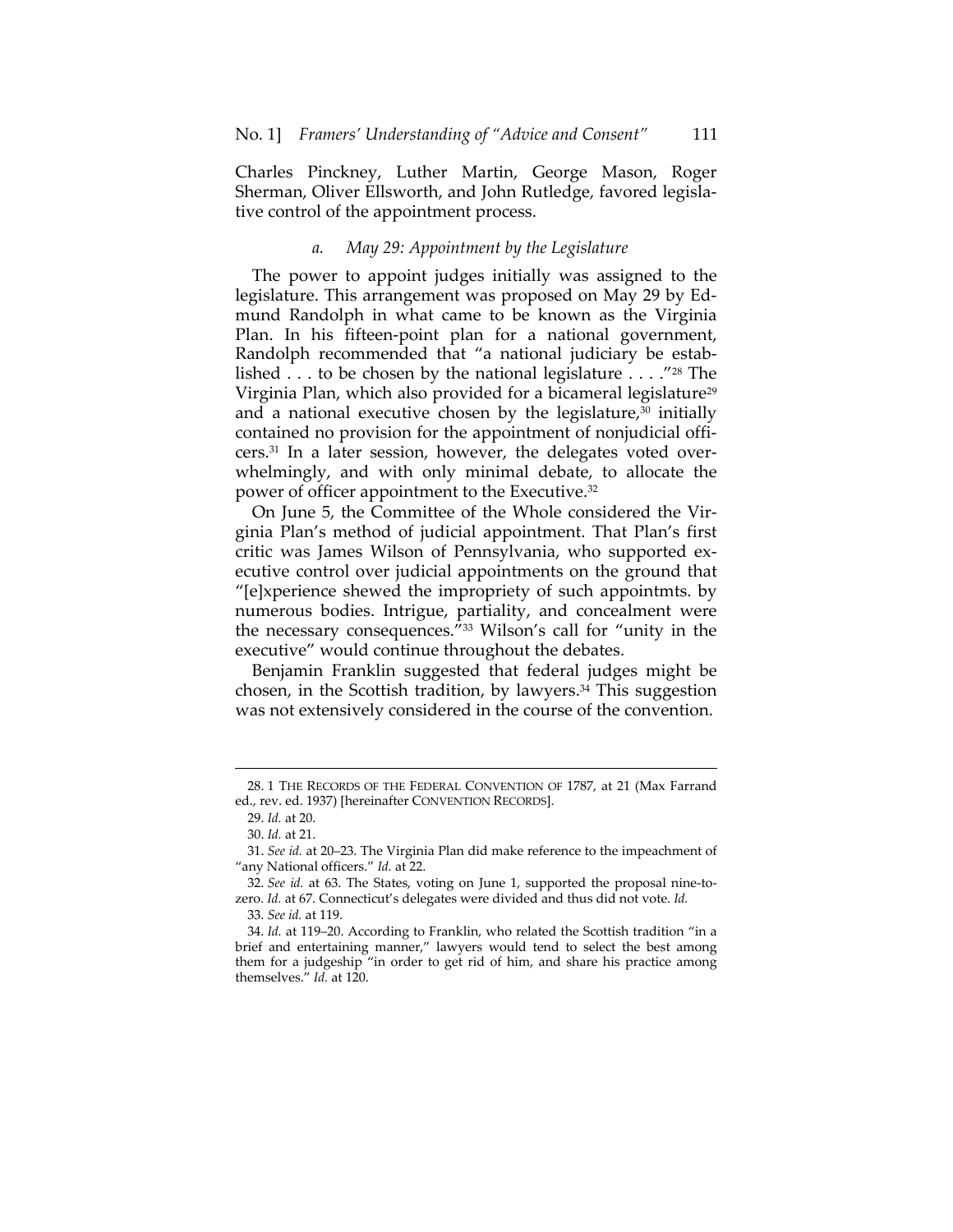James Madison, a critic of appointment by the legislature, recommended appointment by the Senate alone. Those of "Legislative talents" would, in "intrigue and partiality," sup‐ port candidates on the basis of membership in the legislature.<sup>35</sup> But Madison also disagreed with Wilson's suggestion of appointment by the Executive—although he provided little sub‐ stantive argument against such appointment. Madison favored appointment by the Senate as a matter of pragmatic compro‐ mise: The Senate was "numerous eno' to be confided in—as not so numerous as to be governed by the motives of the [House of Representatives]; and as being sufficiently stable and inde‐ pendent to follow their deliberate judgments."36 Madison did not submit his proposal for a vote; rather, he submitted that "*appointment by the Legislature*" be struck from the Plan and re‐ placed by blank space, to be filled upon "maturer reflection."37 The motion passed, nine states to two.<sup>38</sup>

### *b. June 13: Appointment by the Senate*

The issue of judicial appointments was reconsidered on June 13, when the delegates reconvened to fill the blank left by the vote of June 5. Madison resumed his argument in favor of ap‐ pointment of judges by the Senate. He argued that appoint‐ ment by the whole legislature would be biased in favor of nominees who had served in the legislature and who may have provided fellow legislators with political favors.<sup>39</sup> Madison supported appointment by the Senate, "a less numerous  $\&$ more select body" that would be a better judge of a candidate's qualifications and that would be "sufficiently numerous to jus‐ tify such a confidence in them."40 Madison's argument was successful; Roger Sherman of Connecticut and Charles Pinck‐ ney<sup>41</sup> of South Carolina withdrew their motion for appointment

<sup>35.</sup> *See id.* at 120.

<sup>36.</sup> *Id.*

<sup>37.</sup> *Id.*

<sup>38.</sup> *See id.*

<sup>39.</sup> *See id.* at 232–33.

<sup>40.</sup> *Id.* at 233.

<sup>41.</sup> Throughout his account, Madison incorrectly spelled the delegate's name "Pinkney." The correct spelling is "Pinckney." *See* Library of Congress, Documents from the Continental Congress and the Constitutional Convention, 1774–1789, Charles Pinckney (1757–1824), http://memory.loc.gov/ammem/ collections/continental/pinckney.html (last visited Nov. 20, 2005).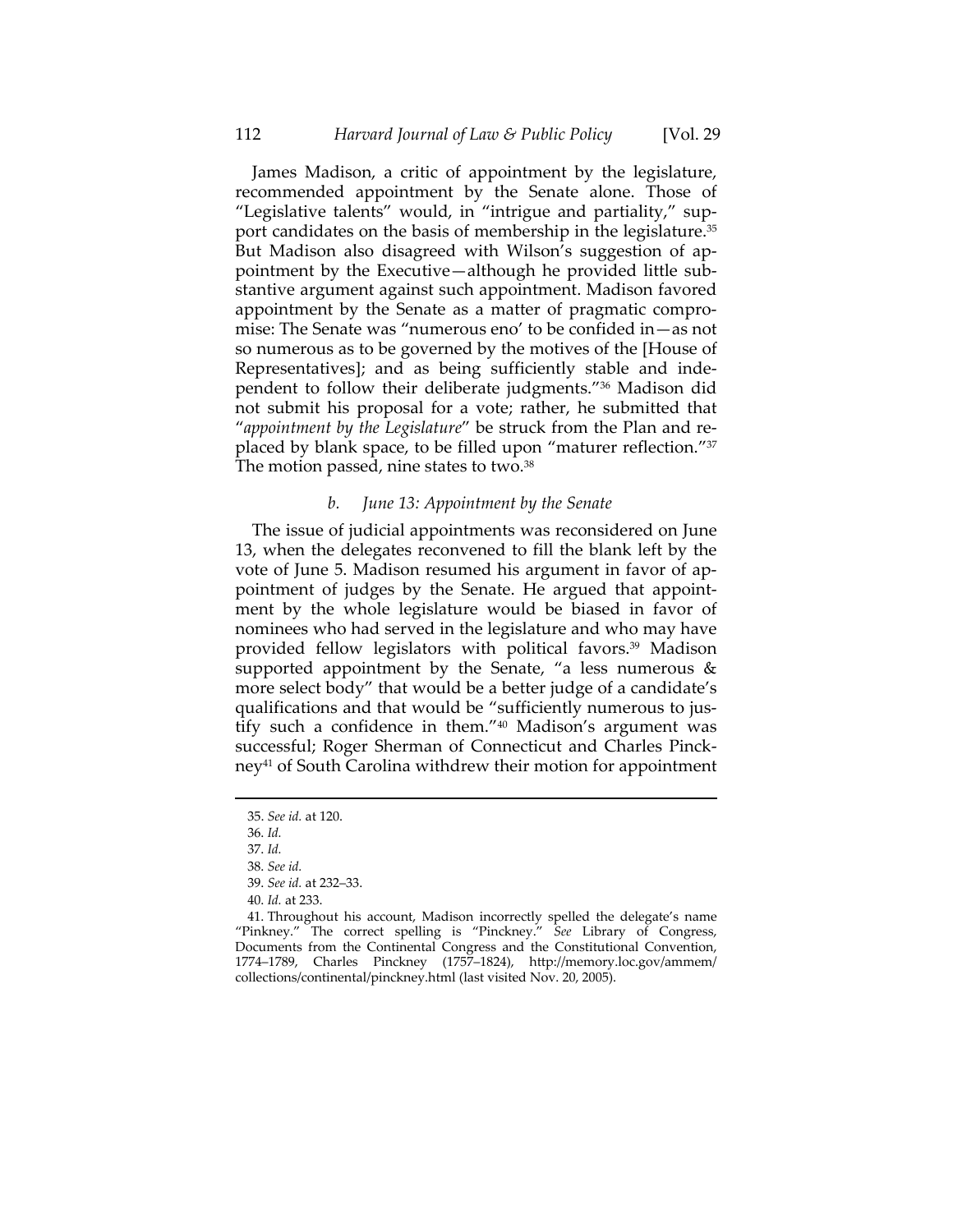by the legislature, and senatorial appointment was agreed upon without opposition.42

On June 15, William Paterson<sup>43</sup> of New Jersey presented the "New Jersey Plan," a structural alternative to the Virginia Plan that was much more favorable to the interests of small states.<sup>44</sup> Among its provisions was an allocation of the power to ap‐ point judges to the Executive,<sup>45</sup> who himself was selected by the then-unicameral legislature.<sup>46</sup>

In the following days the delegates discussed the relative merits of the New Jersey and Virginia Plans. On June 18, in response to the New Jersey Plan, Alexander Hamilton presented his own plan of government, under which the Executive would be empowered "to have the sole appointment of the heads or chief officers of the departments of Finance, War and Foreign Affairs; to have the nomination of all other officers (Ambassa‐ dors to foreign Nations included) subject to the approbation or rejection of the Senate."<sup>47</sup> Hamilton's plan did not explicitly refer to the appointment of judges, but "all other officers" appears to include judges.48 Hamilton's choice of language describing the relationship between the Executive and Senate on appointments—to wit, "subject to the *approbation or rejection* of the Senate"—is noteworthy: It represents the first usage of language comparable to the advice and consent clause ultimately adopted by the Convention.<sup>49</sup> The Hamilton Plan was not put to a vote; the convention was adjourned for the day fol‐ lowing Hamilton's speech.

On June 19, without debate on the specific issue, the dele‐ gates reaffirmed their earlier support of Senate appointment of

<sup>42.</sup> *See* 1 CONVENTION RECORDS, *supra* note 28, at 233.

<sup>43.</sup> Throughout his account, Madison incorrectly spelled the delegate's name "Patterson." The correct spelling is "Paterson." *See* William Paterson University, Biography of William Paterson, Patriot and Statesman 1745–1806, http://www. wpunj.edu/aboutus/wpbio.htm (last visited Oct. 19, 2005).

<sup>44.</sup> *See* 1 CONVENTION RECORDS, *supra* note 28, at 242–45.

<sup>45.</sup> *Id.* at 244.

<sup>46.</sup> *See id.* The New Jersey Plan's legislature was the same as that under the Articles of Confederation: It was to consist of equal representation among the States (like the eventual U.S. Senate). *See id.* at 286.

<sup>47.</sup> *Id.* at 292.

<sup>48.</sup> *See id.*

<sup>49.</sup> *See id.* (emphasis added). Hamilton also noted the "advice and approbation of the Senate" relationship with respect to the President's treaty power. *See id.*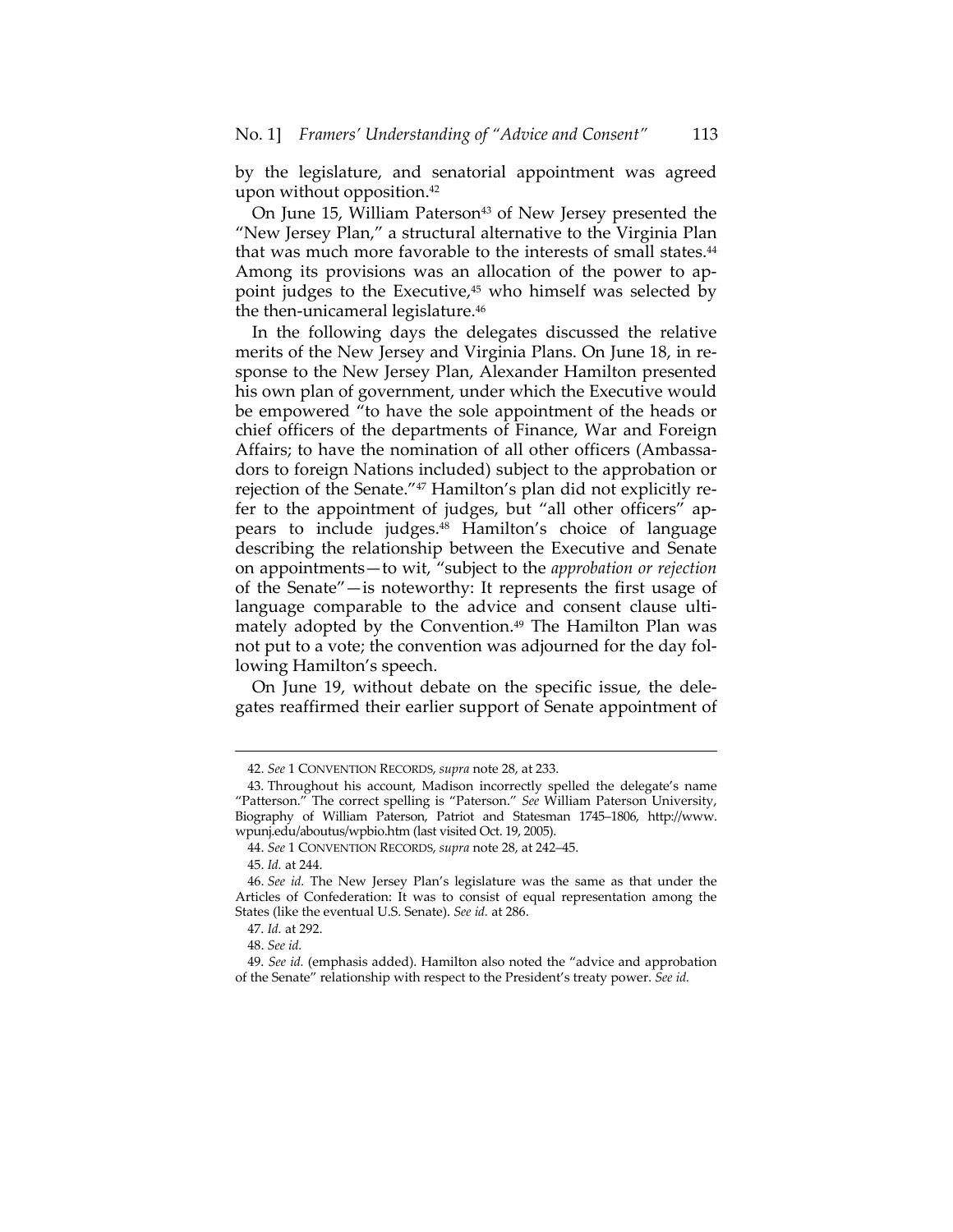judicial nominees,<sup>50</sup> the Paterson and Hamilton proposals notwithstanding. The delegates' resolution also provided that the Executive would appoint all other officers unless otherwise provided by law.51

# *c. July 18: Gorham Proposes Advice and Consent*

The question of judicial appointment lay dormant for a month following the June 19 vote. In that month, the delegates enacted major changes to the mode of election of the President and the Senate.<sup>52</sup> On July 18, the delegates returned to the matter for extended debate on a day that would prove to be pivotal in the delegates' consideration of the question of judicial ap‐ pointments. Nathaniel Gorham<sup>53</sup> of Massachusetts initiated the debate by urging an alternative to Senate appointment of judges:

Mr. Ghorum, wd. prefer an appointment by the 2d branch to an appointmt. by the whole Legislature; but he thought even that branch too numerous, and too little personally respon‐ sible, to ensure a good choice. He suggested that the Judges be appointed by the Execuve. with the advice & consent of the 2d branch, in the mode prescribed by the constitution of Masts. This mode had been long practised in that country,  $\&$ was found to answer perfectly well.<sup>54</sup>

Gorham argued that Senate appointment would be ineffica‐ cious because Senators would be partial to nominees hailing from their own home States; the President, on the other hand, would "be careful to look through all the states for proper characters" in making appointments.55

<u> 1989 - Johann Stein, marwolaethau a bhann an t-Amhain an t-Amhain an t-Amhain an t-Amhain an t-Amhain an t-A</u>

Gorham was personally acquainted with the advice and consent procedures of the Massachusetts Constitution. At least once, on March 19, 1781, the Governor nominated him to appointment (in this case, to the office of Justice of the Peace & Quorum), and his nomination was confirmed by the Council on March 27, 1781. *See* 26 COUNCIL RECORDS 202 (March 19, 1781); *see id.* at 221 (March 27, 1781).

<sup>50.</sup> *See id.* at 322.

<sup>51.</sup> *See id.*; *see also id.* at 233.

<sup>52.</sup> *See infra* Part I.A.2.

<sup>53.</sup> Throughout his account, Madison misspelled the delegate's name as "Ghorum." The correct spelling is "Gorham." *See* John O. McGinnis, *The President, the Senate, the Constitution, and the Confirmation Process: A Reply to Professors Strauss and Sunstein*, 71 TEX. L. REV. 633, 640 n.29 (1993) (citing 7 DICTIONARY OF AMERICAN BIOGRAPHY 433 (Dumas Malone ed., 1931)).

<sup>54.</sup> 2 CONVENTION RECORDS, *supra* note 28, at 41.

<sup>55.</sup> *Id.* at 42.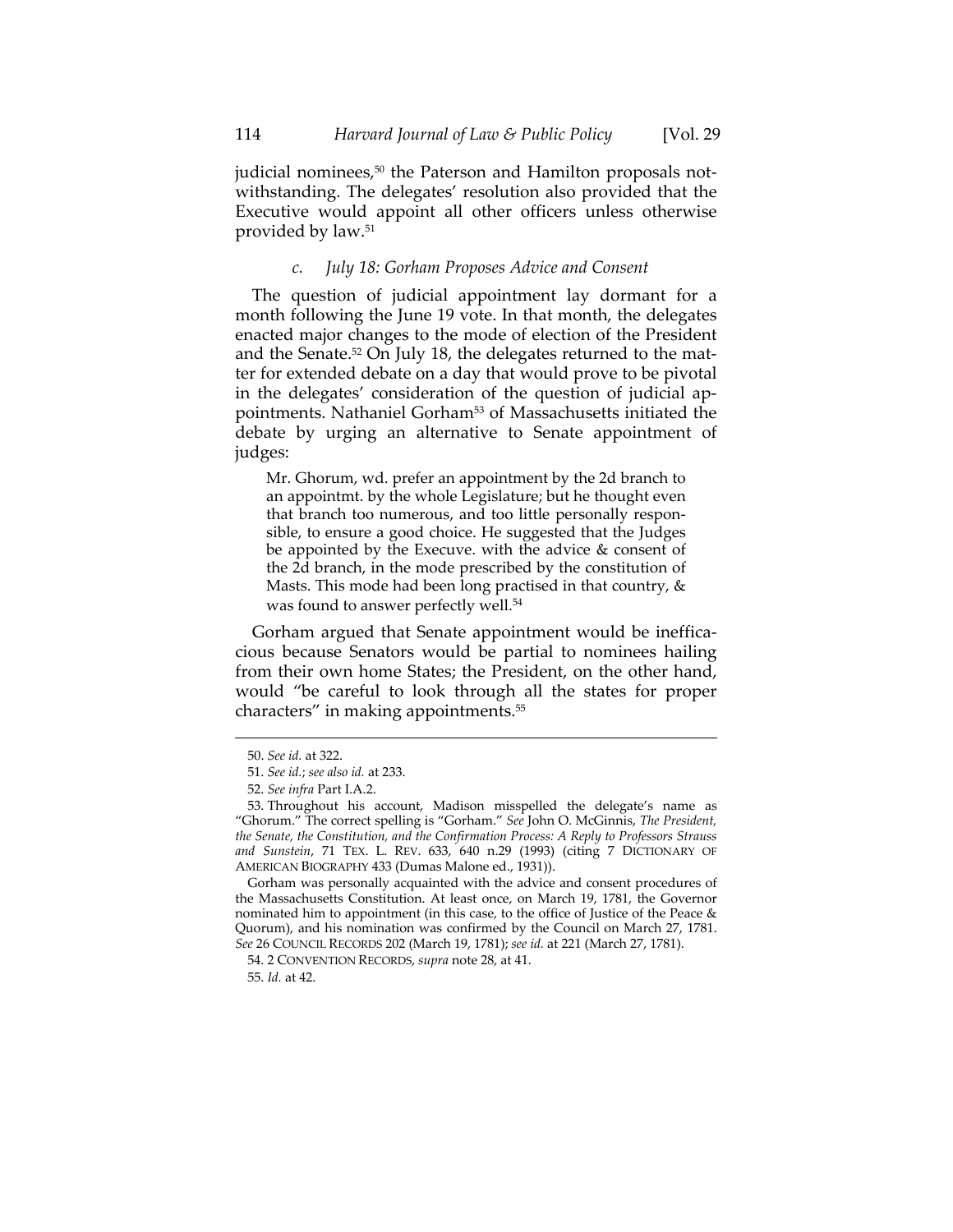Gorham's suggestion sparked a renewed debate among the now‐familiar advocates of senatorial and presidential control. Wilson warmed to it as a matter of political pragmatism: Al‐ though he still preferred executive appointment of judges, he would accept Gorham's proposal as a second-best option.<sup>56</sup> Luther Martin of Maryland supported Senate appointment, as the Senate "would be best informed of characters & most capable of making a fit choice."57

Sherman, who had supported legislative appointment on June 13, eventually returned to support of Senate appoint‐ ment.58 He argued that the collected Senators would have "more wisdom" than the President alone; they would bring "a more diffusive knowledge of characters," and they would be less likely to suffer the effects of intrigue than the solitary President.59 Sherman did concede, however, that the advice and consent model was preferable to pure executive appoint‐ ment.<sup>60</sup> Randolph, originally a proponent of vesting the appointment power in the whole legislature, concurred with Sherman's support of senatorial selection, $61$  and recommended that the confirmation votes of each Senator be recorded in the Senate's Journal.<sup>62</sup>

In response to Gorham's advice and consent proposal, Madi‐ son proposed a noteworthy alternative. Although his proposal was, on its face, similar to Gorham's, Madison specified the level of Senate support required for successful approval of the nomination:

Mr. M<adison>, suggested that the Judges might be appointed by the Executives with the concurrence of <⅓ at least>, of the 2d. branch. This would unite the advantage of responsibility in the Executive with the security afforded in

<sup>56.</sup> *See id.* at 41.

<sup>57.</sup> *Id.*

<sup>58.</sup> *Id.*

<sup>59.</sup> *Id.* at 43.

<sup>60.</sup> *Id.* at 44.

<sup>61.</sup> While Randolph's support for Senate appointment of judges was unqualified on July 18, he abruptly reversed position, without explanation, mere days later. *See infra* notes 74–77 and accompanying text.

<sup>62.</sup> 2 CONVENTION RECORDS, *supra* note 28, at 43.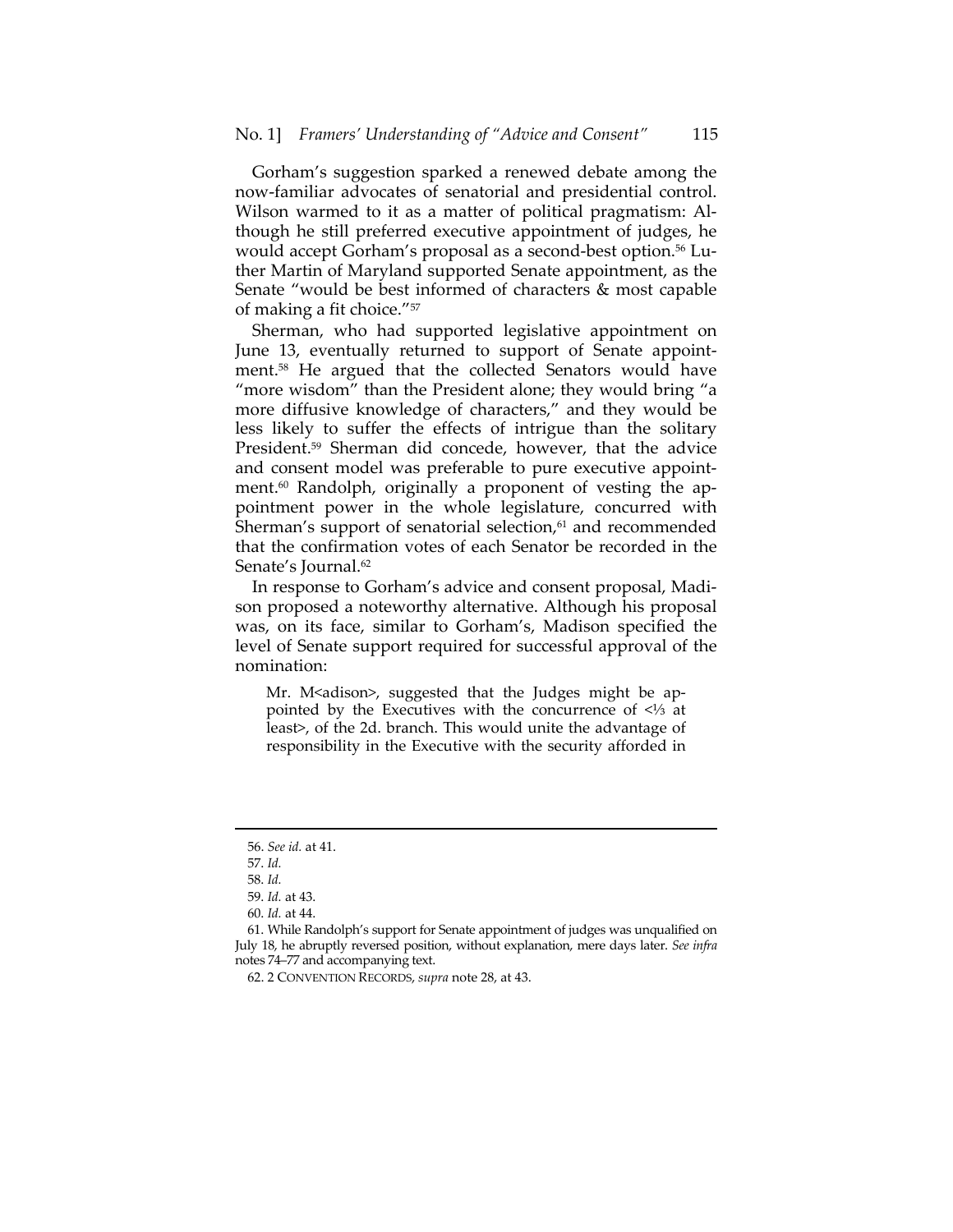the 2d. branch agst. any incautious or corrupt nomination by the Executive.<sup>63</sup>

At this point in the debate, therefore, Madison was support‐ ing a position to the contrary of his Senate appointment model, the arrangement at that time endorsed by the Convention.

Following the debate over the merits of the Gorham pro‐ posal, the delegates proceeded to vote. First, they voted on vesting the appointment power solely in the Executive. The motion failed, two states to six.<sup>64</sup> Next, they voted on Gorham's advice and consent proposal as seconded by Gouverneur Morris.65 The motion failed, with the delegations deadlocked, four states to four.<sup>66</sup> Two states that had voted against appointment by the Executive alone, Maryland and Virginia, voted in favor of the advice and consent plan.

Upon the failure of the Gorham motion, Madison proposed a variation of his earlier plan. Under his revised proposal, the Executive did *not* need Senate *concurrence* for his appointment; rather, he merely needed the Senate to *decline* to *oppose* explic‐ itly the nomination: " $\leq Mr$ .> M $\leq$ dison> moved that the Judges should be nominated by the Executive, & such nomination should become an appointment <if not> disagreed to within [blank] days by <sup>2</sup>/<sub>3</sub> of the 2d. branch."<sup>67</sup> Gouverneur Morris again seconded this motion, but it was postponed without a vote.68

On July 21 the delegates resumed the debate, with Madison offering a more comprehensive justification for his Senate‐veto plan: It would place primary responsibility on the President, who would be the most "capable & likely" to choose men of

<sup>63.</sup> *Id.* at 42–43.

<sup>64.</sup> *Id.* at 44. The motion was supported by Massachusetts and Pennsylvania. It was opposed by Connecticut, Delaware, Maryland, Virginia, North Carolina, and South Carolina. Georgia voted "absent." *Id.*

<sup>65.</sup> *Id.* ("Mr. Gorham moved 'that the Judges be <nominated and appointed> by the Executive, by  $\&$  with the advice  $\&$  consent of the 2d branch  $\&$  every such nomination shall be made at least [blank] days prior to such appointment'>. This mode he said had been ratified by the experience of 140 years in Massachustts. If the appt. should be left to either branch of the Legislature, it will be a mere piece of jobbing.").

<sup>66.</sup> *Id.* The motion was supported by Massachusetts, Pennsylvania, Maryland, and Virginia. It was opposed by Connecticut, Delaware, North Carolina, and South Carolina. Again, Georgia voted "absent." *Id.*

<sup>67.</sup> *Id.*

<sup>68.</sup> *Id.*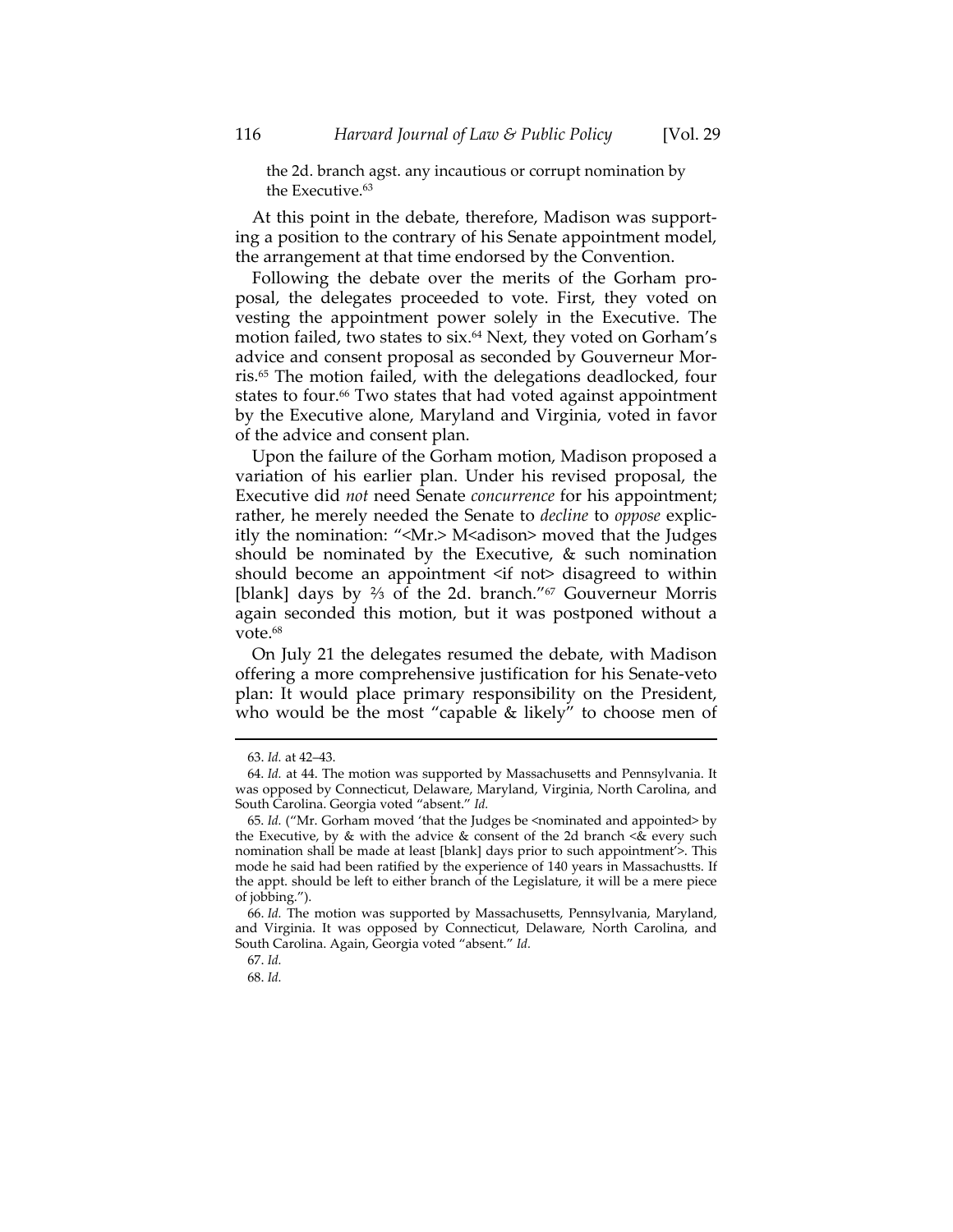good character for the nomination. It would also be harder for the President to hide "selfish motives" behind collective action. To the extent that a President did choose men out of selfish mo‐ tives, the Senate veto would provide a sufficient check.<sup>69</sup> Madison also pointed out that when the Senate was originally entrusted with the appointment power, its seats were appor‐ tioned among the States according to population; under later compromises, however, the Senate's seats were now appor‐ tioned equally among the States.<sup>70</sup> Entrusting the appointment power to the Senate would enable representatives of a national popular minority to control appointments; the President, "con‐ sidered as a national officer, acting for and equally sympathis‐ ing with every part of the U. States," would not be as likely to be dominated by a popular minority.<sup>71</sup>

The delegates responded with a variety of counterproposals. Pinckney persisted in his support of Senate appointment.<sup>72</sup> Elbridge Gerry of advice‐and‐consent Massachusetts agreed with Pinckney.73 But Randolph—who previously had allied with Pinckney to support Senate appointment,<sup>74</sup> and who was the author of the Virginia Plan, which would have assigned ap‐ pointment power to the national legislature as a whole<sup> $75$ </sup> supported the Madison proposal. He argued that he would have preferred Gorham's advice and consent model, but, in its absence, Madison's discretionary Senate veto was better than Senate appointment.76 Echoing Madison's argument, he set forth his enthusiasm in no uncertain terms: He "thought the motion . . . so great an improvement of the clause as it stands, that he anxiously wished it success."77 Morris also echoed

<sup>69.</sup> *Id.* at 80.

<sup>70.</sup> Equal representation of the States in the Senate was approved on July 16, by a vote of five states to four. *Id.* at 15.

<sup>71.</sup> *Id.* at 81.

<sup>72.</sup> *Id.*

<sup>73.</sup> *Id.* at 82.

<sup>74.</sup> *See supra* notes 61–62.

<sup>75.</sup> *See supra* note 28 and accompanying text.

<sup>76.</sup> 2 CONVENTION RECORDS, *supra* note 28, at 81. Randolph's explicit differentiation between Gorham's advice and consent model and Madison's Senate‐veto model is particularly probative in this Article's analysis of the original meaning of advice and consent. *See infra* Part III.A.

<sup>77.</sup> 2 CONVENTION RECORDS, *supra* note 28, at 81. James Gauch attributes Randolph's abrupt about-face to belated appreciation of the advantages the Madison model would provide to such a large state as Virginia, whose power in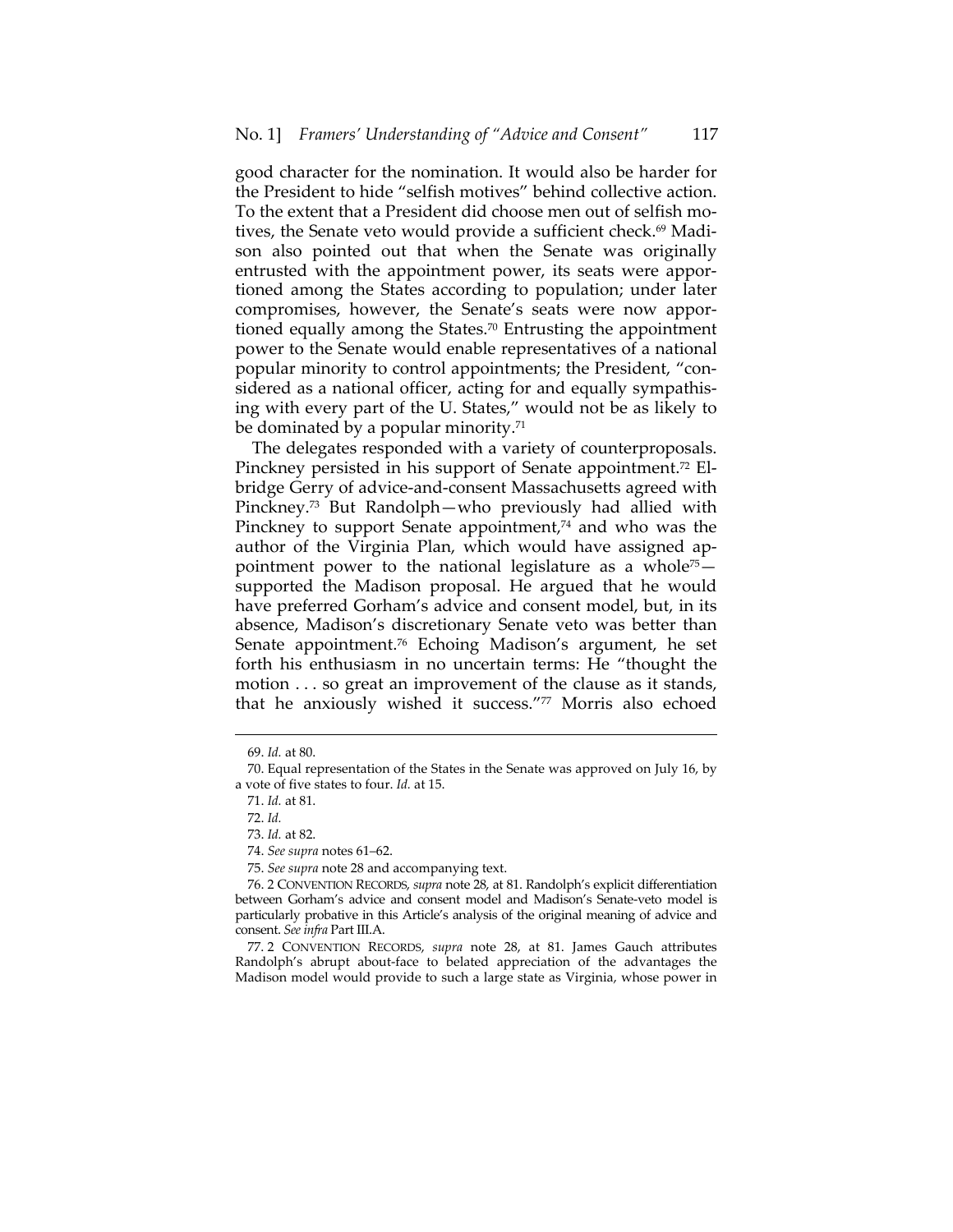Madison's arguments.<sup>78</sup> Oliver Ellsworth<sup>79</sup> argued in favor of Senate nomination of appointments, subject to an executive veto, with the Senate empowered to override such a veto by a two‐thirds vote; Ellsworth thought that the Executive, located in one place, could not be as knowledgeable of nominees as could the Senators of the several States.80 George Mason of Virginia was thoroughly unimpressed by the differences between any of the plans of joint President‐Senate appointment, arguing that "[n]otwithstanding the form of the proposition . . . the ap‐ pointment was substantially vested in the [Executive] alone."<sup>81</sup> He saw executive appointment to be "a dangerous prerogative. It might even give him an influence over the Judiciary depart‐ ment itself."82

Elbridge Gerry of Massachusetts criticized Madison's plan on, among other things, the ground that the one‐third Senate vote needed to prevent a Senate veto was too low. Madison's response was very revealing with respect to his understanding of the differences between his plan and Gorham's:

Mr. <Madison>, observed that he was not anxious that  $\frac{2}{3}$ should be necessary to disagree to a nomination. He had given this form to his motion chiefly *to vary it the more clearly from one which had just been rejected*. <sup>83</sup> He was content to obvi‐ ate the objection last made, and accordingly so varied the motion *as to let a majority reject*. 84

the Senate was reduced by the equal‐representation allocation of seats. James E. Gauch, Comment, *The Intended Role of the Senate in Supreme Court Appointments*, 56 U. CHI. L. REV. 337, 349–50 (1989). Gauch argues that the Convention's debate on appointments was driven in part by rivalry between large and small states. *See id.* at 340, 347–50.

<sup>78.</sup> 2 CONVENTION RECORDS, *supra* note 28, at 82.

<sup>79.</sup> Throughout his account, Madison misspelled the delegate's name "Elseworth." The correct spelling is "Ellsworth." *See, e.g.*, Members of the Supreme Court of the United States, http://www.supremecourtus.gov/about/members.pdf (last visited Nov. 20, 2005).

<sup>80.</sup> 2 CONVENTION RECORDS, *supra* note 28, at 81.

<sup>81.</sup> *Id.* at 83.

<sup>82.</sup> *Id.*

<sup>83.</sup> The full import of this distinction is discussed in greater detail further below. *See infra* Part III.A.

<sup>84.</sup> 2 CONVENTION RECORDS, *supra* note 28, at 82 (emphases added).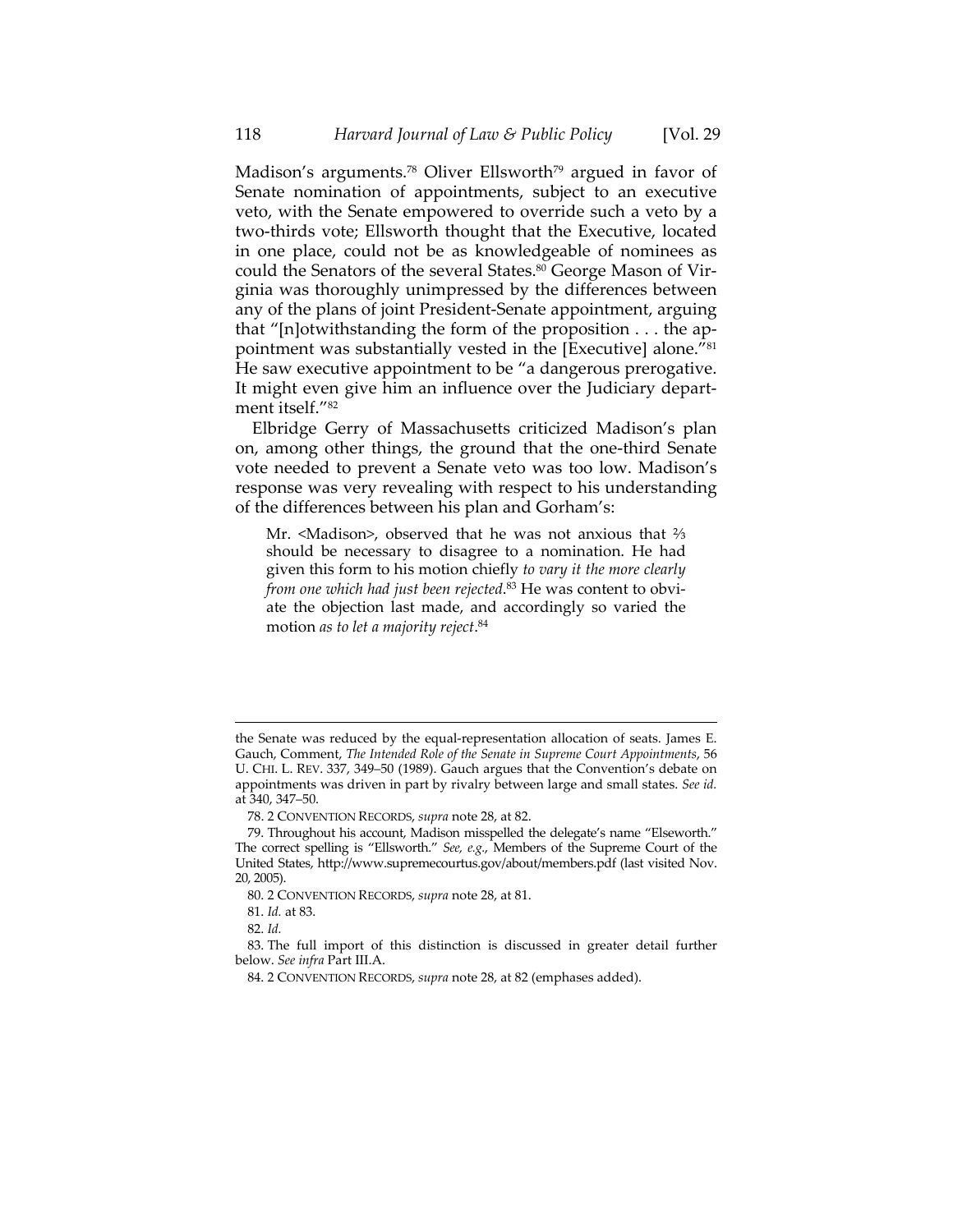The delegates first put Madison's proposal to a vote. It was defeated, three states to six.<sup>85</sup> Maryland, which voted in favor of Gorham's advice and consent plan days earlier, voted against Madison's plan. Georgia, which had voted "absent" on both the Executive‐only proposal and on the Gorham advice and consent proposal, also voted against Madison's Senate‐ veto plan. The delegates immediately voted to reaffirm senato‐ rial appointment of judges. The motion carried, six states to three.<sup>86</sup>

On July 26, the delegates referred the matter, along with its progress on other issues, to the Committee of Detail.<sup>87</sup> Among the provisions sent to the committee was a provision for ap‐ pointment of judges by the Senate.<sup>88</sup> The Executive retained full power for appointment of officers "in cases not otherwise pro‐ vided for."89 The Committee on Detail returned its report on August 6.90 Its text provided for appointment of Supreme Court judges and ambassadors by the Senate, $91$  and appointment of "officers in all cases not otherwise provided for by this Consti‐ tution" by the President.<sup>92</sup>

On August 23, Gouverneur Morris resumed his criticism of appointment of officers by the Senate. He relied primarily on the threat of cabal present in such a "numerous" body; Wilson concurred.93 But their criticisms did not result in a formal mo‐ tion and vote.

<sup>85.</sup> *Id.* at 83. Voting in favor: Massachusetts, Pennsylvania, and Virginia. Voting against: Connecticut, Delaware, Maryland, North Carolina, South Carolina, Georgia. *Id.*

<sup>86.</sup> *Id.* Voting in favor: Connecticut, Delaware, Maryland, North Carolina, South Carolina, and Georgia. Voting against: Massachusetts, Pennsylvania, and Virginia. *Id.*

<sup>87.</sup> *Id.* at 128.

<sup>88.</sup> *See id.* at 83. The July 21 resolution that judges be appointed by the Senate was sent to the Committee. *Id.* at 128.

<sup>89.</sup> *Id.* at 120–21. The July 26 resolution that the Executive appoint officers in cases "not otherwise provided for" was sent to the Committee. *Id.* at 128.

<sup>90.</sup> *Id.* at 177.

<sup>91.</sup> *Id.* at 183.

<sup>92.</sup> *Id.* at 185. The Committee on Detail's report was the first to bestow the title of "President" upon the national Executive. *Id.*

<sup>93.</sup> *Id.* at 389.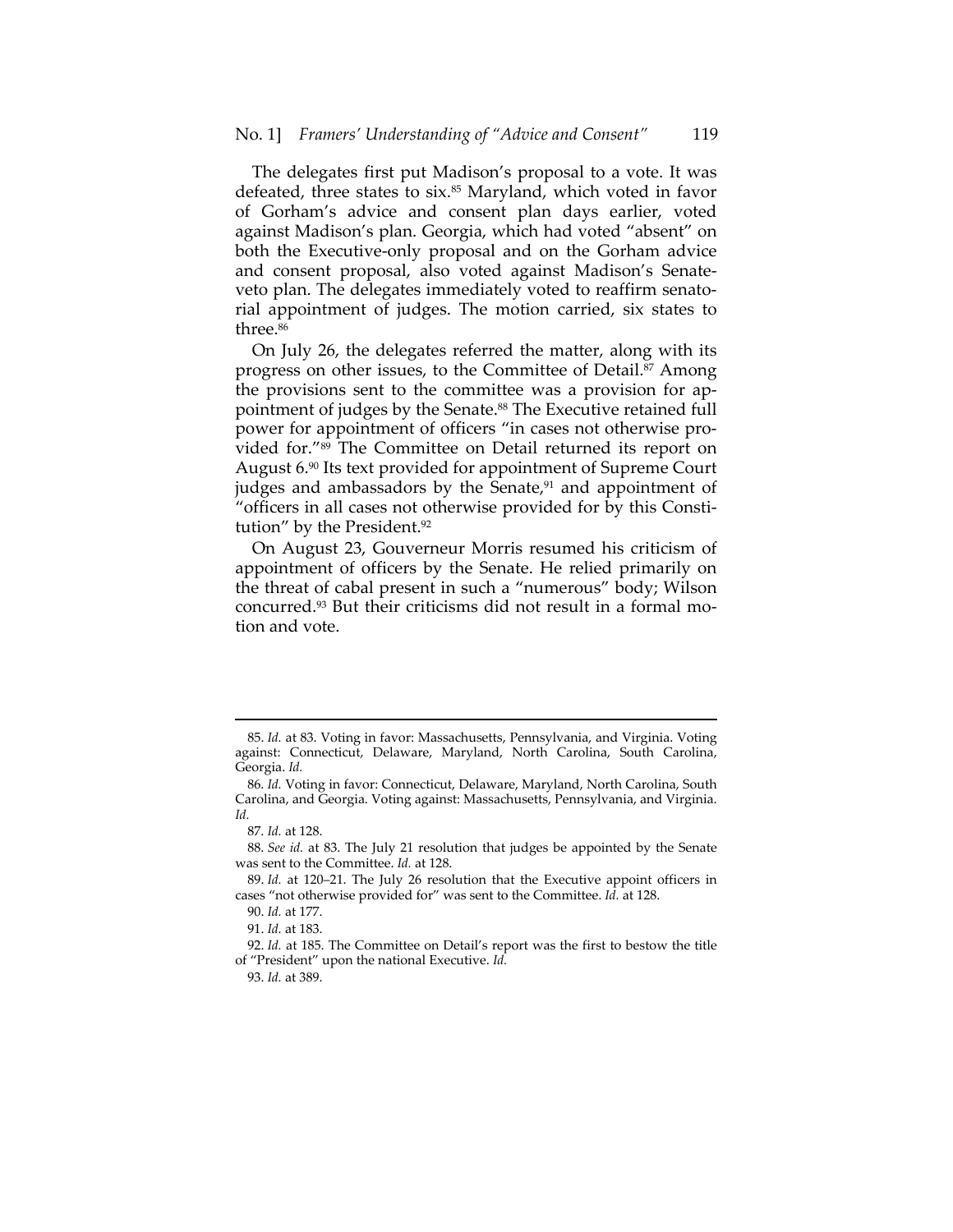#### *d. September 4: Advice and Consent*

On September 4, the convention broke from its agreement on Senate appointment without explanation, resurrecting appointment by the President with the advice and consent of the Senate. David Brearley of New Jersey presented the report of the Committee on Compromise, which provided for appointment of judges, ambassadors, and other officers by the President and Senate together:

The President by and with the advice and Consent of the Senate, shall have power to make Treaties; and he shall nominate and by and with the advice and consent of the Senate shall appoint ambassadors, and other public Minis‐ ters, Judges of the Supreme Court, and all other Officers of the U—S—, whose appointments are not otherwise herein provided for.94

In debate on the provision three days later, the delegates once more considered this commingling of Executive and Sen‐ ate involvement. Wilson, who had accepted this model as a second-best option when Gorham first proposed it in July,<sup>95</sup> objected to the "blending [of] a branch of the Legislature with the Executive."96 He proposed instead that the President's ap‐ pointments be assisted by the nonbinding advice of a "privy council."97 The involvement of a privy council was opposed by Rufus King of Massachusetts, a state that used such a council in its own appointments.<sup>98</sup> King supported the Senate's advice and consent role.<sup>99</sup> Morris continued in his support for the advice and consent plan.100

Pinckney, who initially had supported appointment by the legislature,<sup>101</sup> and who later supported Senate appointment,<sup>102</sup> now opposed Senate involvement in appointments by the

<sup>94.</sup> *Id.* at 498–99.

<sup>95.</sup> *See supra* notes 53–56 and accompanying text.

<sup>96.</sup> 2 CONVENTION RECORDS, *supra* note 28, at 538.

<sup>97.</sup> *Id.* at 539; *see also infra* Part I.A.2.b (discussing the proposal of a "privy council").

<sup>98.</sup> *See infra* Part II.

<sup>99.</sup> 2 CONVENTION RECORDS, *supra* note 28, at 539.

<sup>100.</sup> *Id.*

<sup>101.</sup> *See supra* Part I.A.1.b.

<sup>102.</sup> *See supra* Part I.A.1.c.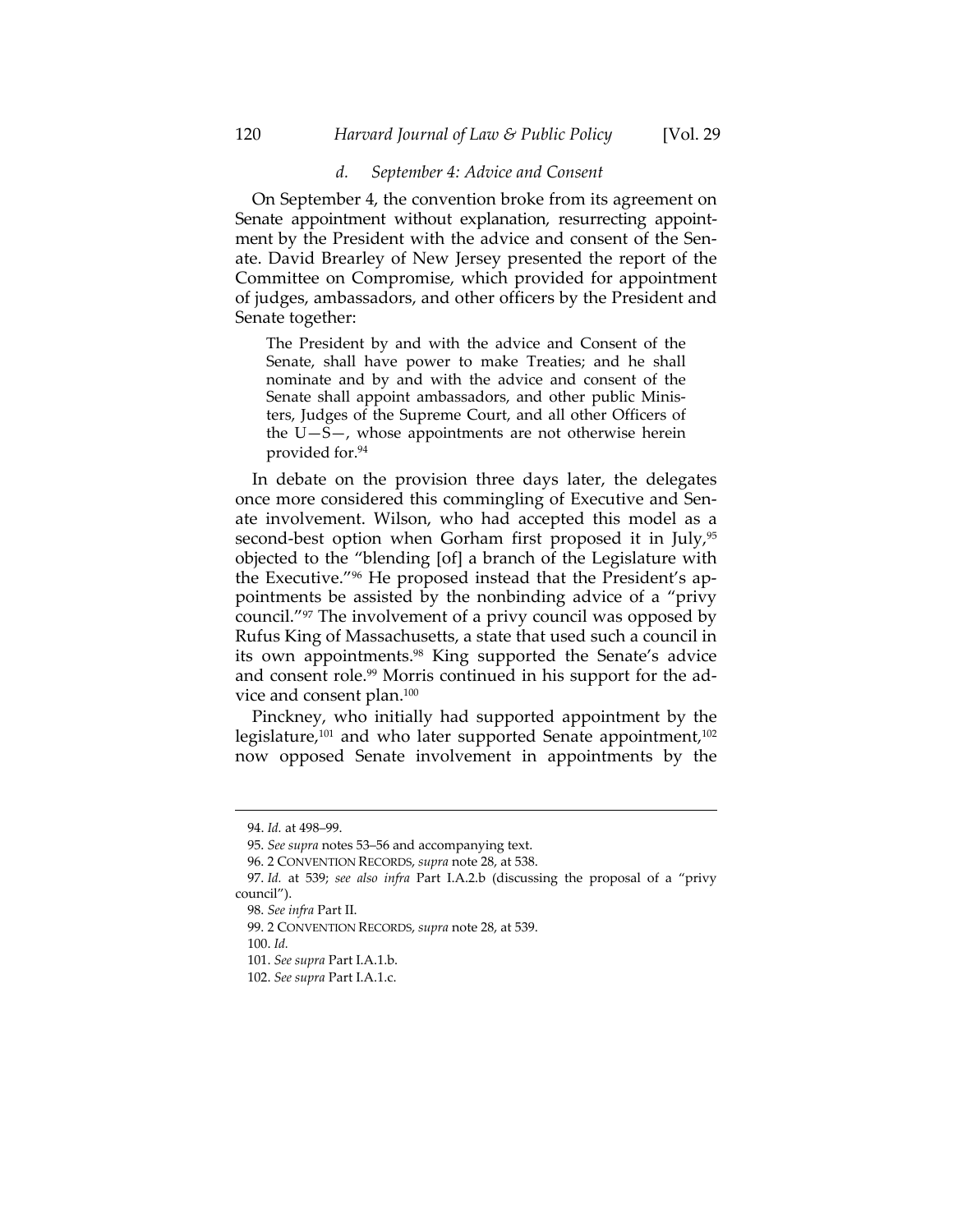President. (He did, however, support appointment of ambassadors by the Senate alone.)<sup>103</sup>

The delegates approved the Committee on Compromise's language with only slight modification.<sup>104</sup> The motion, which had been opposed so strenuously in earlier votes, passed without opposition.<sup>105</sup> On September 12, the Committee of Style presented what would become the final version of the Appointments Clause,106 which the delegates finally accepted on September 17.107

# *2. Matters Related to Senate Advice and Consent*

### *a. Election of and Representation in the Senate*

The idea of the Senate—a second house of the national legis‐ lature—was first proposed in Randolph's Virginia Plan, to serve as a compromise in the apportionment battles between large and small states.108 As detailed on May 29, the Virginia Plan called for the second house of the bicameral national legis‐ lature to consist of members nominated by the legislatures of the several States and elected by the other house of the national legislature.109 On June 7, Dickinson and Sherman proposed that members of the Senate be chosen by the individual state legislatures.110 Madison was a vigorous opponent of this mode of election; he warned that such a plan would require the Con‐ vention to "depart from the doctrine of proportional represen‐ tation; or admit into the Senate a very large number of members."111 The former was rejected out of hand as "evidently

<sup>103.</sup> 2 CONVENTION RECORDS, *supra* note 28, at 539.

<sup>104.</sup> *Id.* (adding the parenthetical term "(and Consuls)" between "other public ministers" and "Judges of the Supreme Court").

<sup>105.</sup> *Id.*

<sup>106.</sup> *Cf. id.* at 599, *with* U.S. CONST. art. II, § 2, cl. 2. Three days later, following minimal debate, the Convention approved an additional clause allowing Congress to vest in the President, courts of law, and heads of departments the appointment of inferior officers. 2 CONVENTION RECORDS, *supra* note 28, at 627–28.

<sup>107.</sup> 2 CONVENTION RECORDS, *supra* note 28, at 648–49.

<sup>108.</sup> *See* JACK N. RAKOVE, ORIGINAL MEANINGS: POLITICS AND IDEAS IN THE MAKING OF THE CONSTITUTION 59–65 (1996).

<sup>109.</sup> 1 CONVENTION RECORDS, *supra* note 28, at 20.

<sup>110.</sup> *Id.* at 150.

<sup>111.</sup> *Id.* at 151. Election by the State legislatures was assumed to require an enlargement of the number of Senators because, at this point in the debate, no one had suggested that the States should be represented equally. Under a system of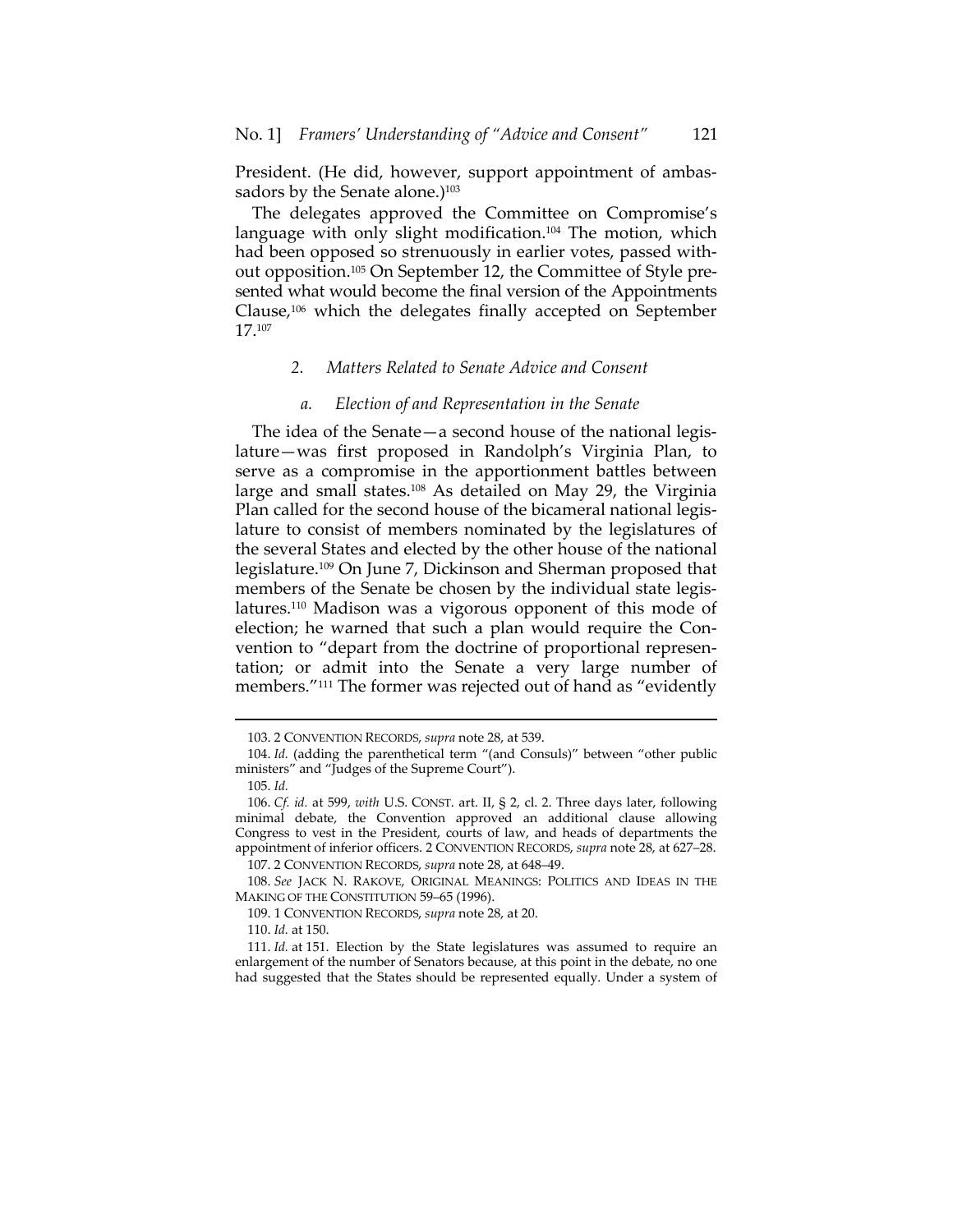unjust." But his critique of the latter point, which he deemed "inexpedient," revealed his vision for the second branch of the Legislature:

The use of the Senate is to consist in its proceeding with more coolness, with more system, & with more wisdom, than the popular branch. Enlarge their number and you communicate to them the vices which they are meant to correct.112

The arguments of Madison and others notwithstanding, the delegates approved election of Senators by state legislatures unanimously.<sup>113</sup>

The apportionment of seats in the Senate was a contentious point. On June 11, the closely divided committee of the whole voted to apportion votes in the Senate proportionally among the States according to their respective populations, the same manner in which suffrage was to be based in the House of Representatives.114

Mere days later, the New Jersey Plan was introduced; it proposed a unicameral legislature wherein each state would have one vote.115 This proposal incited a number of proponents of the Virginia Plan to present critiques of Paterson's plan. Hamil‐ ton denounced the unicameral legislature of the New Jersey plan in his extensive remarks on June 18.116 The following day, Madison himself extensively criticized the New Jersey Plan.117 Following his remarks, the New Jersey Plan was rejected, seven states to three, with Maryland divided.<sup>118</sup>

Following the defeat of the New Jersey plan, the delegates of‐ fered a variety of compromise proposals for representation in

proportional representation, giving small states a Senator would mean that each Senator could only represent a population as big as the smallest state. Thus, as Pinckney warned, "If the small States should be allowed one Senator only, the number will be too great, there will be 80 at least." *Id.* at 150.

<sup>112.</sup> *Id.* at 151.

<sup>113.</sup> *Id.* at 156.

<sup>114.</sup> *Id.* at 202.

<sup>115.</sup> *Id.* at 243. The New Jersey Plan would have retained the unicameral, equal representation of the Congress of the Articles of Confederation.

<sup>116.</sup> *Id.* at 286–87.

<sup>117.</sup> *Id.* at 314–22.

<sup>118.</sup> *Id.* at 322. Voting in favor: Massachusetts, Connecticut, Pennsylvania, Virginia, North Carolina, South Carolina and Georgia. Voting against: New York, New Jersey, and Delaware. *Id.*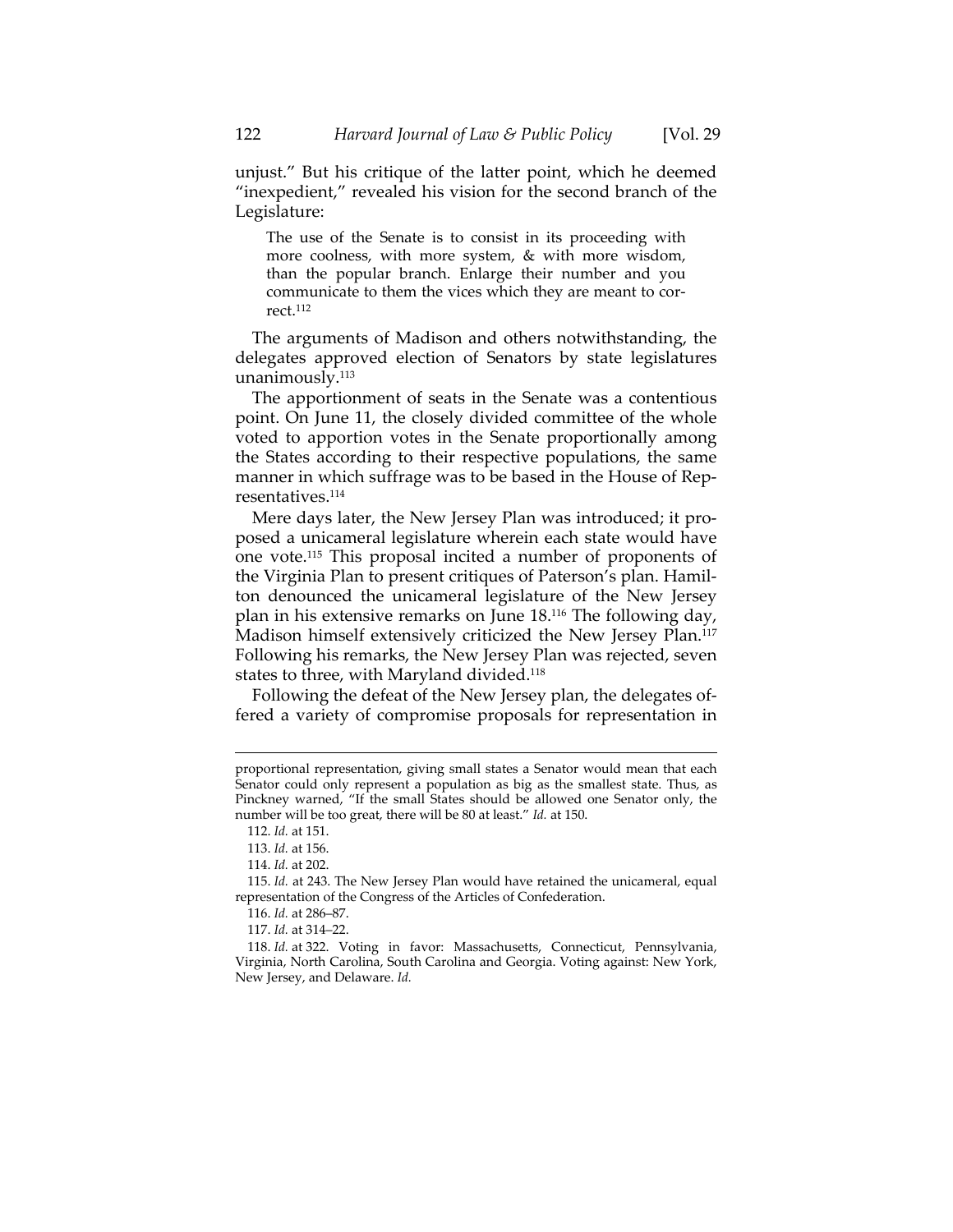the two houses of the legislature. On June 28, John Lansing of New York and Jonathan Dayton of New Jersey proposed that the States enjoy equal representation in the House of Represen‐ tatives.119 The motion was defeated the next day, four states to six, with Maryland divided.120 The same day, Ellsworth proposed that the States enjoy equal representation in the Senate.121 It was defeated by a tie vote on July 2.<sup>122</sup> Having reached apparent deadlock, the delegates—over strenuous objection by Madison—assigned the issue to a Committee on Compro‐ mise.123

In committee, it was Benjamin Franklin who brokered the compromise: in the House the States would be represented in proportion to their population; in the Senate the States would be represented equally. This compromise "was barely acquiesced in by the members from the states opposed to an equality of votes in the 2d. branch and was evidently considered by the members on the other side, as a gaining on their point."124 From July 5 to July 16, the delegates debated the compromise pro‐ posal generally. On July 16, they voted in favor of equal repre‐ sentation of States in the Senate.125

As intimated above, the July 16 change in Senate representa‐ tion—from a proportional‐representation scheme to one of equal representation—caused change in the Convention's allo‐ cation of appointment power.126 On July 21, Madison noted the change in his defense of his Senate‐veto plan for appointments, which would (according to him) prevent control of the ap-

<sup>119.</sup> *Id.* at 445. Lansing and Dayton proposed that representation in the House of Representatives be "according to the rule established by the Confederation," which granted one vote to each state. *Id.*

<sup>120.</sup> *Id.* at 468. Voting in favor: Connecticut, New York, New Jersey, and Delaware. Voting against: Massachusetts, Pennsylvania, Virginia, North Carolina, South Carolina, and Georgia. *Id.*

<sup>121.</sup> *Id.*

<sup>122.</sup> *Id.* at 510. Voting in favor: Connecticut, New York, New Jersey, Delaware, and Maryland. Voting against: Massachusetts, Pennsylvania, Virginia, North Carolina, and South Carolina. Georgia's vote was divided. *Id.*

<sup>123.</sup> *Id.* at 515–16.

<sup>124.</sup> 1 CONVENTION RECORDS, *supra* note 28, at 526 n.\*.

<sup>125.</sup> 2 CONVENTION RECORDS, *supra* note 28, at 15. Voting in favor: Connecticut, New Jersey, Delaware, Maryland, and North Carolina. Voting against: Pennsylvania, Virginia, South Carolina, and Georgia. Massachusetts's vote was divided. *Id.*

<sup>126.</sup> *See supra* Part I.A.1.c.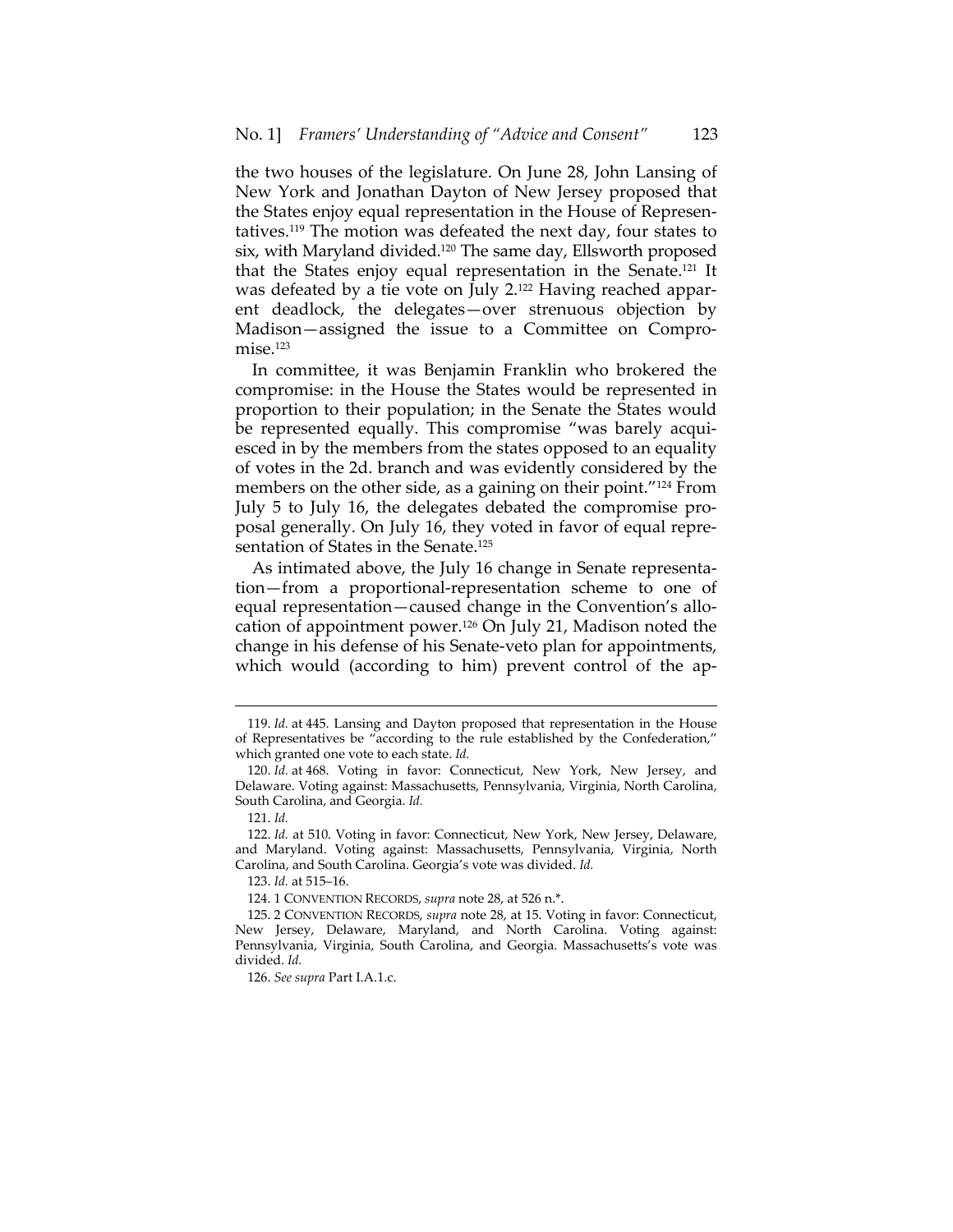pointments by representatives of a national popular minority. In light of this change, he advocated entrusting primary responsibility for appointments in the President, a national officer, with a discretionary veto held by the Senate.

# *b. The President and an Executive Council*

Although the Senate eventually came to be seen as an advi‐ sory body to the President in appointments and other matters, some participants in the Constitutional Convention urged the creation of bodies within the executive branch for the purpose of advising and counterbalancing the singular Executive. Such a council was no mere abstraction to the delegates: In the twelve years between the Declaration of Independence and the Constitutional Convention, at least nine states utilized an ex‐ ecutive council in the making of appointments.<sup>127</sup>

The first delegate to propose an executive advisory council was Elbridge Gerry of Massachusetts, a state that long had util‐ ized such a council. On June 1, Gerry suggested that a council to the Executive would "give weight & inspire confidence."128

Gerry's proposal came amidst a larger discussion of whether the national Executive should be a unitary office or a multiper‐ son body. The major proponent of a multiperson Executive was Randolph, who regarded a unitary Executive as "the fœtus of monarchy."129 The question of the form of the Executive was set aside until June 4. Wilson favored the unitary Executive, citing the experience of the several States.130 Sherman noted that all thirteen states featured not only a unitary executive, but also "a Council of advice, without which the first magistrate could not act."131 Wilson immediately disclaimed any appearance that he supported such a council.<sup>132</sup> Gerry, an apparent supporter of

132. *Id.*

<sup>127.</sup> SYDNEY GEORGE FISHER, THE EVOLUTION OF THE CONSTITUTION OF THE UNITED STATES 172–73 (1910) (naming South Carolina, Virginia, New Jersey, Delaware, Pennsylvania, Maryland, Vermont, Massachusetts, and New Hampshire). In addition, New York utilized a council selected out of the state senate. *Id.* at 173. Alexander Hamilton cited New York's appointment process as an example of a dangerous cabal. THE FEDERALIST NO. 77, at 461 (Alexander Hamilton) (Clinton Rossiter ed., 1961).

<sup>128.</sup> 1 CONVENTION RECORDS, *supra* note 28, at 66.

<sup>129.</sup> *Id.*

<sup>130.</sup> *Id.* at 96.

<sup>131.</sup> *Id.* at 97.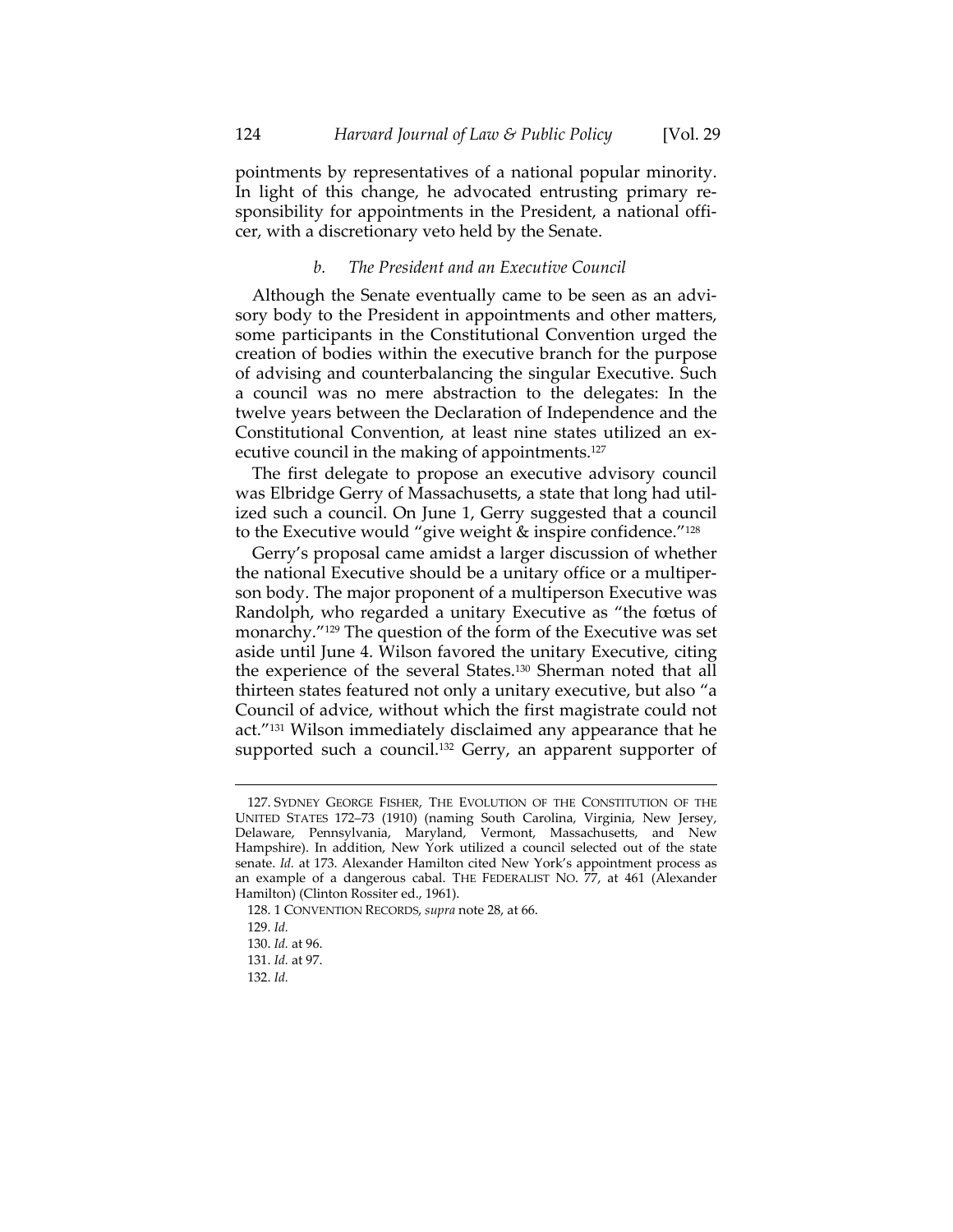such a council as a check on the Executive, then specifically disclaimed the notion of a multiperson Executive. The pro‐ posed unitary Executive was accepted by the convention, seven states to three.<sup>133</sup>

The question of whether the unitary Executive should be ad‐ vised by a privy council was again raised on August 18.134 Ellsworth suggested that such a council consist of the "Presi‐ dent of the Senate—the Chief‐Justice, and the Ministers as they might be estab[lished] for the departments of foreign & domestic affairs, war finance, and marine, who should advise but not conclude the President."135 Pinckney warned that an executive council would be an instrument of pure presidential discretion, for him to utilize as he saw fit: "Give him an able Council and it will thwart him; a weak one and he will shelter himself under their sanction."136

On August 20, Pinckney and Gouverneur Morris proposed a "Council of State" consisting of the Chief Justice and the heads of various departments.137 The President would be free to sub‐ mit matters for their discussion, and to require the written opinions of any of them,138 but he was not to be bound by their views. This proposal was submitted to the Committee on De‐ tail, which, on August 22, proposed that the President should have a privy council composed in a manner comparable to the Ellsworth and Morris proposals.139 The proposal did not go to vote.

George Mason persisted in his support for a privy council as the delegates debated the Compromise Committee's proposal that appointments be made by the President with the advice and consent of the Senate.140 Opposed to vesting appointment power in the Senate, but also wary of vesting such absolute

<sup>133.</sup> *Id.* at 97. Voting in favor: Massachusetts, Connecticut, Pennsylvania, Virginia, North Carolina, South Carolina, and Georgia. Voting against: Delaware, Maryland, and New York. *Id.*

<sup>134.</sup> On August 18, the Convention still had assigned the power of appointment to the Senate.

<sup>135.</sup> 2 CONVENTION RECORDS, *supra* note 28, at 329.

<sup>136.</sup> *Id.*

<sup>137.</sup> *Id.* at 342–43.

<sup>138.</sup> *Cf.* U.S. CONST. art. II, § 2, cl. 1 ("The President . . . may require the Opinion, in writing, of the principal Officer in each of the executive Departments . . . .").

<sup>139.</sup> 2 CONVENTION RECORDS, *supra* note 28, at 367–68.

<sup>140.</sup> *See supra* Part I.A.1.d.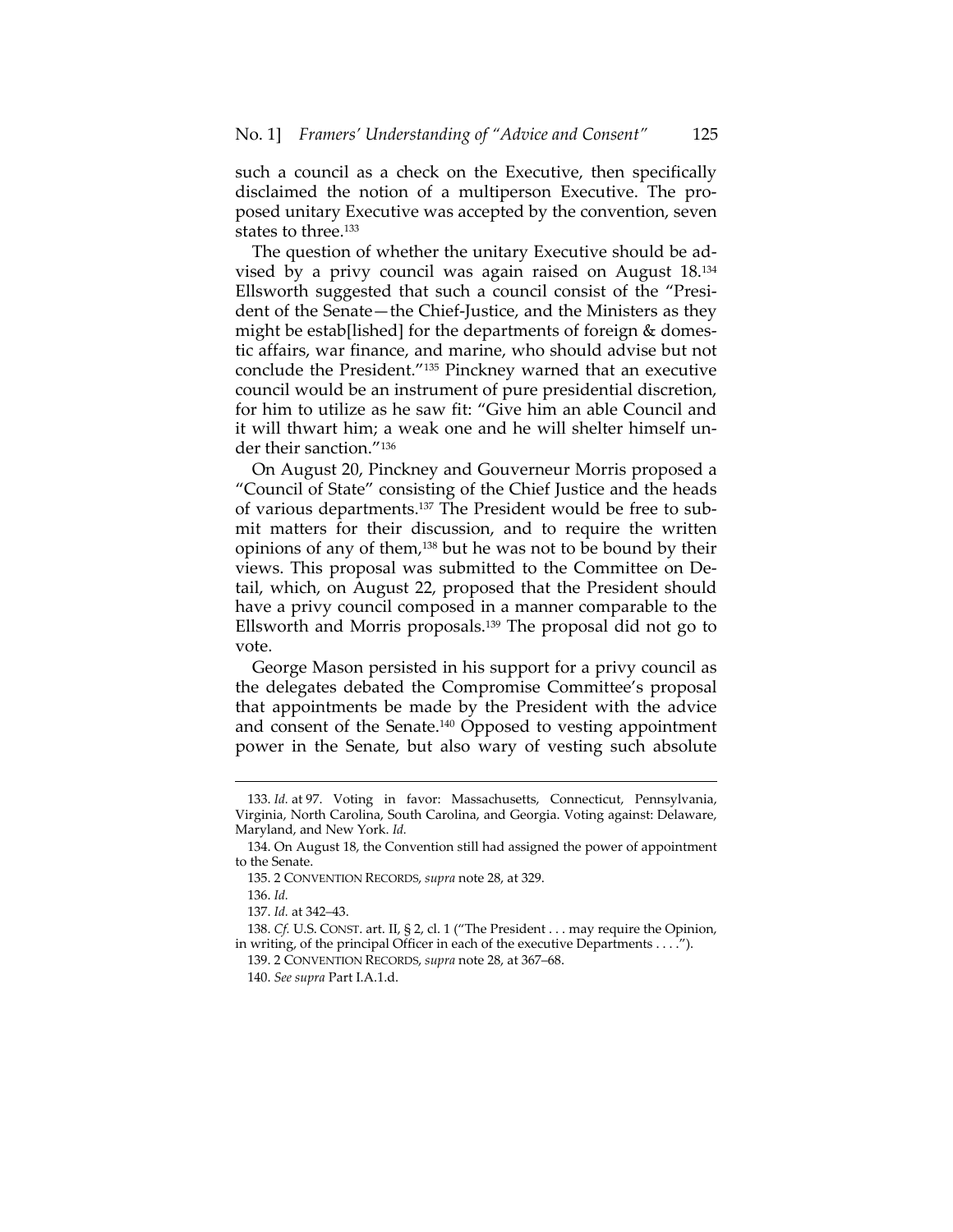power in the Executive, he proposed a six-member privy council to assist the President in making appointments.141 Wilson agreed with Mason, as he saw Senate advice and consent as representing inappropriate blending of the executive and legis‐ lative branches.<sup>142</sup> But Rufus King of council-experienced Massachusetts opposed the creation of such a council, arguing that Senate involvement would be no more costly than council in‐ volvement and would require no "unnecessary creation of New Corps which must increase the expence as well as influence of the Government."<sup>143</sup> The delegates then voted in favor of appointments by the President with the advice and consent of the Senate.144

Mason tried once more to persuade the delegates to create a council, warning that a President lacking such restraint would be "an experiment on which the most despotic Governments had never ventured."145 Franklin agreed, suggesting that a council "would not only be a check on a bad President but be a relief to a good one."146 Gouverneur Morris argued that the council had been considered and rejected by the Council on Compromise in order to focus responsibility upon the Presi‐ dent. Wilson, Dickinson, and even Madison voiced support for the council, but Mason's motion was defeated, eight states to three.147 The Convention ended days later, leaving the Senate alone to serve as the advisory council for the President on appointments and treaties.

#### *B. Post‐Convention Debates*

Upon the close of the convention, discussion of the proposed Constitution continued throughout the thirteen states. This dis‐

<u> 1989 - Johann Stein, marwolaethau a bhann an t-Amhain an t-Amhain an t-Amhain an t-Amhain an t-Amhain an t-A</u>

146. *Id.* at 542.

<sup>141.</sup> 2 CONVENTION RECORDS, *supra* note 28, at 537–38. But not in the making of treaties or the appointment of ambassadors, which he deemed to be a "legislative" endeavor. *Id.* at 537.

<sup>142.</sup> *Id.* at 538–39.

<sup>143.</sup> *Id.* at 539.

<sup>144.</sup> *Id.* at 539–40.

<sup>145.</sup> *Id.* at 541.

<sup>147.</sup> *Id.* Voting in favor: Maryland, South Carolina, and Georgia. Voting against: New Hampshire, Massachusetts, New Jersey, Pennsylvania, Delaware, Virginia, Connecticut, and North Carolina. *Id.* Of the States voting in favor, Maryland and South Carolina used councils. *See* FISHER, *supra* note 127, at 172–73. Of the States voting against, New Hampshire, Massachusetts, New Jersey, Pennsylvania, Delaware, and Virginia used councils. *Id.*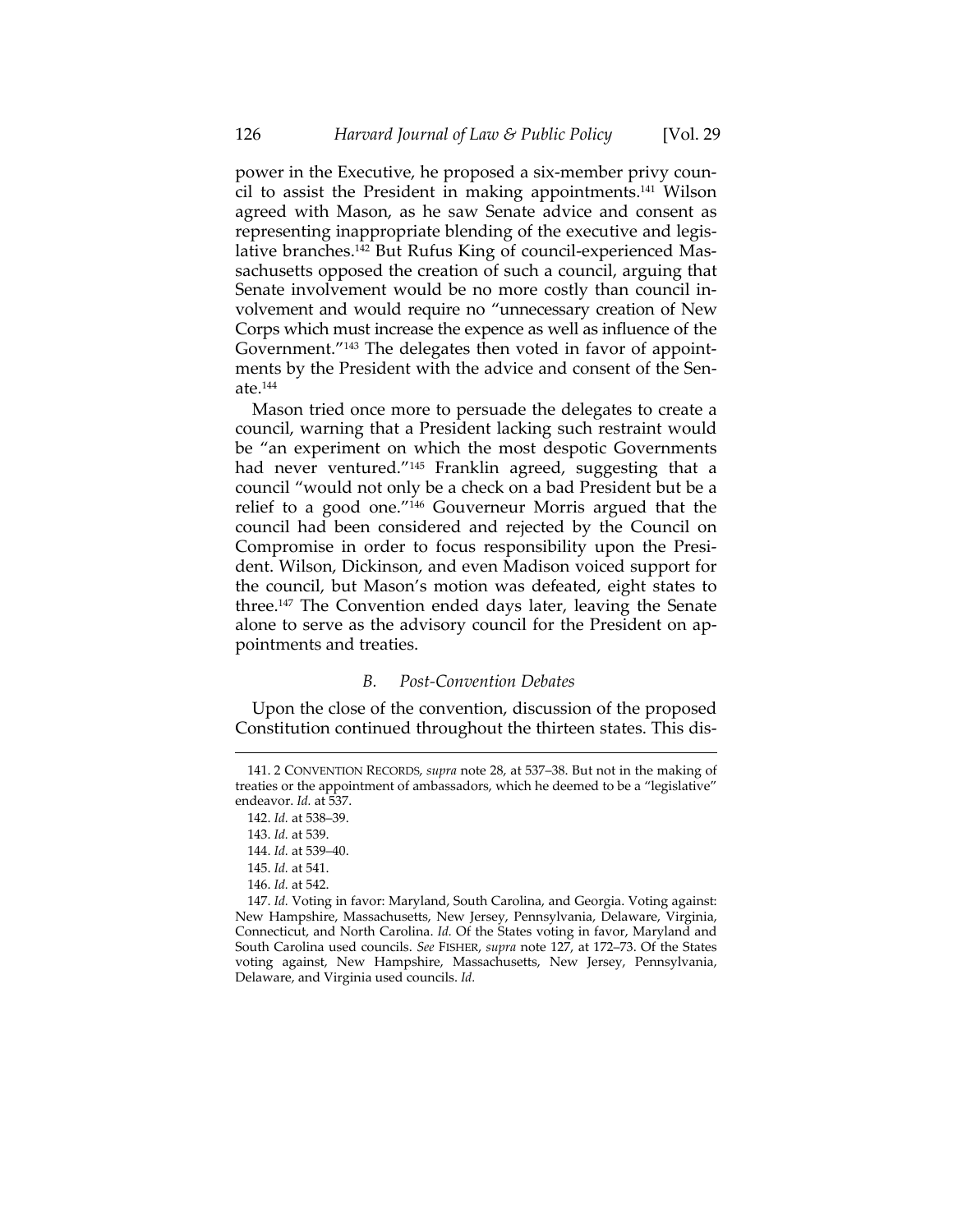cussion, which in a few instances touched on the issue of ap‐ pointments, was conducted primarily in two ways: in written advocacy—both public (most notably, the *Federalist Papers*) and private—and in state ratification conventions.

# *1. The Federalist Papers*

In three of his contributions to the famous series of essays to the People of the State of New York, Alexander Hamilton dis‐ cussed the advice and consent model of appointment. In *Feder‐ alist Papers Nos. 66*, *76*, and *77*, he presented arguments that described the operation of the Senate in executive appointments. His arguments reflected in many ways the arguments regarding appointments presented by delegates at the Conven‐ tion, although his arguments regarding appointments were not wholly reflective of the Convention debate or of the appointment process in practice.

Hamilton's *Federalist No. 66*, the "leading defense as well as the most thorough exposition of the provisions in the Constitu‐ tion concerning the appointing power,"<sup>148</sup> gives a clear description of Hamilton's overall view of the advice and consent process. He did not expect the Senate to play any role in choosing the initial nominee:

It will be the office of the President to *nominate*, and, with the advice and consent of the Senate, to *appoint.* There will, of course, be no exertion of *choice* on the part of the Senate. They may defeat one choice of the Executive, and oblige him to make another; but they cannot themselves *choose*—they can only ratify or reject the choice he may have made.<sup>149</sup>

Hamilton's defense of joining the President and the Senate in appointments echoed a major argument from the Convention: Vesting primary responsibility in the President would provide for responsibility and freedom from regional bias, while Senate consent would provide security from personal attachment. Hamilton's language implies that Senate rejection of the President's nominee would not be a regular occurrence: "But his nomination may be overruled: this it certainly may, yet it can only be to make place for another nomination by himself . . . . It

<sup>&</sup>lt;u> 1989 - Johann Stein, marwolaethau a bhann an t-Amhain an t-Amhain an t-Amhain an t-Amhain an t-Amhain an t-A</u> 148. JOSEPH P. HARRIS, THE ADVICE AND CONSENT OF THE SENATE 27 (1953).

<sup>149.</sup> THE FEDERALIST NO. 66 (Alexander Hamilton), *supra* note 127, at 405.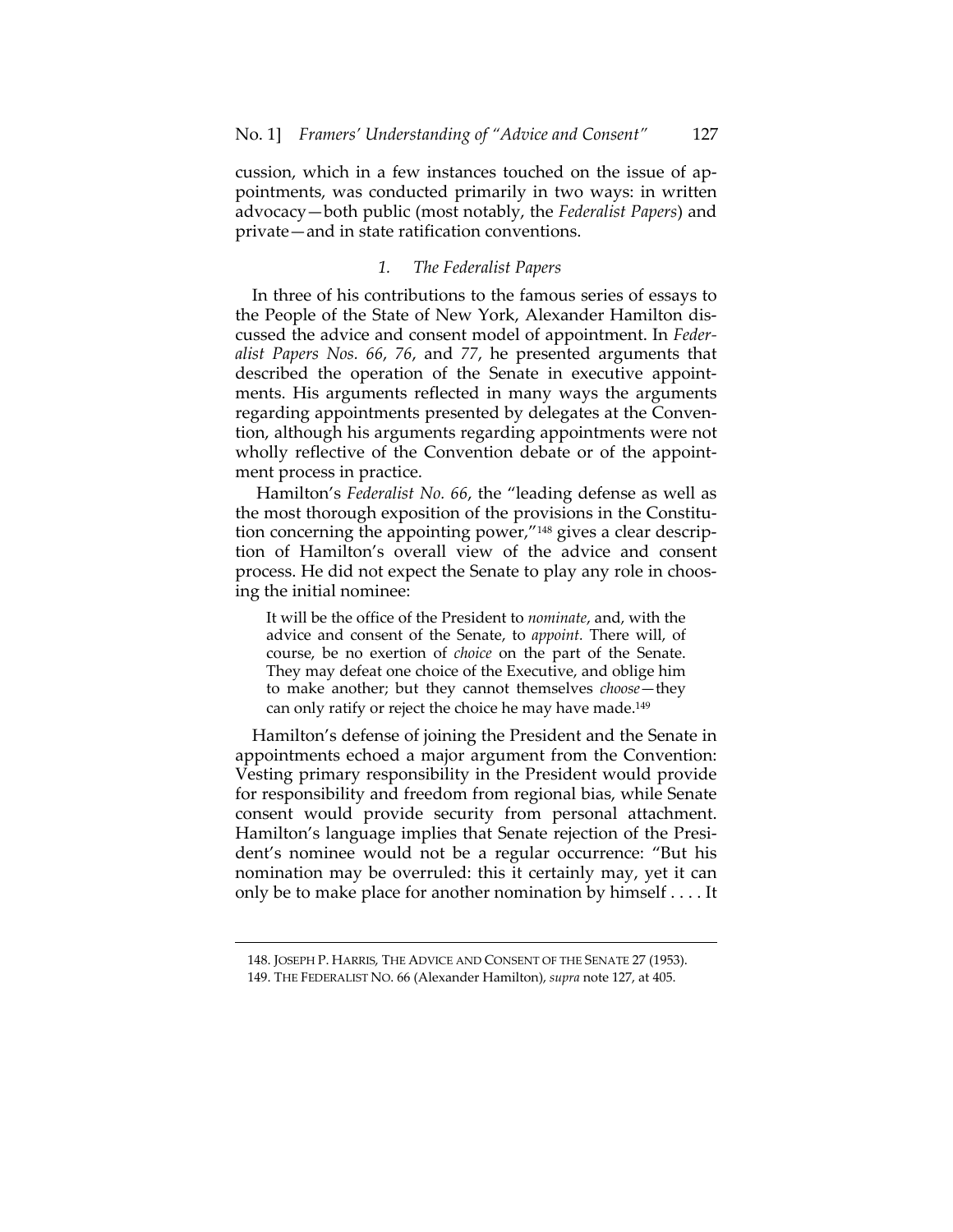is also not very probable that his nomination would often be overruled."150

Hamilton's *Federalist* remarks provide insight into *his* percep‐ tion of the mechanics of advice and consent, but, on closer examination, they do not appear to be a reliable indicator of what the delegates endorsed in advice and consent. First, as noted above, Hamilton described the Senate's consent action in bi‐ nary terms: "they can only *ratify or reject* the [Executive's] choice."151 Later, he describes the Senate's "consent" power in "veto" terms: "their right of negative upon his nominations";152 "[t]he censure of rejecting a good [nomination]  $\dots$ ."<sup>153</sup> This characterization—that the Senate approves or rejects—harkens back not so much to the Gorham advice and consent proposal, which provided for consent but left implicit the Senate's duty to affirmatively reject, but to Hamilton's own proposal of June 18, preceding the Gorham proposal, in which the President nominated officers "subject to the *approbation or rejection* of the Senate."154 Indeed, Hamilton was not himself present at the Convention July 18 through 21 when Gorham proposed, de‐ scribed, and defended the advice and consent model.<sup>155</sup>

Hamilton's *Federalist* argument used the appointment proc‐ ess of New York—home of the *New York Packet*, an original publisher of the *Federalist* essays—as an example of a poor ap‐ pointment process. New York relied on a Council of Appoint‐ ments, composed of the Governor and four others.156 Hamilton criticized the council's lack of public visibility—a "small body, shut up in a private apartment, impenetrable to the public eye"—as contributing to an environment of "cabal."157

Hamilton's argument that the Senate is the appropriate size for advising on appointments does not just focus on the advantages of the Senate relative to a smaller council; rather, he also

<sup>150.</sup> THE FEDERALIST NO. 76 (Alexander Hamilton), *supra* note 127, at 457.

<sup>151.</sup> *Id.* at 405 (emphasis added).

<sup>152.</sup> THE FEDERALIST NO. 77 (Alexander Hamilton), *supra* note 127, at 460. 153. *Id.* at 461.

<sup>154.</sup> 1 CONVENTION RECORDS, *supra* note 28, at 292 (emphasis added); *see supra* Part I.A.1.c.

<sup>155.</sup> RON CHERNOW, ALEXANDER HAMILTON 235, 238 (2004). Hamilton left the Convention after offering some remarks on June 29 and did not return until around August 13. *Id.*

<sup>156.</sup> THE FEDERALIST NO. 77 (Alexander Hamilton), *supra* note 127, at 461. 157. *Id.*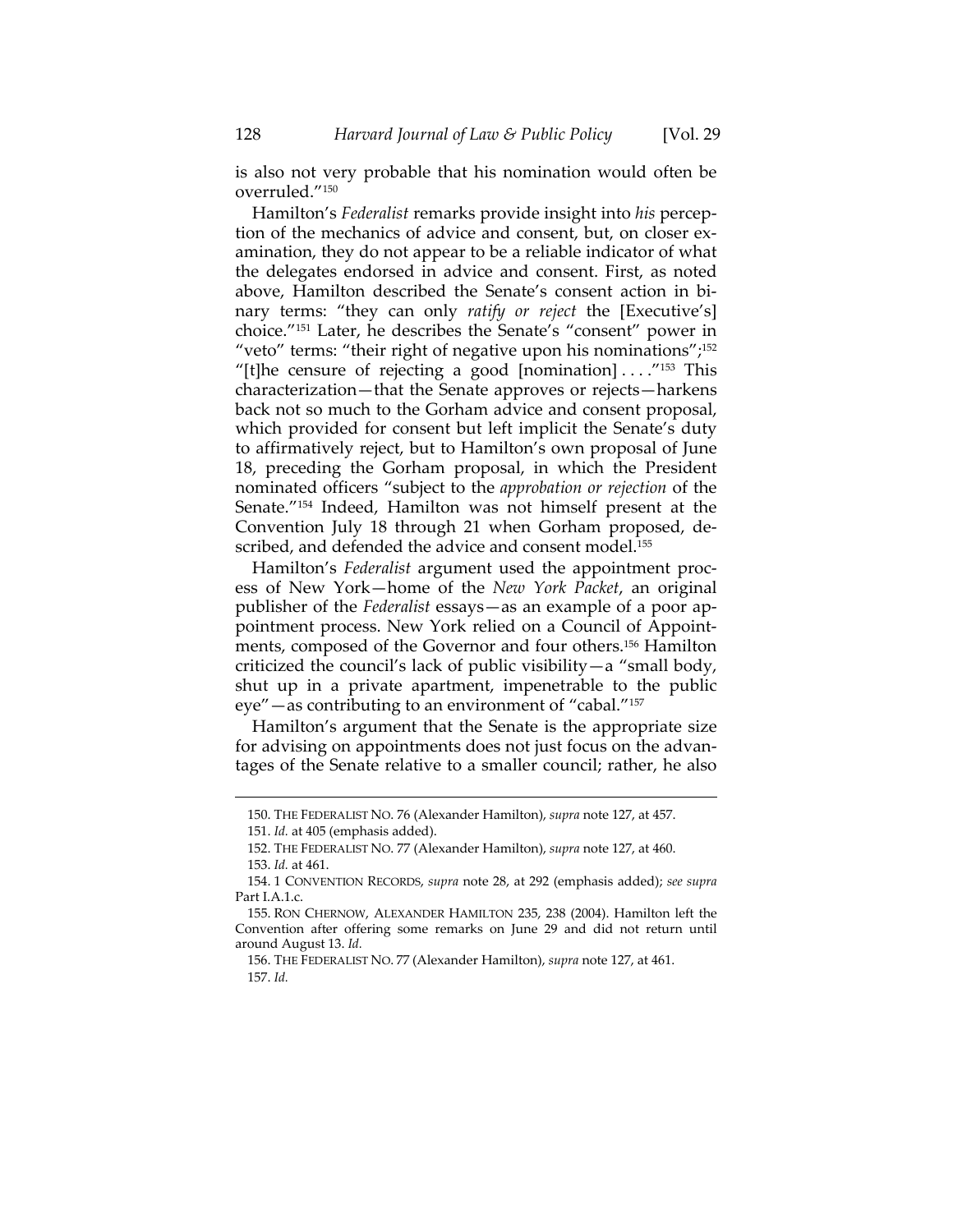argues its advantages over the much larger legislature as a whole: "A body so fluctuating and at the same time so numerous can never be deemed proper for the exercise of that power."158 Under the original Constitution, the Senate consisted of twenty‐six members, the House sixty‐five: in total, nine members smaller than the current Senate alone.<sup>159</sup>

In sum, a close reading of Hamilton's discussion provides much insight into his perception of the Senate's advice and consent role: The Senate could not exercise its own choice of nominee; the Senate would generally accept the President's nominee; the Senate would act in a transparent manner, pre‐ venting intrigue or cabal; the Senate would act in a majoritarian fashion; and the size of the 1789 Senate was pragmatically superior to a small council of five men or a larger Congress of ninety‐one men. But most importantly, Hamilton clearly equated his "approbation or rejection" proposal with the me‐ chanics of the final advice and consent proposal. Hamilton's arguments may be indicative of the opinions of one of the Fed‐ eralist contingent's leaders, but they more plausibly represent not so much the appointments framework accepted by the Framers, but rather the appointments framework proposed by Hamilton but never voted upon at the Convention.<sup>160</sup>

#### *2. State Ratification Debates*

The appointment power did not receive extensive scrutiny in most of the state ratification conventions, as the Ratifiers focused more closely on the larger, more prominent issues of the federal government's structure and powers. Furthermore, in the course of the rare discussions actually conducted on the issue of appointments, speakers did not illuminate the Ratifi‐ ers' nuanced impressions of the specific roles of President and Senate so much as criticize the mix, variously favoring vesting absolute appointment power in either the President or the legislature.

An exception to this trend is found in the remarks of James Wilson before the Pennsylvania Convention. Although he ad-

<sup>158.</sup> *Id.* at 463.

<sup>159.</sup> *See* U.S. CONST. art. I, § 2, cl. 3.

<sup>160.</sup> *See generally* THE FEDERALIST NO. 77 (Alexander Hamilton), *supra* note 127, at 457. New York's Ratifiers, however, may have shared Hamilton's understanding, other states' Ratifiers notwithstanding.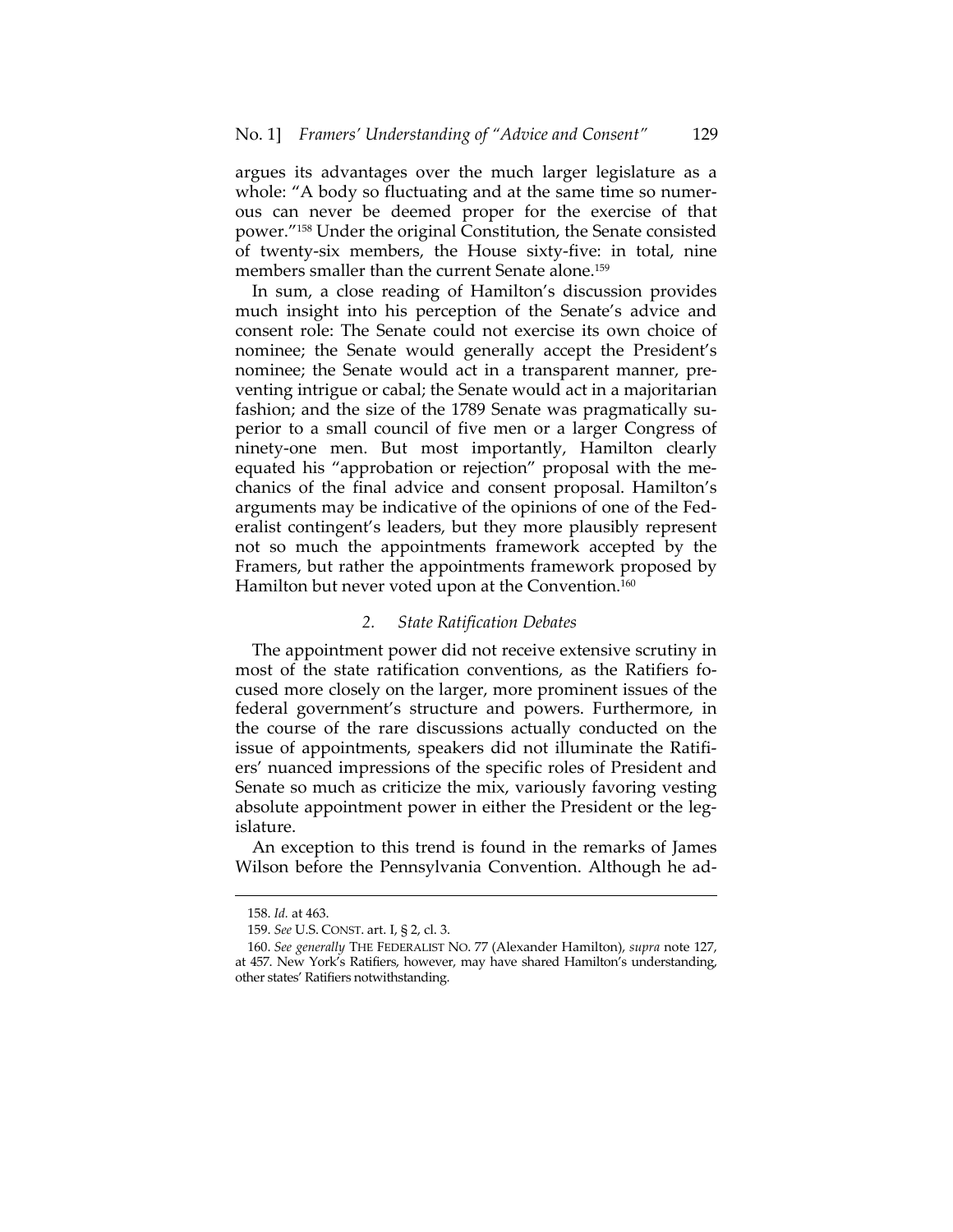mitted that "the senate was not a favorite of mine,"<sup>161</sup> he endeavored to defend its form. To those who feared that the Senate would exert too much power over the President in the appointment process, he argued that "the Senate stands controlled; if it is that monster which it said to be, it can only show its teeth, it is unable to bite or devour."162 His remarks may or may not imply an obligation upon of the Senate to vote on nominations: "[T]he President must nominate before they can vote."163 He clearly saw a vote involved at least in the process of consenting to a nomination. But he said "can vote," not "would vote," or "do vote." This description falls short of an explicit note of awareness of obligation.

Likewise, in North Carolina, delegate James Iredell spoke in terms that may or may not imply an affirmative obligation upon the Senate to act on the nomination: "The President pro‐ poses [a nominee]. The Senate has to consider upon it. If they think him improper, the President must nominate another . . . ."164 According to Iredell, the Senate must "consider" it; but Iredell did not explicitly say whether "consideration" must culminate in a vote. Moreover, Iredell was not a party to the initial Convention. While his statements may have had an im‐ pact on the North Carolina ratification, they are of limited pro‐ bative value beyond the extent that they indicate that the "reasonable North Carolina Ratifier" may have shared his im‐ pressions.

Beyond these meager pieces of evidence, little insight into the intended mechanics of Senate involvement in appointments can be gleaned from the state ratification debates.165 The great majority of discussions on the matter of appointments focused

<sup>161.</sup> *James Wilson in the Pennsylvania Convention*, *in* PENNSYLVANIA AND THE FEDERALIST CONSTITUTION, 1787–1788 (John Bach McMaster & Frederick Stone eds., 1888), *reprinted in* 3 CONVENTION RECORDS, *supra* note 28, at 162. As shown in the discussion of the Federal Convention above, Wilson had been a staunch supporter of vesting appointment power in the President alone. *See supra* Part I.A.

<sup>162.</sup> *Id.*

<sup>163.</sup> *Id.*

<sup>164.</sup> Speech of James Iredell at the North Carolina Ratifying Convention, *in* 4 THE DEBATES IN THE SEVERAL STATE CONVENTIONS ON THE ADOPTION OF THE FEDERAL CONSTITUTION AS RECOMMENDED BY THE GENERAL CONVENTION AT PHILADELPHIA 134 (Jonathan Elliot ed., 2d ed. 1881) [hereinafter ELLIOT'S DEBATES].

<sup>165.</sup> *See generally* RATIFYING THE CONSTITUTION (Michael Allen Gillespie & Michael Lienesch eds., 1989).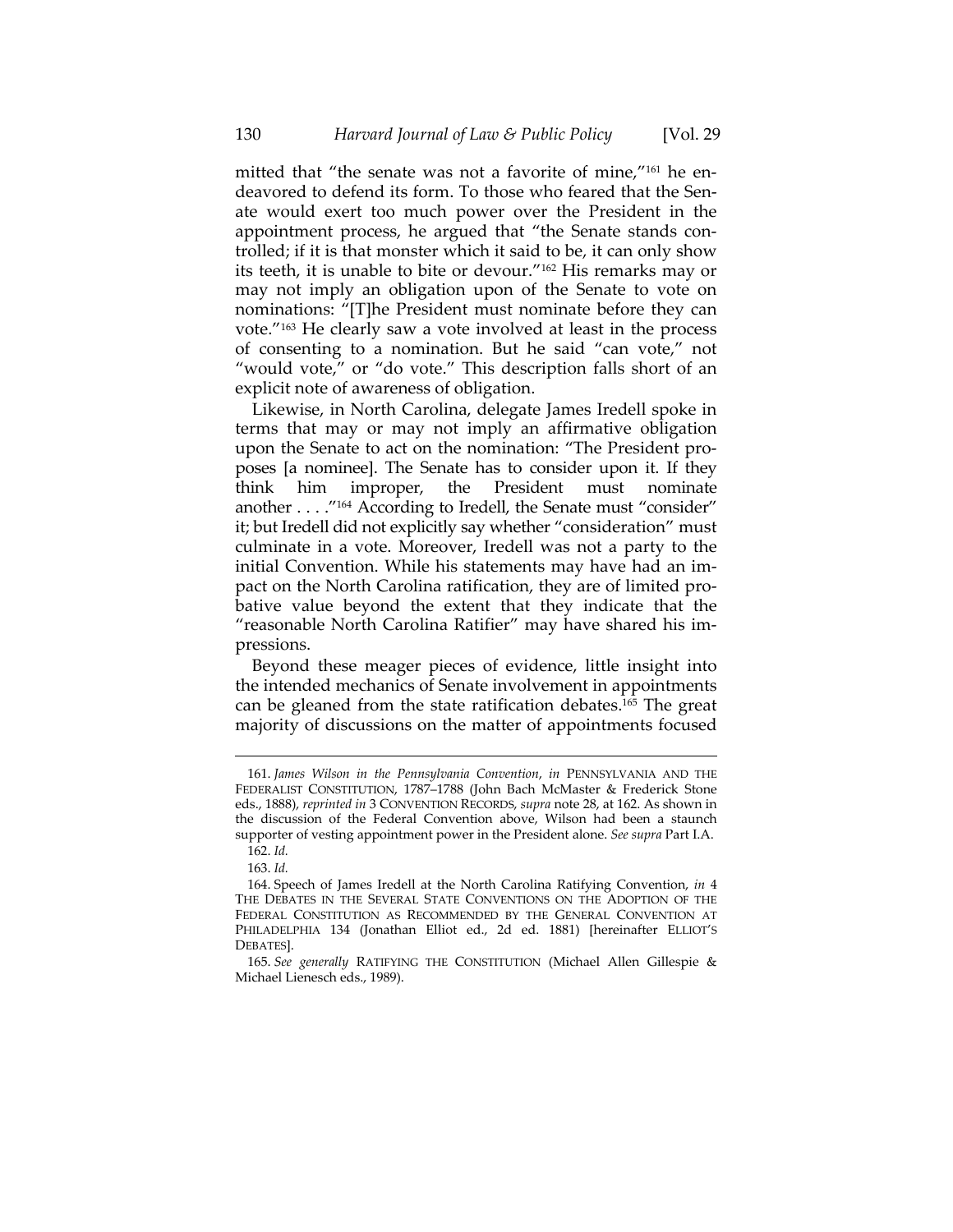on broader questions of policy surrounding the perceived "dangerous[] blending [of] the executive and legislative pow‐ ers,"<sup>166</sup> on the threat of Senate control of the Executive through appointments,167 or on fears that the Senate's check on the President in appointments will be chimerical, allowing the President, "when he pleases, to become a king in *name*, as well as in substance."168

# *3. Post‐Ratification Debate*

Following the ratification of the Constitution, John Adams, a man quite familiar with the Massachusetts Constitution, continued to debate the efficacy of the new Constitution with Roger Sherman. In a 1789 letter, Adams used language imply‐ ing that he perceived a Senate duty to act on nominations: "The whole senate must now deliberate on every appointment . . . . "<sup>169</sup> Adams argued that the President should be advised on appointments by a privy council, not by the Senate, because, among other things, the burden of deliberating on every nomination for appointment would be intolerable. In his response, Sherman did not refute Adams's contention that the Senate would have to deliberate on every nomination.<sup>170</sup> But neither party suggested that "deliberation" would have to culminate with a formal vote.

#### II. THE MASSACHUSETTS EXPERIENCE

As noted above, when Nathaniel Gorham introduced his ad‐ vice and consent model of executive appointments, he pointed to Massachusetts as his inspiration: "This mode had been long practised in that country, & was found to answer perfectly

<sup>166.</sup> George Mason, An Address Before the Virginia Ratifying Convention (1788), *in* PAMPHLETS ON THE CONSTITUTION OF THE UNITED STATES; PUBLISHED DURING ITS DISCUSSION BY THE PEOPLE, 1787–1788, at 330 (Paul L. Ford ed., 1888), *reprinted in* HARRIS, *supra* note 148, at 25.

<sup>167.</sup> 4 ELLIOT'S DEBATES, *supra* note 164, at 116–18, *quoted in* HARRIS, *supra* note 148, at 26 (argument of Samuel Spencer, delegate to the North Carolina Ratifying Convention).

<sup>168.</sup> Luther Martin, *Genuine Information*, MD. GAZETTE & BALT. ADVERTISER, Dec. 28, 1787, *reprinted in* 3 CONVENTION RECORDS, *supra* note 28, at 218.

<sup>169.</sup> John Adams, Third Letter to Roger Sherman on the Constitution of the United States, *in* 6 THE WORKS OF JOHN ADAMS 436 (Charles Francis ed., 1851).

<sup>170.</sup> *See* Roger Sherman, Reply to John Adams' Third Letter on the Constitution of the United States, *in* 6 THE WORKS OF JOHN ADAMS, *supra* note 169, at 440–42.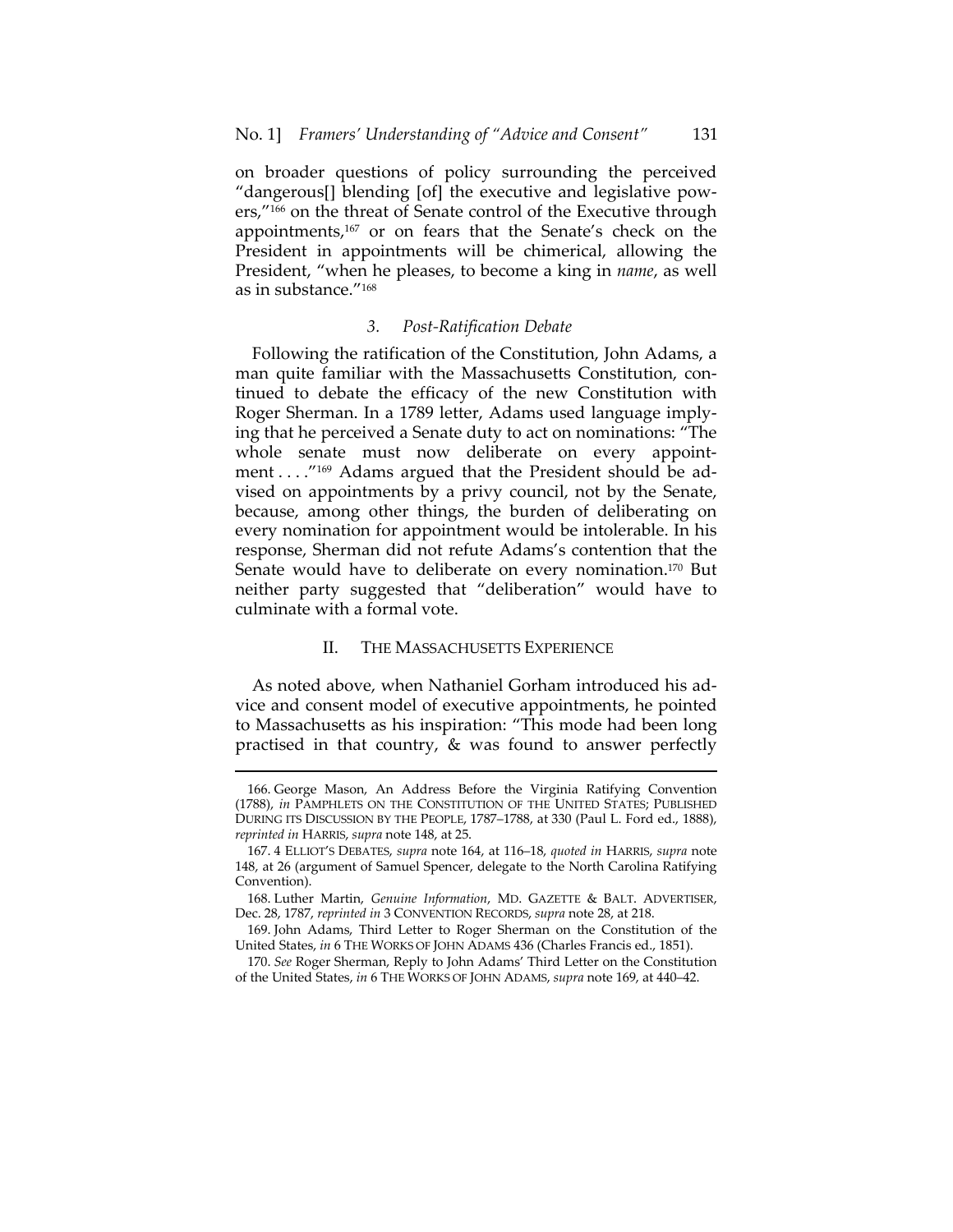well."<sup>171</sup> That the delegates to the Federal Convention in Philadelphia used Massachusetts as their paradigm for advice and consent has hardly gone unnoticed by contemporary commen‐ tators.172 But although commentators often have highlighted Gorham's reference to Massachusetts as a model for advice and consent, none have ventured to shed light on how advice and consent actually operated in Massachusetts in the years preced‐ ing the Convention. Investigation into records of executive appointments in 1780s Massachusetts demonstrates that, although the overwhelming majority of the Governor's nominations were approved by the constitutionally mandated advising Council, when nominations were not approved, no formal re‐ jection of the nominees was announced. Moreover, the advis‐ ing Council announced its decisions in a single voice; no records were kept of vote tallies in council decisionmaking.

The terms of the Massachusetts Constitution of 1780 obligated the Governor to secure the advice and consent of the Council, not just in the appointment of judges and officers, but also in the spending of treasury monies.173 In other matters, the Governor had to secure the *advice* of the Council before acting, but he was not required to seek its *consent*. 174

#### *A. The History of the Council*

Although the Council today plays only a limited role in Mas‐ sachusetts's government,<sup>175</sup> its roots in Massachusetts's history stretch back long before the Constitution of 1780. Privy councils advised the Governor as early as the Seventeenth Century. The

<sup>171.</sup> 2 CONVENTION RECORDS, *supra* note 28, at 41; *see supra* Part I.A.1.c.

<sup>172.</sup> *See, e.g.*, Gauch, *supra* note 77, at 348; Matthew D. Marcotte, Note, *Advice and Consent: A Historical Argument for Substantive Senatorial Involvement in Judicial Nominations*, 5 N.Y.U. J. LEGIS. & PUB. POL'Y 519, 530 (2001); William G. Ross, *The Functions, Roles, and Duties of the Senate in the Supreme Court Appointment Process*, 28 WM. & MARY L. REV. 633, 637–38 (1987).

<sup>173.</sup> MASS. CONST. pt. 2, ch. 2, § 1, art. IX (1780); *id.* pt. 2, ch. 2, § 1, art. XI.

<sup>174.</sup> *Id.* pt. 2, ch. 2, § 1, art. V (to adjourn the General Court); *id.* ch. 2, § 1, art. VIII (to pardon offenses); *id.* pt. 2, ch. 2, § 1, art. X, cl. 4 (to appoint various military officers); *id.* pt. 2, ch. 2, § 1, cl. 7 (to appoint officers of the Continental Army); *see also* Op. of the Justices to the Governor and Council, 190 Mass. 6, 617– 20 (1906).

<sup>175.</sup> Robert L. Turner, *A Council Whose Time Has Passed*, BOSTON GLOBE, Feb. 27, 1992, at 19 ("For decades, the council has proved itself to be close to useless, or worse. Its duties have gradually been trimmed to a point at which confirmation of judges and clerks is its only real job.").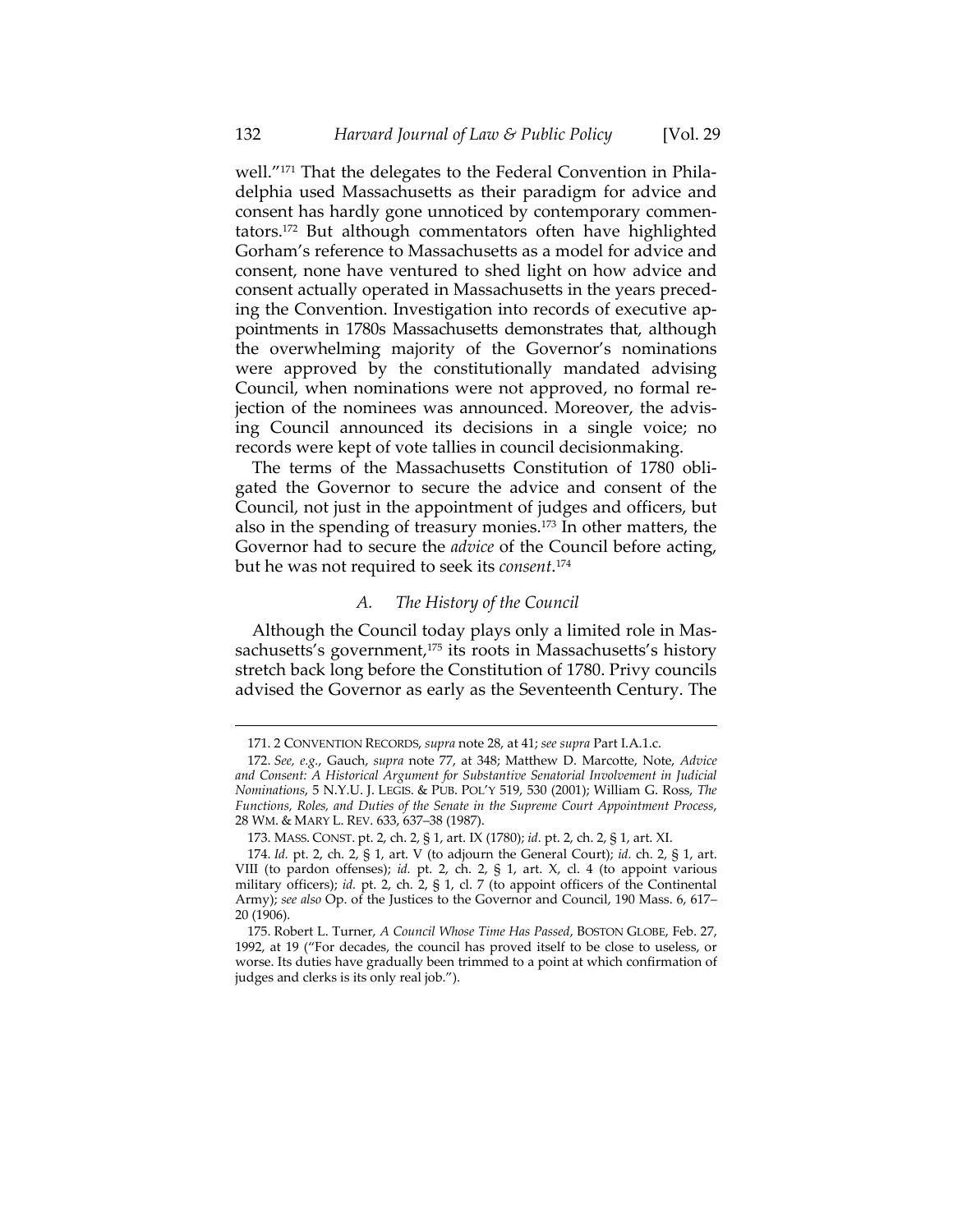Charter of 1691 was the first to vest in the Governor the power to appoint judges, justices of the peace, and sheriffs, with the advice and consent of the Council.176 That Council, the upper house of the General Court,<sup>177</sup> consisted of twenty-eight members selected initially by the King, later by the Governor, and thereafter by the Governor upon nomination by the General Court.178 Colonial strife led the King to reassert control over the Council beginning in August 1774, although, under that British legislation, the Governor no longer needed council consent in the appointment of judges and other officials.179 In 1775, as the Continental Congress steeled itself against the British, the Con‐ gress authorized the Provincial Congress (a shadow government outside of British‐controlled Boston) to hold elections and to se‐ lect a new Council to assume partial control of executive re‐ sponsibilities (the Governor's and Lieutenant Governor's offices having been declared vacant by the Provincial Con‐ gress).180

The Council proceeded to exert substantial control over local government on the reasoning that, under the Charter of 1691, the Council was to exercise the executive power in the absence of the Governor and Lieutenant Governor. Although the House did question whether the Council or a House majority should be considered the "Governor," exigent circumstances soon forced their hand. On December 10, 1776, with Rhode Island occupied by British troops, the House resolved that "the whole power of the General Court, be during the recess of the Court devolved on the Council of this State, so far forth as are neces‐ sary for the purpose of protecting and defending this State . . . and any seven shall be considered as a quorum."181

When both the General Court and the Council were in session, they managed to coexist relatively peacefully. From 1775 to 1779, civil officers were appointed "without difficulty" by

 176. 2 COMMONWEALTH HISTORY OF MASSACHUSETTS 8, 11 (Albert Bushnell Hart ed., 1928).

<sup>177.</sup> The "General Court" is the name of the Massachusetts state legislature. *Id.* at 11–12.

<sup>178.</sup> *Id.* at 12.

<sup>179.</sup> 3 COMMONWEALTH HISTORY OF MASSACHUSETTS 64 (Albert Bushnell Hart ed., 1929).

<sup>180.</sup> *Id.* at 67–68.

<sup>181.</sup> *Id.* at 70.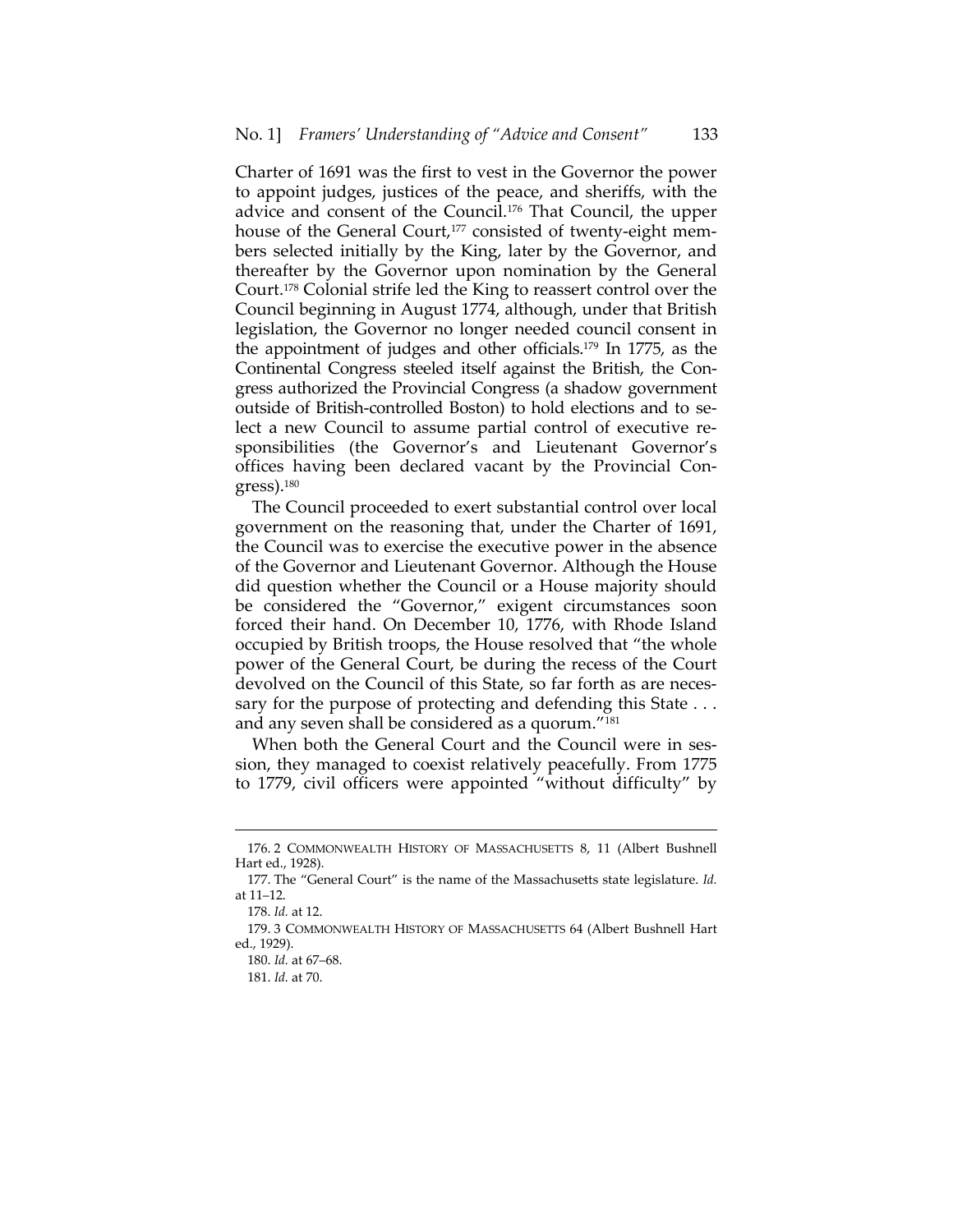the Council and the House of Representatives together.182 But after the Declaration of Independence, the ill‐fitting colonial Charter of 1691 came under question. Local leaders began to call for a new constitution.

In 1776 and 1777, the General Court called on towns to send representatives for a constitutional convention, but received no effective response. Thus, the General Court and Council gath‐ ered themselves into a constitutional convention and produced a draft constitution. This constitution established a Senate and a House of Representatives,<sup>183</sup> a Governor and Lieutenant Governor,184 but no Council. All civil officers were to be selected annually by vote of the General Court. All other officers, mili‐ tary and civil, including judges, were appointed by the Gover‐ nor and Senate.185

The proposed constitution was rejected overwhelmingly by statewide popular vote, 2,083 to 9,972.186 The towns of Essex County gathered in convention to publicly enumerate their reasons for rejecting the Constitution of 1778.187 Among their grievances were the improper intermingling of executive and legislative powers through Governor‐Senate cooperation;188 the impropriety of vesting appointment power in a numerous body prone to vote-trading and cabal;<sup>189</sup> and, most noteworthy

<u> 1989 - Johann Stein, marwolaethau a bhann an t-Amhain an t-Amhain an t-Amhain an t-Amhain an t-Amhain an t-A</u>

184. CONSTITUTION OF 1778, *supra* note 183, art. II.

185. *Id.* art. XIX. The Constitution did not provide for the mode of cooperation between the Governor and Senate. *See id.*

186. 2 COMMONWEALTH HISTORY OF MASSACHUSETTS, *supra* note 176, at 184.

187. *See* RESULT OF THE CONVENTION OF DELEGATES HOLDEN AT IPSWICH IN THE COUNTY OF ESSEX, WHO WERE DEPUTED INTO CONSIDERATION THE CONSTITUTION AND FORM OF GOVERNMENT PROPOSED BY THE CONVENTION OF THE STATE OF MASSACHUSETTS BAY (1778), *microformed at* the Harvard Law School Library [hereinafter THE ESSEX RESULT].

188. *See id.* at 4–5. More specifically, the document laid out that Article XIX of the 1778 constitution was "exceptional, because a due independence is not kept up in between the supreme legislative, judicial, and executive powers, nor between any two of them." *Id.* This language, which was kept in the Massachusetts Constitution of 1780, was cited with approval by James Madison in his seminal defense of separation of powers. *See* THE FEDERALIST NO. 47 (James Madison), *supra* note 127, at 304–05.

189. THE ESSEX RESULT, *supra* note 187, at 37–38, 46–47, 65–66.

<sup>182.</sup> *Id.* at 73.

<sup>183.</sup> A CONSTITUTION AND FORM OF GOVERNMENT FOR THE STATE OF MASSACHUSETTS‐BAY art. I (1778), *microformed at* the Harvard Law School Library [hereinafter CONSTITUTION OF 1778]; *see also* REPORT OF A COMMITTEE OF CONVENTION OF A FORM OF GOVERNMENT FOR THE STATE OF MASSACHUSETTS‐BAY (1777), *microformed at* the Harvard Law School Library [hereinafter CONSTITUTIONAL REPORT OF 1777].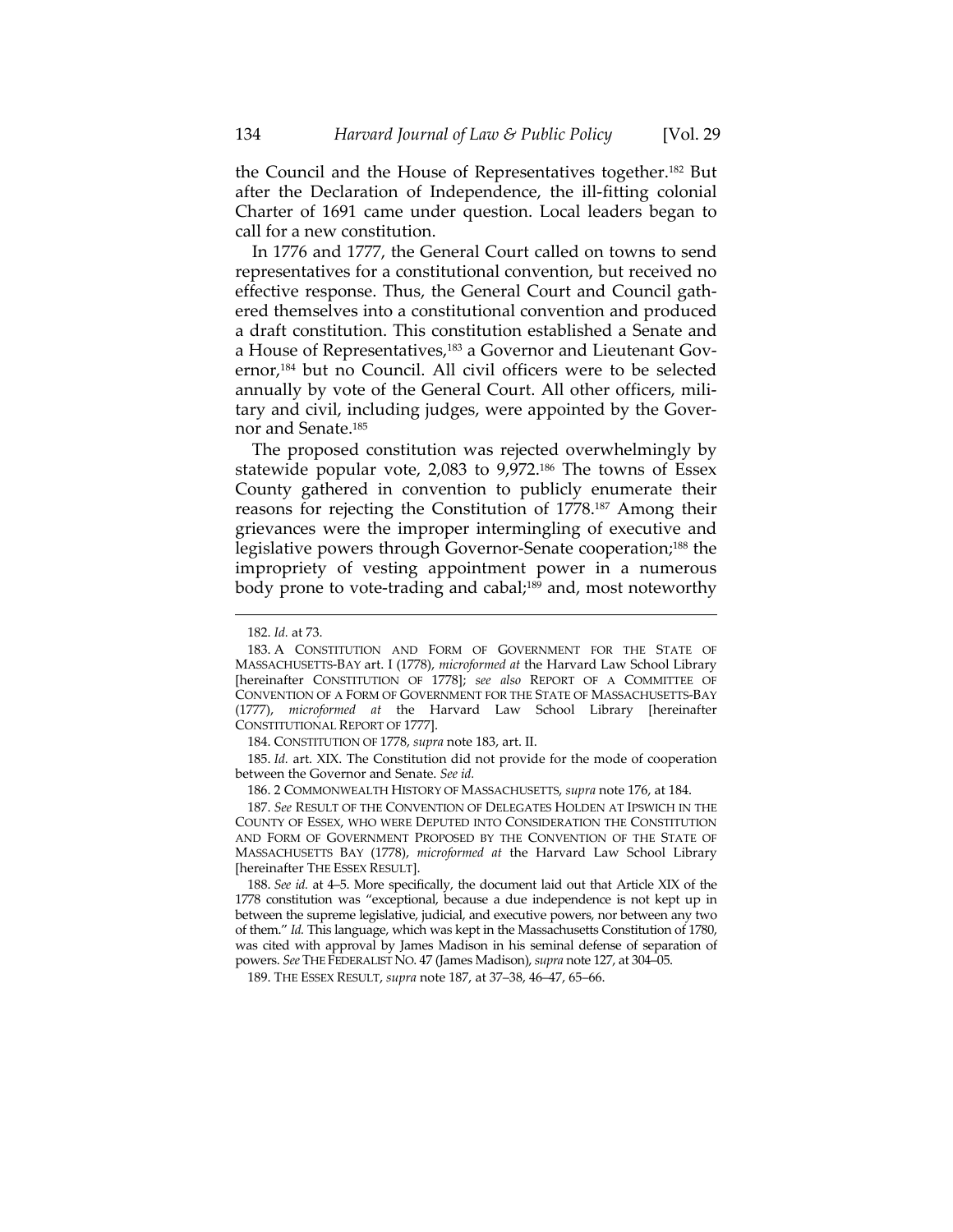for present purposes, the lack of an executive privy council selected by the legislative branch.190

In response to *The Essex Result*, a second constitutional convention was called, resulting in the Constitution of 1780. In his address at the close of the convention, President James Bow‐ doin highlighted the retention of the Privy Council and its role in the appointment of civil officers, which would "prevent the governor from abusing the Power which is necessary to be put into his hands."191 Thus, the new constitution retained a strong privy council as a check on the Governor.

#### *B. The Council in Practice: "Advice" and "Consent"*

The Constitution of 1780 required that the nine-member Council record all of its resolutions and advice in a register, signed by the members present and available at all times for inspection by either house of the legislature.192 Moreover, "any member of the council may insert his opinion contrary to the resolution of the majority."<sup>193</sup> In the years immediately preceding and following the effective date of the Constitution of 1780, these records were maintained in bound, handwritten volumes entitled *Council Records*. <sup>194</sup> This author investigated the records of two separate year‐long periods between the effective date of the Constitution and the beginning of the Federal Constitu‐ tional Convention of 1787: First, November 1780 to November 1781 (the first year under the new Constitution), and second, May 1786 to May 1787 (the final year leading up to the Federal Constitutional Convention). According to the *Council Records*,

<sup>190.</sup> *See id.* at 58–60.

<sup>191.</sup> AN ADDRESS OF THE CONVENTION FOR FRAMING A CONSTITUTION OF GOVERNMENT, FOR THE STATE OF MASSACHUSETTS‐BAY, TO THEIR CONSTITUENTS 15 (1780), *microformed at* the Harvard Law School Library [hereinafter BOWDOIN ADDRESS].

<sup>192.</sup> MASS. CONST. pt. 2, ch. 2, § 3, art. V (1780).

<sup>193.</sup> *Id.*

<sup>194.</sup> The *Council Records* are available on microfiche at the Massachusetts State Archives at the University of Massachusetts at Boston. Having been handwritten rather than printed, individual records vary in legibility. Their legibility is further reduced because the documents were reproduced in negative form (white text on a black page). But given the imaging tools of the microfiche readers, and the subsequent double-checking of all entries, the author is confident that his account of the *Council Records* is highly accurate. An Appendix detailing the entirety of his data is on file with the author.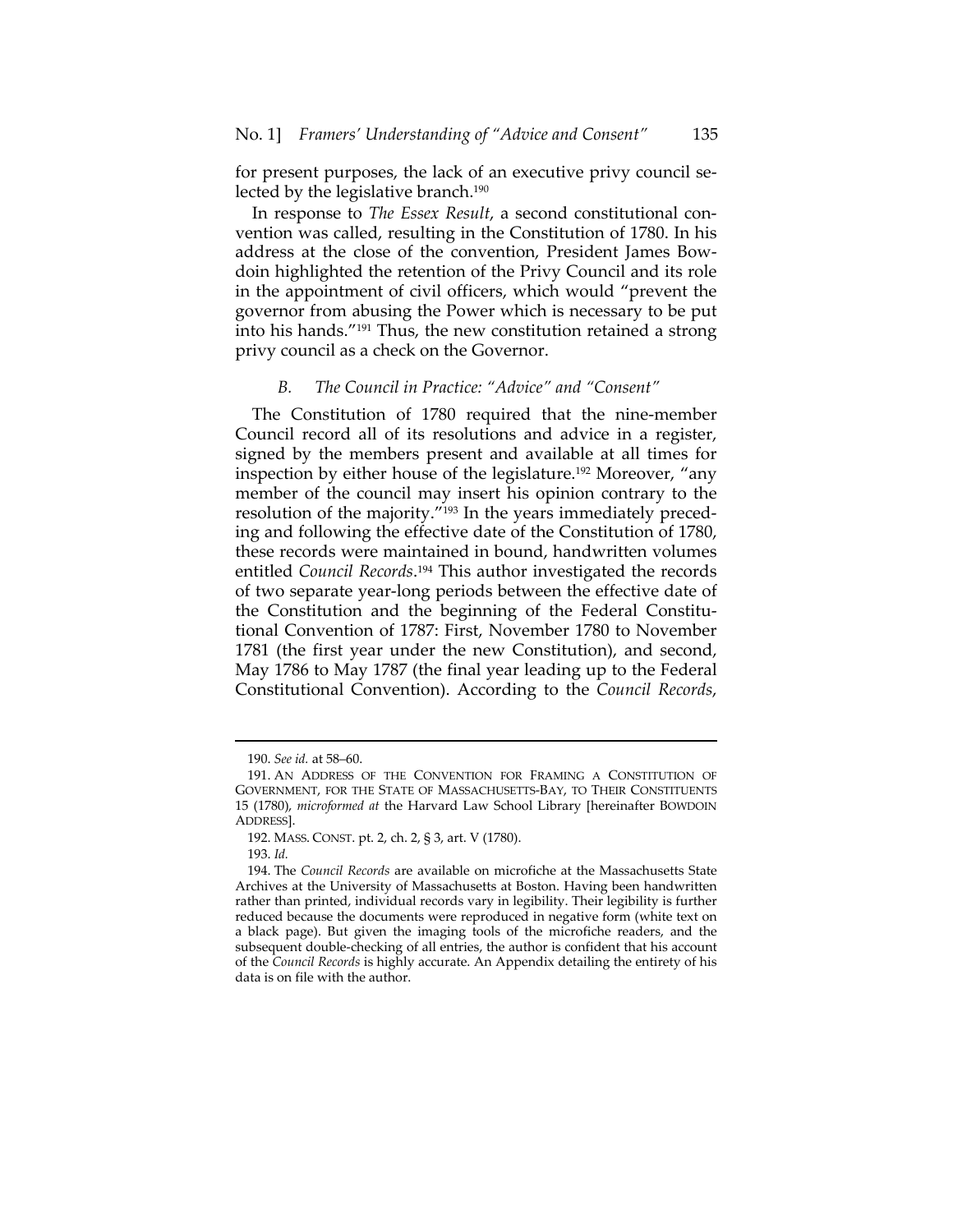these two years involved approximately 900 nominations for appointments.

The form of nomination and consent varied little throughout the span of records. In 1780 and 1781, nominations were an‐ nounced with, "His Excellency was this day pleased to nomi‐ nate [name(s)]."195 Council response generally was phrased as, "His Excellency was pleased this day agreeable to his Nomina‐ tion of [date] to appoint with the Advice and Consent of the Council [name(s)]."196 By 1786 and 1787, the wording had changed slightly. Nominations were still announced with, "His Excellency nominated to the council the following Gentlemen, viz.  $[name(s)]$ ,  $j^{197}$  but council response was announced with, "Agreeable to His Excellency's nomination of [date], The Council advised and consented to the appointment of  $[name(s)]$ ."<sup>198</sup> In the latter cases, no specific record of the Governor's appointment was included in the Council's records, fol‐ lowing the records of advice and consent.

The swift and consistent manner with which the Council dis‐ patched its advice and consent is apparent. The constitution itself required that the Governor submit his nominations at least seven days before the planned appointment.199 In the vast majority of cases, the Council responded to the Governor's nominations within one to three weeks. In most cases the Council announced its advice and consent in the same batches in which the nominations were originally received.

The results of investigation into the *Council Records* were fur‐ ther illuminating. Most notably, of the approximately nine hundred nominations presented to the Council by the Gover‐ nor, only fifty‐seven of them did not appear to receive the ad‐ vice and consent of the Council—more than half of which were

<sup>&</sup>lt;u> 1989 - Johann Stein, marwolaethau a bhann an t-Amhain an t-Amhain an t-Amhain an t-Amhain an t-Amhain an t-A</u> 195. *See, e.g.,* 26 COUNCIL RECORDS 202 (Mar. 19, 1781) (noting the nominations of Nathaniel Gorham et al.).

<sup>196.</sup> *See, e.g.,* 26 COUNCIL RECORDS 221 (Mar. 27, 1781) (noting the appointments, upon the Council's advice and consent, of Nathaniel Gorham et al.).

<sup>197.</sup> *See, e.g.,* 30 COUNCIL RECORDS 130 (Apr. 7, 1787) (noting the nominations of James Bowdoin, Jr. et al.).

<sup>198.</sup> *See, e.g.,* 30 COUNCIL RECORDS 149 (Apr. 26, 1787) (noting the appointments, upon the Council's advice and consent, of the nominations of James Bowdoin, Jr. et al.).

<sup>199.</sup> MASS CONST. ch. II, § I, art. IX.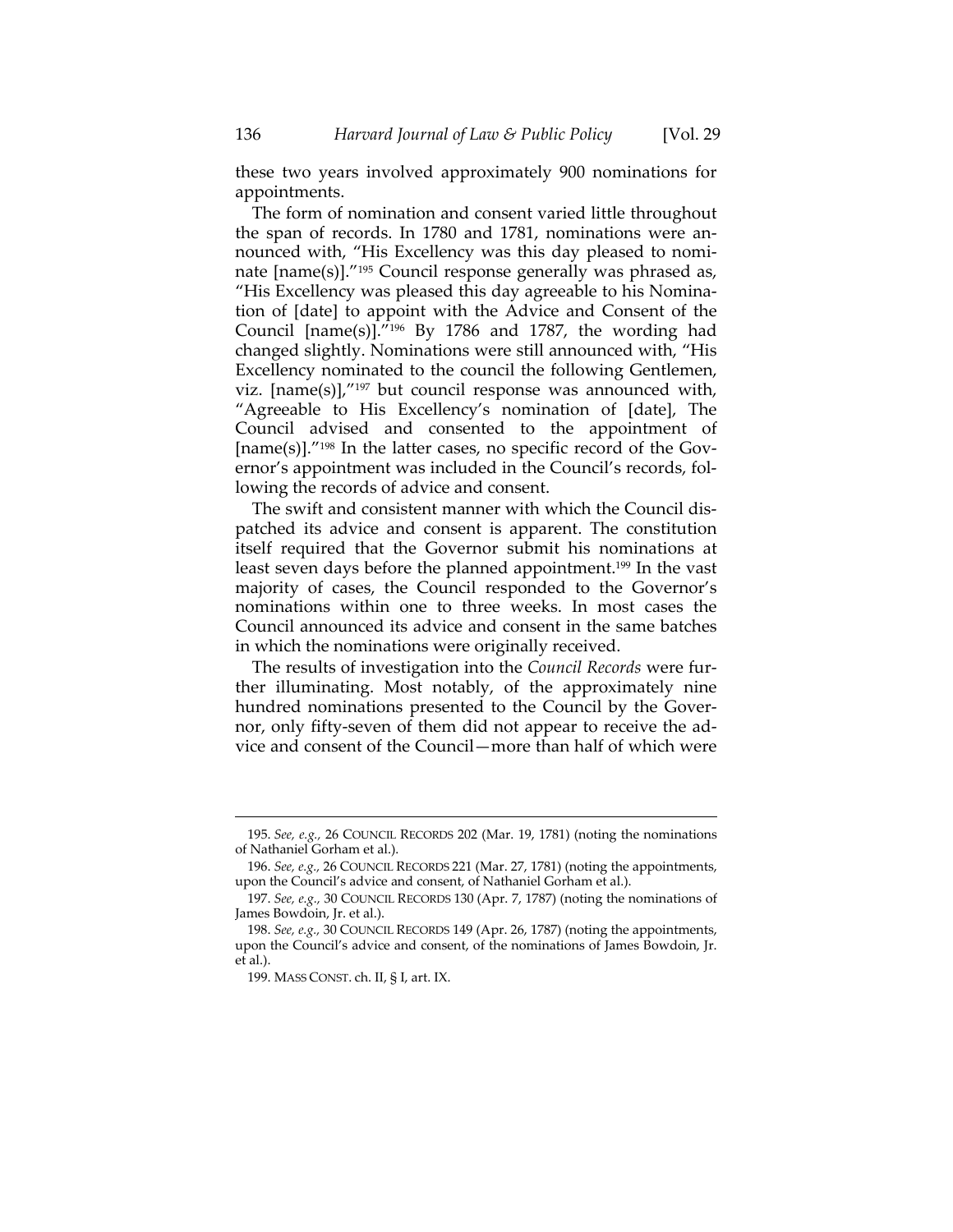nominated en masse for a single office.200 Of these fifty‐seven, not a single rejection was explicitly recorded in the *Council Re‐ cords*; only nominations advised and consented to by the Coun‐ cil and appointed by the Governor can be found.

This finding appears at first blush to reveal a practice incon‐ sistent with the Massachusetts constitution's requirement that "[t]he resolutions and *advice* of the Council *shall* be recorded in a register."201 This leads to three possible conclusions:

(1) the Council acted contrary to the explicit requirement of the constitution in the first year of the constitution's exis‐ tence, by not recording its advice that the Governor not ap‐ point a nominee; or

(2) the term "advice," standing alone in the constitutional council records requirement, was not synonymous with the advice component of constitutional "advice and consent" of nominees (that is, "advice and consent" was a term of art), such that the council's "advice" not to appoint a nominee was not constitutionally required to be recorded in the *Coun‐ cil Records*; or

(3) the Council's consent to a nomination was a matter of advice that was constitutionally required to be recorded in a register, but the Council's *lack* of consent to a nomination was *not* a matter of advice required to be recorded in a regis‐ ter.

The first of the three possible conclusions seems to be the least plausible, because the Council made extensive records of even the smallest spending resolutions.202 To suggest that the Council followed the requirement of the constitution in cases involving such small expenditures while ignoring the same re‐ quirement with respect to the constitutional appointment proc‐ ess at the center of the constitutional debates of 1777 to 1780 is a dubious proposal.

The second possible conclusion is at least more plausible than the first. In each of the *Council Records* entries announcing the Council's approval of the nomination, the Council used a variation of the phrase "advised and consented to" as a whole;

 200. 26 COUNCIL RECORDS 149–50 (Feb. 17, 1781) (thirty‐three unconfirmed nominations to the post of "Justice for the Taking of Dangerous Persons").

<sup>201.</sup> MASS. CONST. pt. 2, ch. 2, § 3, art. V (1780) (emphasis added).

<sup>202.</sup> *See, e.g.*, 26 COUNCIL RECORDS 151 (Feb. 19, 1781) (authorizing expenditure of twenty pounds).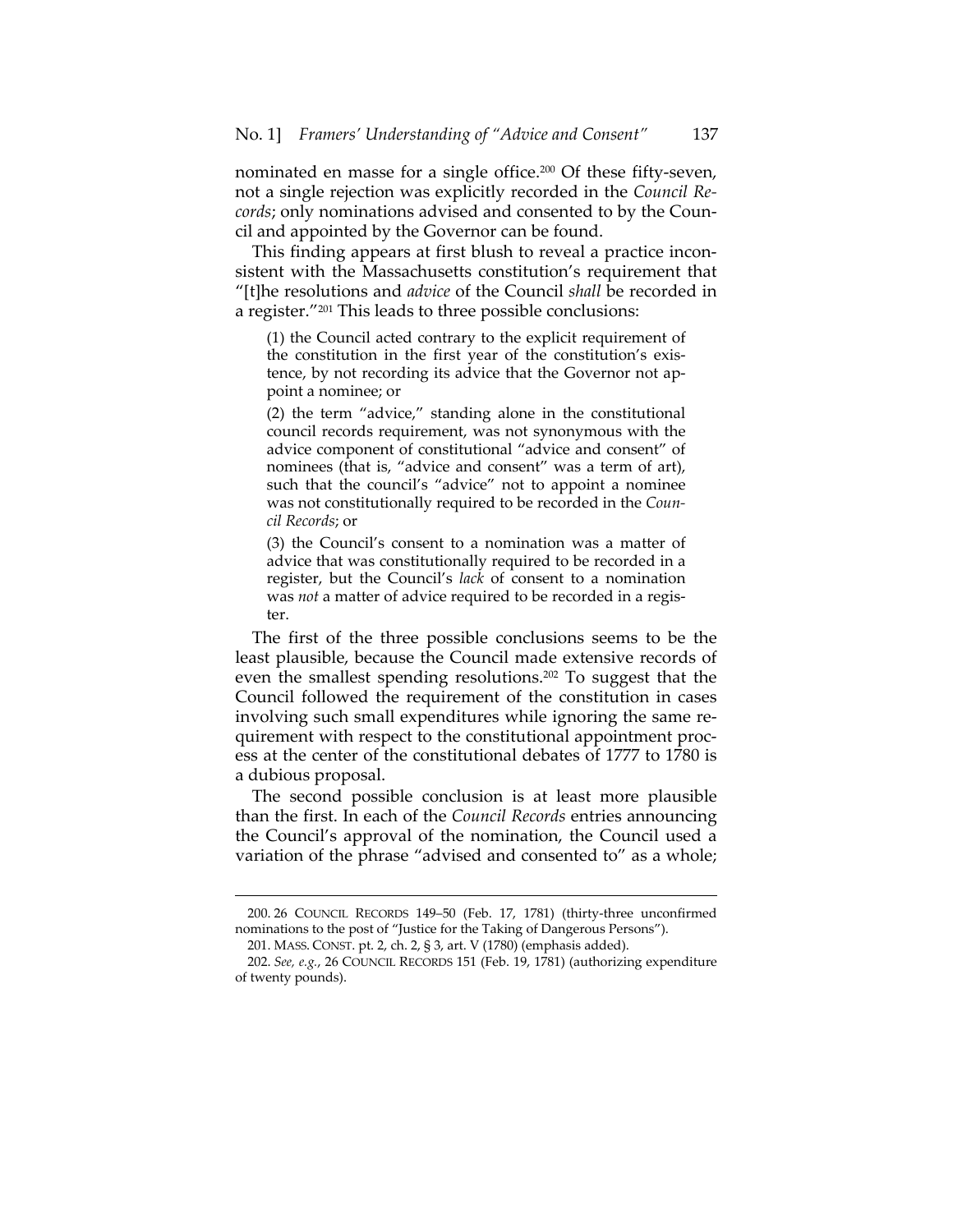in no case did it specify any added "advice" beyond the mere approval of the candidate, coupled with its consenting to the nomination. This precise repetition of the full phrase suggests that "advice and consent" may have been a term of art. But constitutional provisions before and after the appointments provision also require the Governor to obtain the "advice" of the Council but not the consent. For example, the article pre‐ ceding the appointment provision requires that the Governor obtain the "advice" of the Council before granting pardons.203 In addition, the article following the appointment provision requires the Governor to seek the "advice" of the Council be‐ fore appointing military officers and Continental Army officers;204 the article following those provisions requires council "advice and consent" before spending Treasury monies.<sup>205</sup> Further refuting the term‐of‐art reading of "advice" and "advice and consent," James Bowdoin, in announcing the then‐new constitution, used the term "advise" in the context of appointments, in the very place of "advice and consent": "[W]e have provided that he shall have a Council to *advise* him at all times and upon all important Occasions, and he with the *advice* of his Council is to have the Appointment of Civil Officers."206 In light of these considerations, it appears unlikely that "advice" within "advice and consent" was intended to be a term of art not synonymous with other uses of "advice" at the time of Na‐ thaniel Gorham's proposal at the Federal Convention.207

The most plausible conclusion, then, is that the Council conveyed dissatisfaction with executive nominations for appoint‐ ment in a manner not qualifying as official advice for the

<u> 1989 - Johann Stein, marwolaethau a bhann an t-Amhain an t-Amhain an t-Amhain an t-Amhain an t-Amhain an t-A</u>

We do not think that these different phrases, used in different parts of the Constitution, namely, "by and with the advice of council," "by and with the advice and consent of the council," "with the advice and consent of the council," "with advice of council," and "with advice of the council," differ at all in legal effect. They all recognize the fact that the act, first of all, and afterwards for all time, is to be the act of the Governor. The only connection that the council can have with it is advisory. Whether the Governor takes advice or not, his conclusion must rest finally upon his own judgment.

Op. of the Justices to the Governor and Council, 190 Mass. 616, 619–20 (1906).

<sup>203.</sup> MASS. CONST. pt. 2, ch. 2, § 1, art. VIII (1780).

<sup>204.</sup> *Id.* pt. 2, ch. 2, § 1, art. X.

<sup>205.</sup> *Id.* pt. 2, ch. 2, § 1, art. XI.

<sup>206.</sup> BOWDOIN ADDRESS, *supra* note 191, at 15 (emphasis added).

<sup>207.</sup> The Massachusetts Supreme Judicial Court has agreed with this conclusion in an advisory opinion, interpreting "advice" alone and "advice" in "advice and consent" to be synonymous: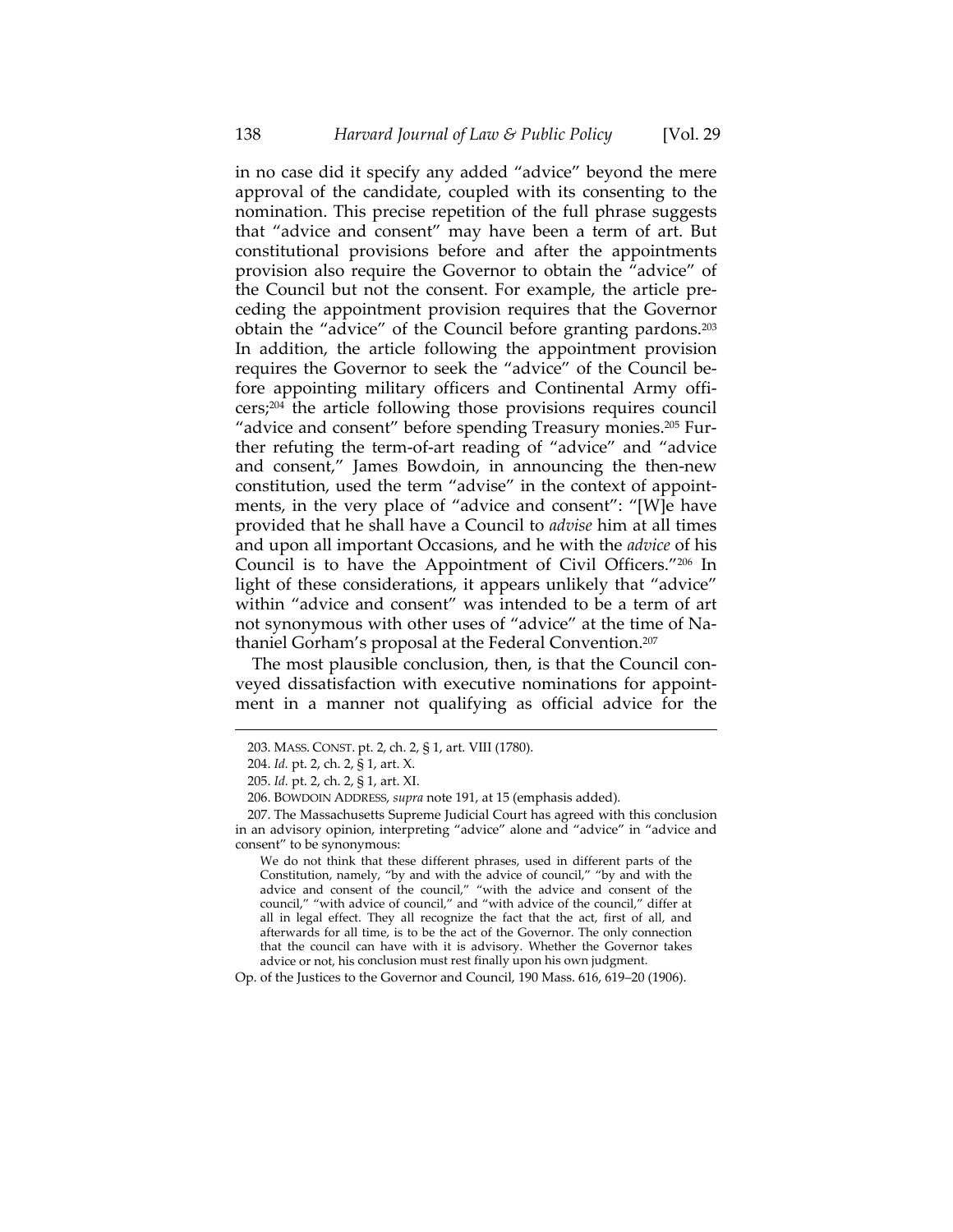purposes of the constitution. In essence, under this theory, "advice" would have been a term of art not just with respect to "advice and consent" situations, but all of the constitutional advice situations: "advice" would have referred only to certain types of responses of the Council to the Governor. At first blush, this seems as implausible as the preceding conclusion; the framers of the Constitution of 1780 clearly wanted a general advisory board for the Governor, one that would meet with the Governor nearly every day<sup>208</sup> and provide him with its opinions on executive matters. But the absence of any negative, nonappointment advice in the spans of *Council Records* investi‐ gated for this Article implies that either the Council gave virtually no advice, or that its advice was limited to rare occasions, and only to occasions in which it affirmatively *condoned* action, never when it advised *against* action.209

This can be illustrated by example: The overwhelming major‐ ity of *Council Records* entries relate to warrants on spending. *In not a single case* do the *Council Records* note the council advising *against* spending; all entries involve the *allowance* of spending. It appears that Massachusetts's Council, in the execution of its constitutional powers and duties, did not find its "advice" to extend beyond limited matters of *affirmative* espousal of pro‐ posals set before it.

This interpretation of advice and consent also reflects the traditional use of the phrase in England, which, long before 1787, customarily noted that the King's law was enacted "by and with the advice and consent of the lords spiritual and temporal and commons in parliament assembled" (or a functionally equivalent reference to "advice and consent") in pronouncements of law that received the concurrence of Par‐ liament.<sup>210</sup> "Advice and consent" did not refer to parliamentary

<sup>208.</sup> *See generally* 26 COUNCIL RECORDS (1780–1781).

<sup>209.</sup> *See, e.g.*, 26 COUNCIL RECORDS 24 (Nov. 16, 1780) ("Advised that Deacon Thomas Foster, Keeper of the Powder House, be & hereby is directed to deliver to Messers. Otis and Henley four Tons of powder lodged in the Magazine in Boston being the property of the United States."); *id.* at 42 (Dec. 2, 1780) ("Advised that a warrant be drawn on Treasury for thirty three hundred & four pounds seven shillings . . . ."). In the overwhelming majority of cases, warrants of spending were phrased without the term "advice." *See, e.g.*, *id.* at 50 (Dec. 13, 1780) ("Warrant drawn on the Treasury for . . . .").

<sup>210.</sup> *See* Arthur Bestor, *Separation of Powers in the Domain of Foreign Affairs: The Intent of the Constitution Historically Examined*, 5 SETON HALL L. REV. 527, 541–47 (1974).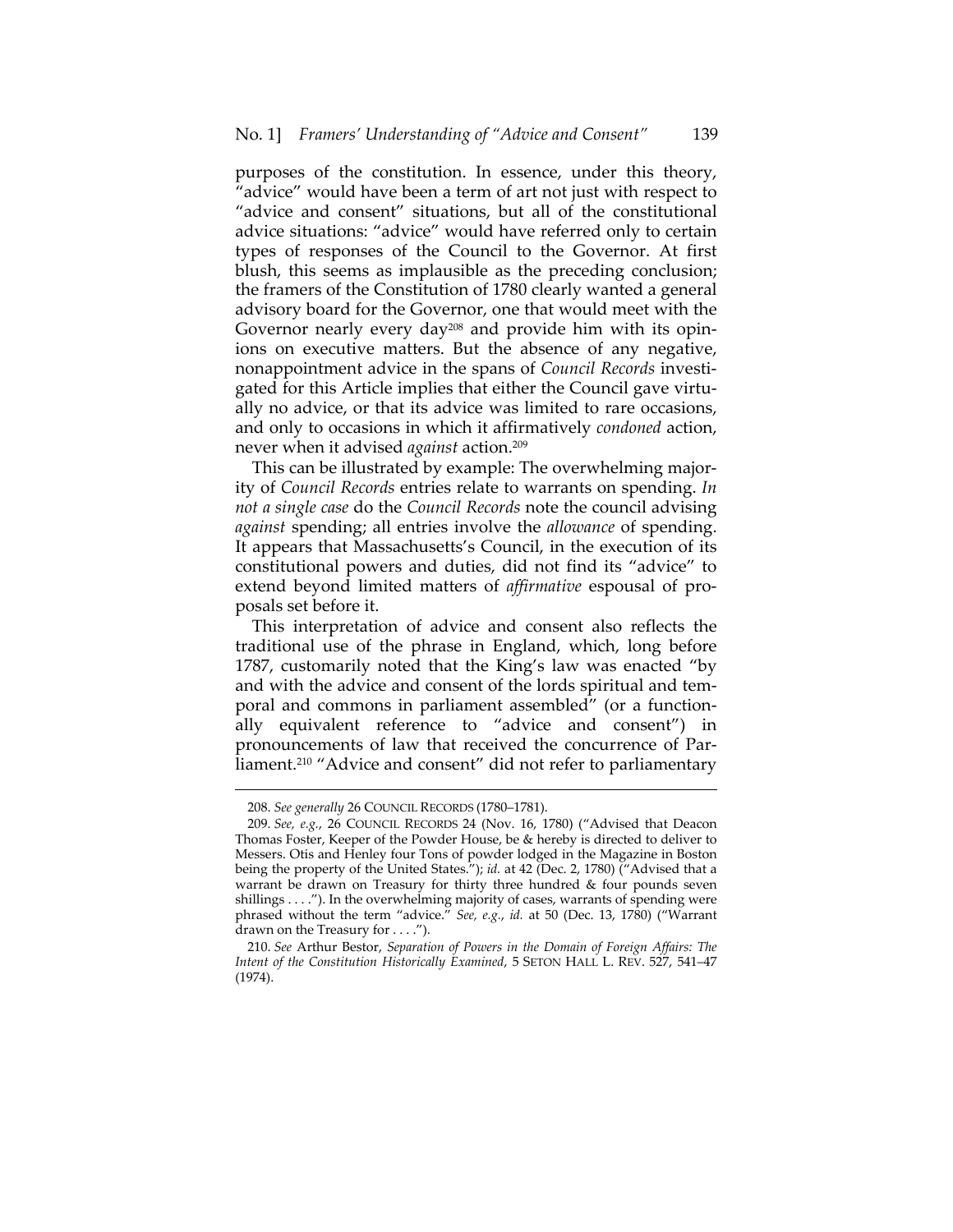rejection of the King's proposed course of action, but only its endorsement of that proposal. In this respect, "advice" was not a synonym for "opinion," but rather, it was a synonym for "ap‐ proval."211

Outside of the above conclusions regarding the advice of the council, investigation into the *Council Records* illuminates one further feature of the Council's norms: In no apparent case did the Council record a vote tally or include dissenting opinions of any Councilors. The Council consisted of nine members, each with a constitutional right to include his dissenting opin‐ ions in the *Council Records*. <sup>212</sup> Neither in the year following the effective date of the constitution, nor in the year preceding the 1787 Federal Constitutional Convention, did a single member include a dissenting opinion. Furthermore, in no apparent case did the *Council Records* record any vote tallies. It recorded only the ultimate resolution of issues and spoke in apparently unanimous terms.

Finally, it should be noted that, according to the plain text of the constitution, the council was a majoritarian body.213 Whether the council followed this rule in practice is not known, especially given that the *Council Records* did not record vote tallies.

# *C. Summary*

The Massachusetts process of council advice and consent for executive nominations served as Nathaniel Gorham's model in proposing an advice and consent model of judicial appoint‐ ment in the Federal Constitutional Convention. As seen in the colonial history of the council, and in the Essex controversy, the people of Massachusetts deemed a strong Council essential to the effective restraint of the Governor; it was a core feature of the revised Massachusetts Constitution of 1780. It was originally envisioned as a majoritarian body, per the text of its con-

<sup>211.</sup> *See id.* at 545. Bestor notes that, although the U.S. Constitution uses the term "advice" with respect to relationship between the President and the Senate on matters of appointment and ratification, it uses the term "opinion" with respect to the relationship between the President and his Cabinet, U.S. CONST. art. II, § 2, cl. 1, suggesting that the terms were not synonyms. But note that, in describing the Massachusetts Constitution of 1780, James Bowdoin appeared to use the term "advise" as a synonym for "opine." *See supra* note 206 and accompanying text.

<sup>212.</sup> MASS. CONST. pt. 2, ch. 2, § 3, art. V (1780).

<sup>213.</sup> *Id.*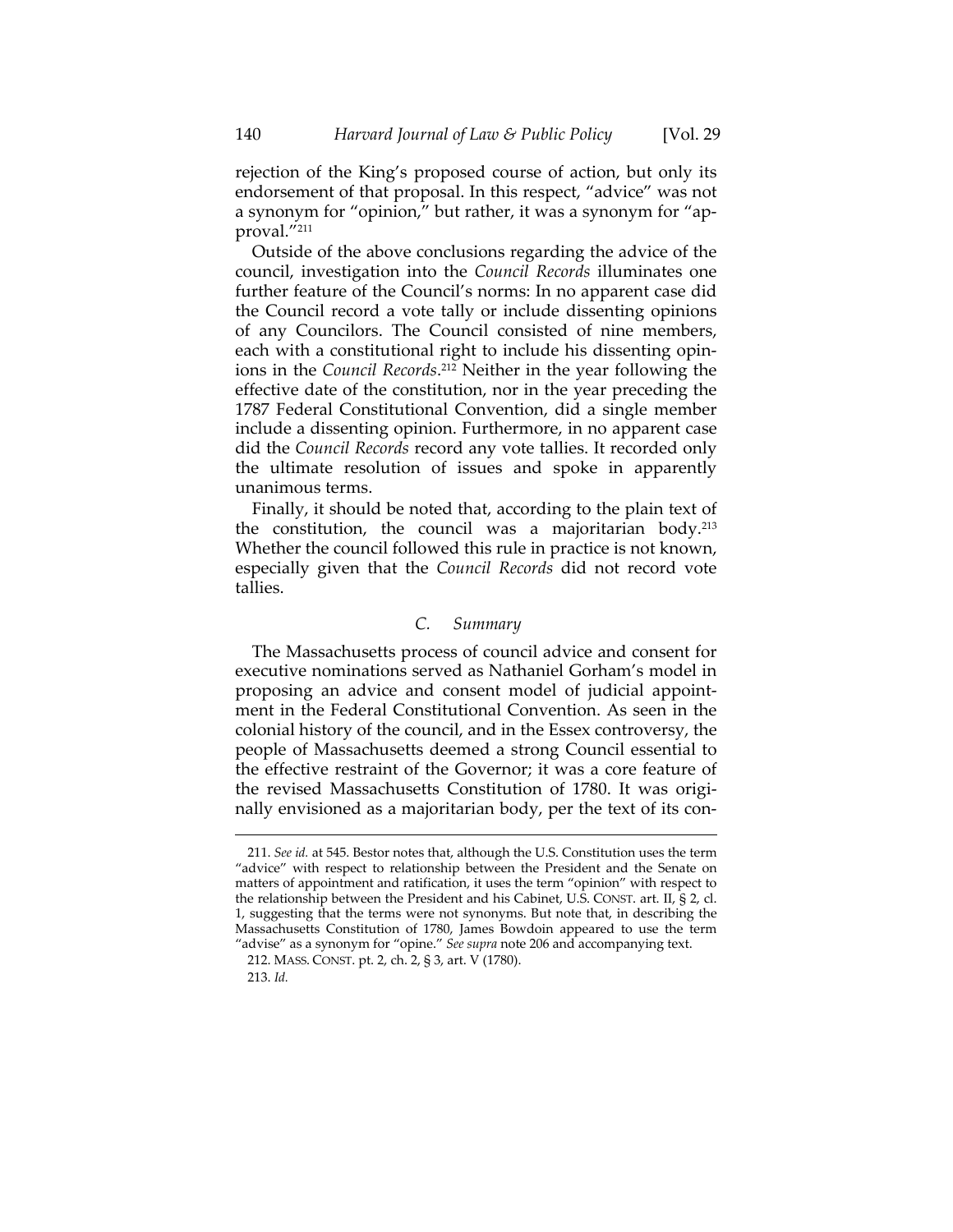stitutional mandates. But as seen in the investigation of its re‐ cords, its advice appears to have been limited to formal pro‐ nouncements on matters of spending and appointment, not including any general advice it offered the Governor in their near-daily meetings. It appears that its formal advice and "consent" did not include rejections of nomination or of other gubernatorial requests; rather, it was limited to the affirmative, explicit approval of matters before it. The Massachusetts Coun‐ cil never evidenced obedience to any obligation to actively and publicly reject those nominees who failed to receive its consent, at least not in any way that comported with the explicit man‐ date of the then-new state constitution, in the brief interim between ratification of the state constitution of 1780 and the Federal Constitutional Convention of 1787. This stands as strong evidence against the suggestion that the Federal Consti‐ tution's advice and consent provision includes an implicit obliga‐ tion that the Senate actively and publicly reject those nominations that fail to secure the Senate's consent.

# III. MADISON'S ALTERNATIVE, AND COMPLETIONS VERSUS VETOES

As noted above, Nathaniel Gorham's advice and consent proposal was met by a variety of competing plans for appoint‐ ment of judges: presidential appointment, senatorial appointment, legislative appointment, and presidential appointment subject to a discretionary senatorial veto.<sup>214</sup> The last of these plans, proposed by James Madison with specific reference to the Gorham plan, provides an interesting counterpoint to the Gorham plan, because in its final version, it would have al‐ lowed the Senate to veto the nomination with merely a majority vote.

Because James Madison explicitly differentiated his Senate veto from Gorham's advice and consent, his plan serves as an invaluable piece of evidence in the search for the meaning of Gorham's plan. Nevertheless, Madison's plan has been wholly overlooked in scholarship on the matter. Although Madison's proposal does not completely resolve the questions of advice and consent, it does contribute to the debate, highlighting cru-

<sup>214.</sup> *See supra* Part I.A.1.c.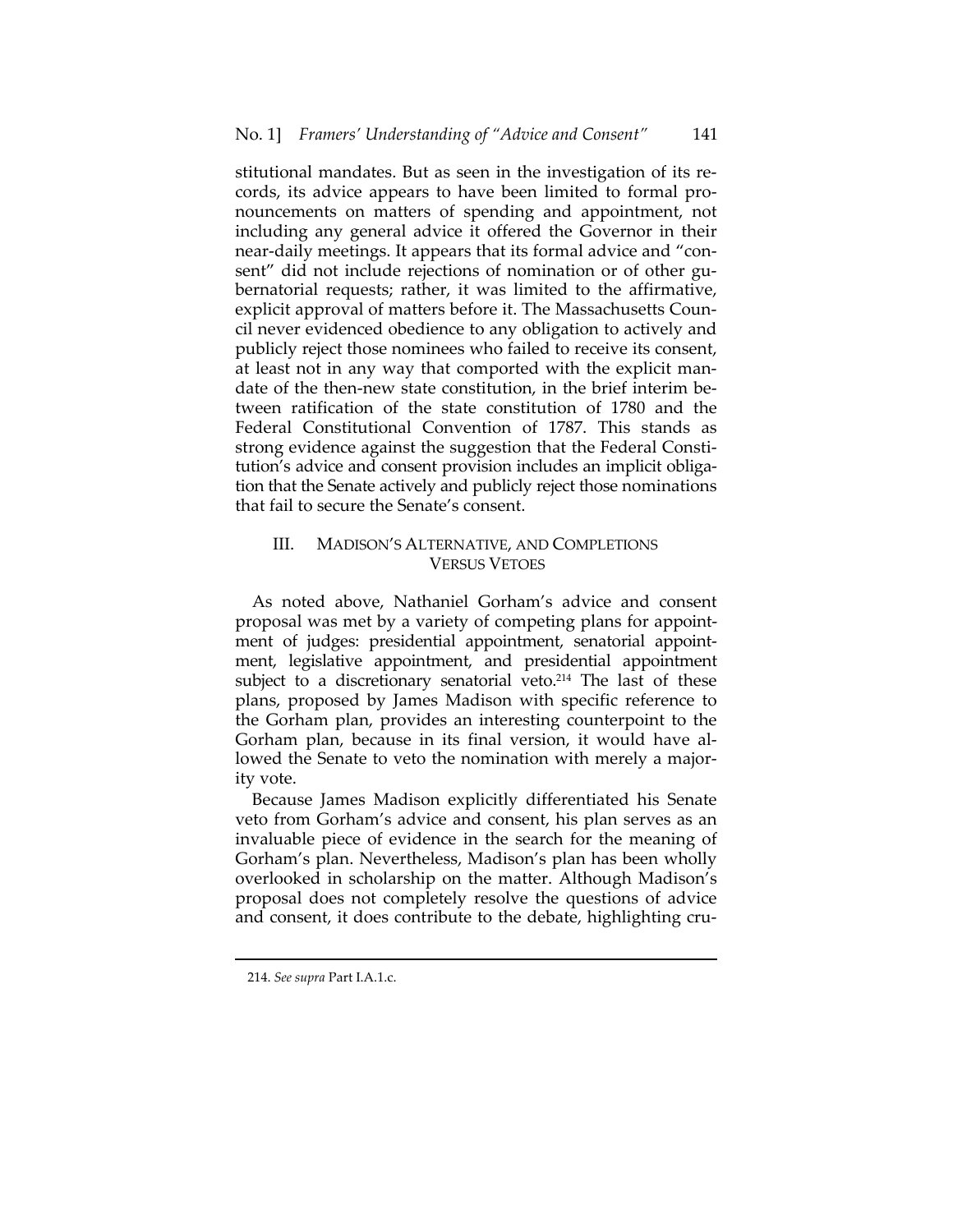cial textual differences between interbranch relationships that call for obligations to act and relationships where no such obli‐ gations exist.

#### *A. Madison's Proposal Versus Gorham's Advice and Consent*

On July 18, in response to the Gorham advice and consent proposal,215 James Madison recommended an alternative means of appointment of judges and other officers: presidential ap‐ pointment subject to a discretionary Senate veto.216 In its final form on July 21, Madison's proposal ultimately allowed for the Senate to veto the President's appointment by *majority* vote.217

Undoubtedly, Madison saw a qualitative difference between the Gorham plan, by which the President's nominations could be appointed subject to Senate advice and consent via majority vote, and his own plan, by which the President's nominations were effective subject to Senate veto by majority vote. Madison was not the only one to recognize a difference between the plans. Randolph, for example, noted that he preferred advice and consent to the Senate veto.<sup>218</sup> Moreover, the Maryland delegation, earlier a supporter of Senate control of appoint‐ ments, supported Gorham's advice and consent proposal, but voted *against* the Madison plan. And Georgia, which had ear‐ lier supported Senate control of appointments, and which voted "absent" on Gorham's plan, also voted *against* the Madi‐ son plan.

Madison, a proponent of executive control over appointments; Randolph, the pro‐Senate‐appointment Maryland dele‐ gates; and the pro‐Senate‐appointment Georgia delegates recognized that the Gorham plan provided the Senate with more power in appointments than the Madison plan. Appointment by the President upon the Senate's advice and consent would empower the Senate more than would appointment by the President subject to the Senate's discretionary veto. In the former, the burden is on the President and supporters of his nominee to engage in organization of Senate support; in the latter, the burden is on the Senate's opponents of the nomina-

<sup>215.</sup> *See supra* note 54 and accompanying text.

<sup>216.</sup> *See supra* note 63 and accompanying text.

<sup>217.</sup> *See supra* note 84 and accompanying text.

<sup>218.</sup> *See supra* note 28 and accompanying text.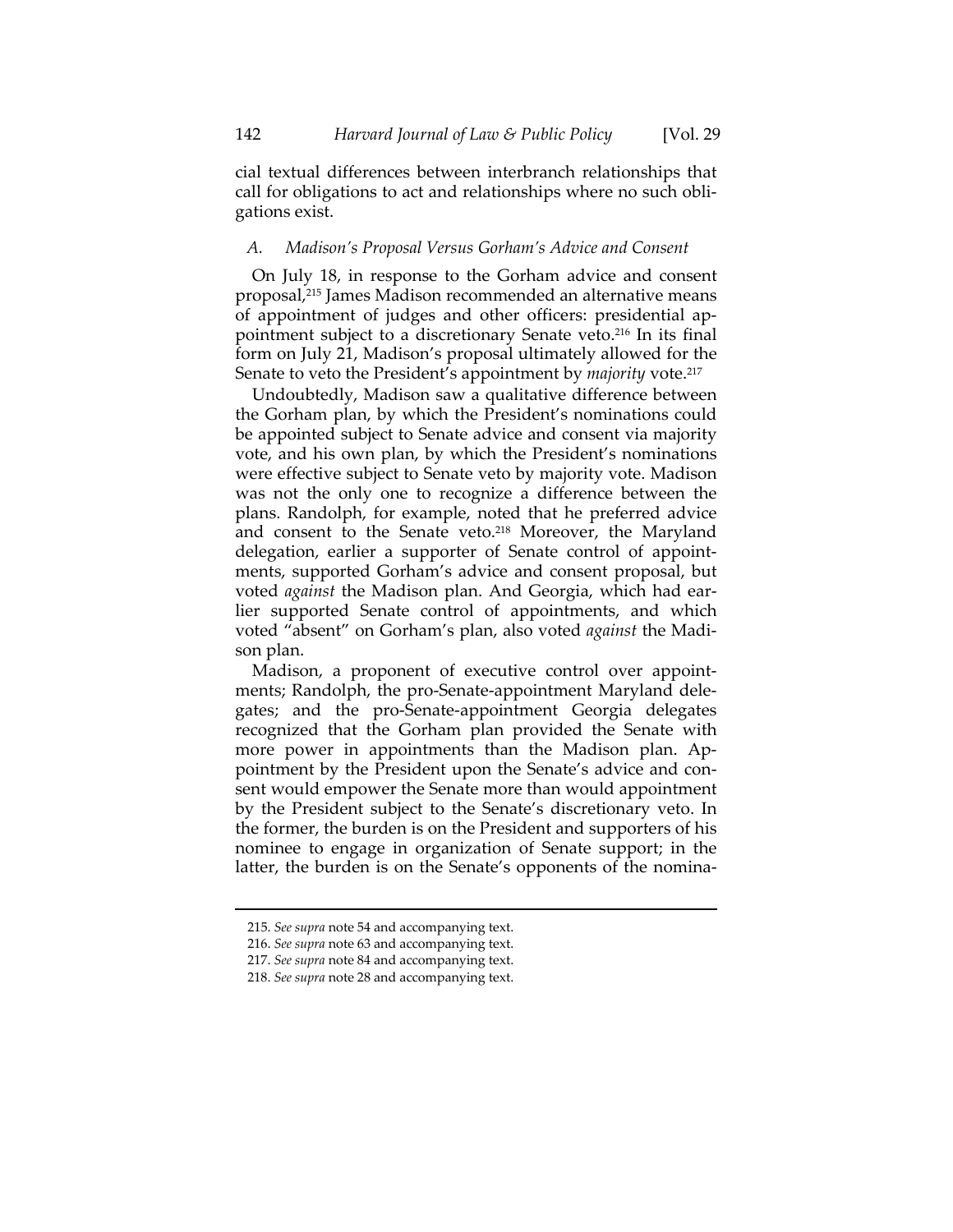tion to engage in organization of Senate action, because the President wins merely by maintaining the status quo. More‐ over, the Senate's relative power is increased further when ad‐ vice and consent includes no obligation to vote either up or down, as compared to when advice and consent includes an obligation to vote either up or down, because the obligation to vote eliminates the President's burden of persuading the Sena‐ tors to vote, leaving only the burden of persuading them to vote affirmatively. In sum, then, the Senate's relative power increases as the framework moves from presidential appoint‐ ment subject to discretionary Senate veto, to presidential appointment subject to Senate advice and consent with the Senate obligated to vote, to presidential appointment subject to Senate advice and consent with the Senate not obligated to vote.

But while the relative mechanics of Madison's and Gorham's proposals explain which of the two plans empowered the President and which empowered the Senate, they do not an‐ swer the question of whether the relative differences were merely large (that is, discretionary veto versus advice and con‐ sent with an obligation to vote) or yet larger (that is, discretionary veto versus advice and consent *without* an obligation to vote). Fortunately, a textual analysis provides further informa‐ tion on this point.

# *B. A Textual Framework: Completion Versus Veto*

The intersection of the legislative and executive branches in appointments, with the responsibility of the President rein‐ forced by the security of the Senate, constitutes a core interbranch "check and balance." It is not, of course, the only one. Other interbranch checks and balances include presidential veto of legislation,<sup>219</sup> presidential "pocket veto" of legislation,<sup>220</sup> congressional review of presidential vetoes,<sup>221</sup> Senate ratification of treaties,<sup>222</sup> congressional impeachment of judges, Presidents, and executive officers,<sup>223</sup> and vice-presidential service as President of the Senate.<sup>224</sup> While generally known as checks

<sup>219.</sup> U.S. CONST. art. I, § 7, cl. 2. 220. *Id.* 221. *Id.* 222. *Id.* art. II, § 2. 223. *Id.* art. I, §§ 2–3. 224. *Id.* art. I, § 3, cl. 4.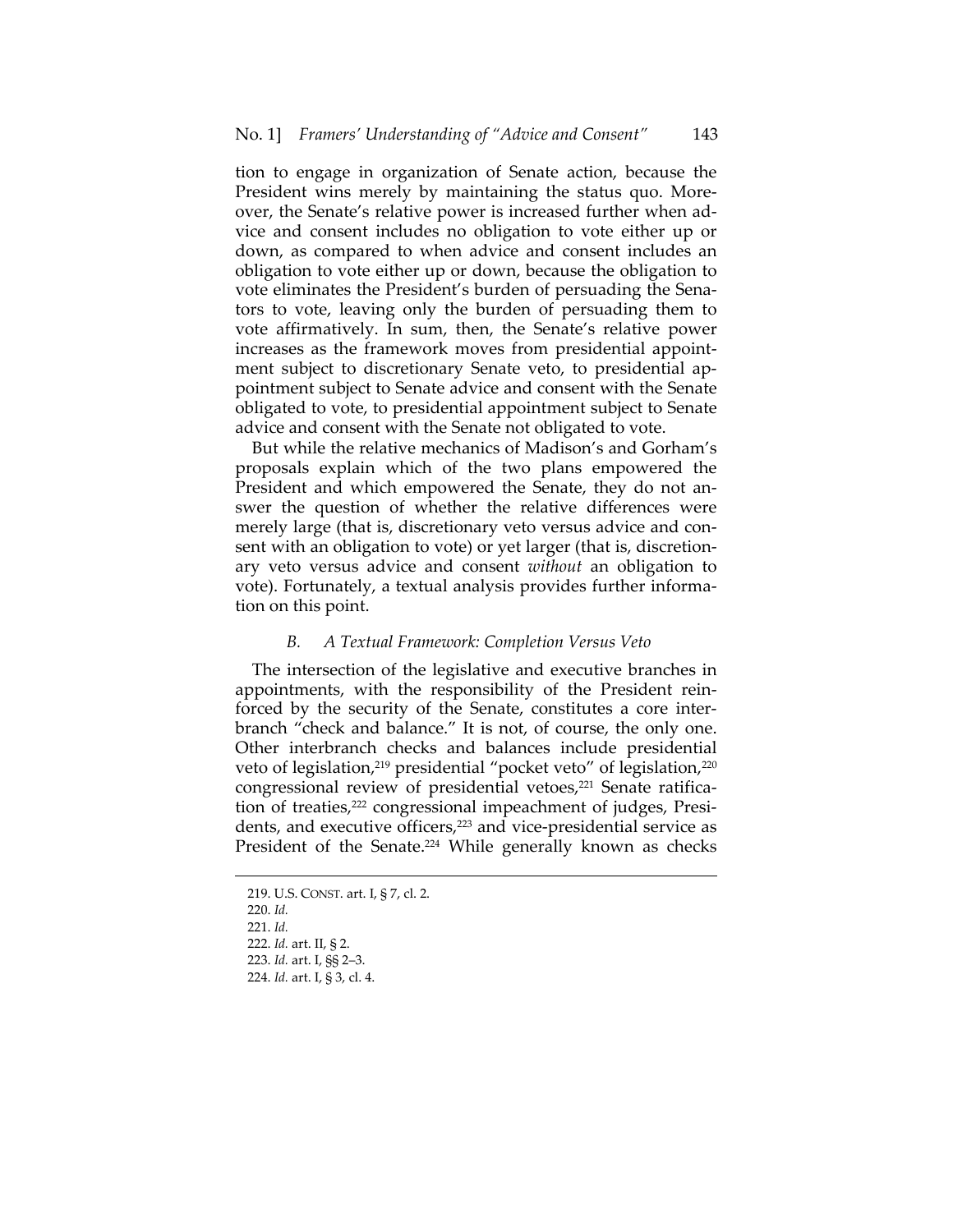and balances, these powers in fact break down into two categories, which can be referred to as "veto power" and "completion power." Although these categorizations may not necessarily be self-evident when looking at the Constitution, they are quite obvious upon comparing the two plans found to be so different at the Constitutional Convention: Gorham's advice and consent and Madison's veto. But before considering the respective pro‐ posals, further development of the analytic framework is ap‐ propriate.

#### *1. Veto or Completion?*

In matters of veto power, the act of one branch becomes complete without participation by another branch, but another branch may step in to negate the first branch at its discretion. For example, a bill having passed both houses of Congress shall become law if not returned by the President within ten days after being presented to him.225 If the President disagrees with the bill, then he may in his discretion return it to Congress with his objections, but his failure to act results in enactment of a law.226 Likewise, impeachments and subsequent removals constitute a veto of general executive or judicial action: The President may conduct himself in perceived execution of the law, but Congress may, in its discretion, veto his general execution through impeachment and removal.

Matters of completion power, on the other hand, consist of checks and balances in which the act of one branch does not realize its desired effect unless and until completion by another branch. An impeachment trial of the President cannot occur until the Chief Justice presides over it.227 Counterintuitively, the presidential pocket veto represents completion power—or, more precisely, the nonexecution of completion power because when a bill is presented to the President within ten days of a congressional adjournment, it cannot become a law

 225. Except in the cases where the ten‐day time limit will lapse after congressional adjournment. *Id.* art. I, § 7, cl. 2.

<sup>226.</sup> Such a veto constitutes, in its own right, an action subject to veto by another branch: The Congress can overturn a Presidential veto by a two‐third vote in each house. U.S. CONST. art. I, § 7, cl. 2.

<sup>227.</sup> *Id.* art. I, § 3, cl. 6.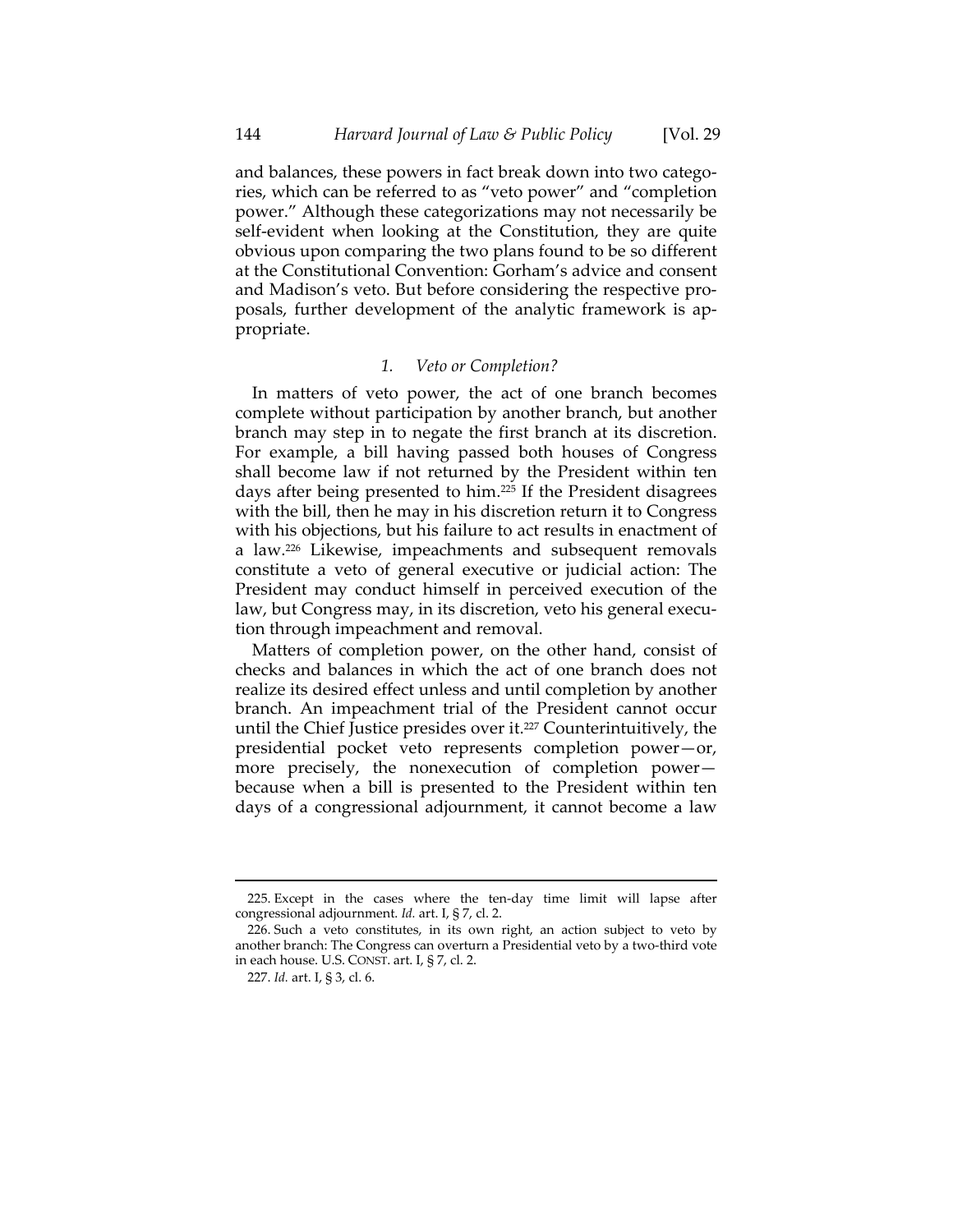unless the President completes Congress's work by signing it 228

Madison's discretionary Senate veto clearly falls into the former category, veto power. Just as the President, for ten days, enjoys the discretion to veto legislation presented to him upon bicameral passage, Madison's proposal would have given the Senate a span of time during which to veto, at its discretion, the President's nomination. In contrast, Senate advice and consent with respect to nominations and treaties clearly falls into the latter category, completion power. By comparing advice and consent to other examples of completion power, one can see more clearly whether there exists an obligation to act on judi‐ cial nominations.

#### *2. Discretionary Completion or Mandatory Completion?*

In cases of veto power there is, by definition, no obligation to act. The power is wholly discretionary. But in cases of comple‐ tion power, there is no obvious answer to the question of whether an obligation exists. In some cases, such as the Chief Justice's constitutional role as president of presidential im‐ peachment trials, there is obvious completion power, and an obligation to execute it: "the Chief Justice shall preside."229 This may be referred to as "mandatory completion." In the pocket veto context, where the President has received a bill within ten days of congressional adjournment, there is obviously no obli‐ gation to complete; on myriad occasions Presidents have thwarted legislation by not acting on it. This may be referred to as "discretionary completion."230

In which of these cases does the advice and consent to presidential nominations for judicial office fall? The most obvious difference between the Senate's advice and consent power and clear examples of mandatory completion power is the absence of an unqualified "shall" directive. The Constitution explicitly states that, upon conditions precedent, one branch will func‐ tion in completion of another branch. Upon commencement of a trial of presidential impeachment, the Chief Justice "shall"

<sup>228.</sup> *Id.* art. I, § 7, cl. 2.

<sup>229.</sup> *Id.* art. I, § 3, cl. 6.

<sup>230.</sup> Like "Veto Power" and "Completion Power," the labels "Discretionary Completion" and "Mandatory Completion" are the invention of the present author.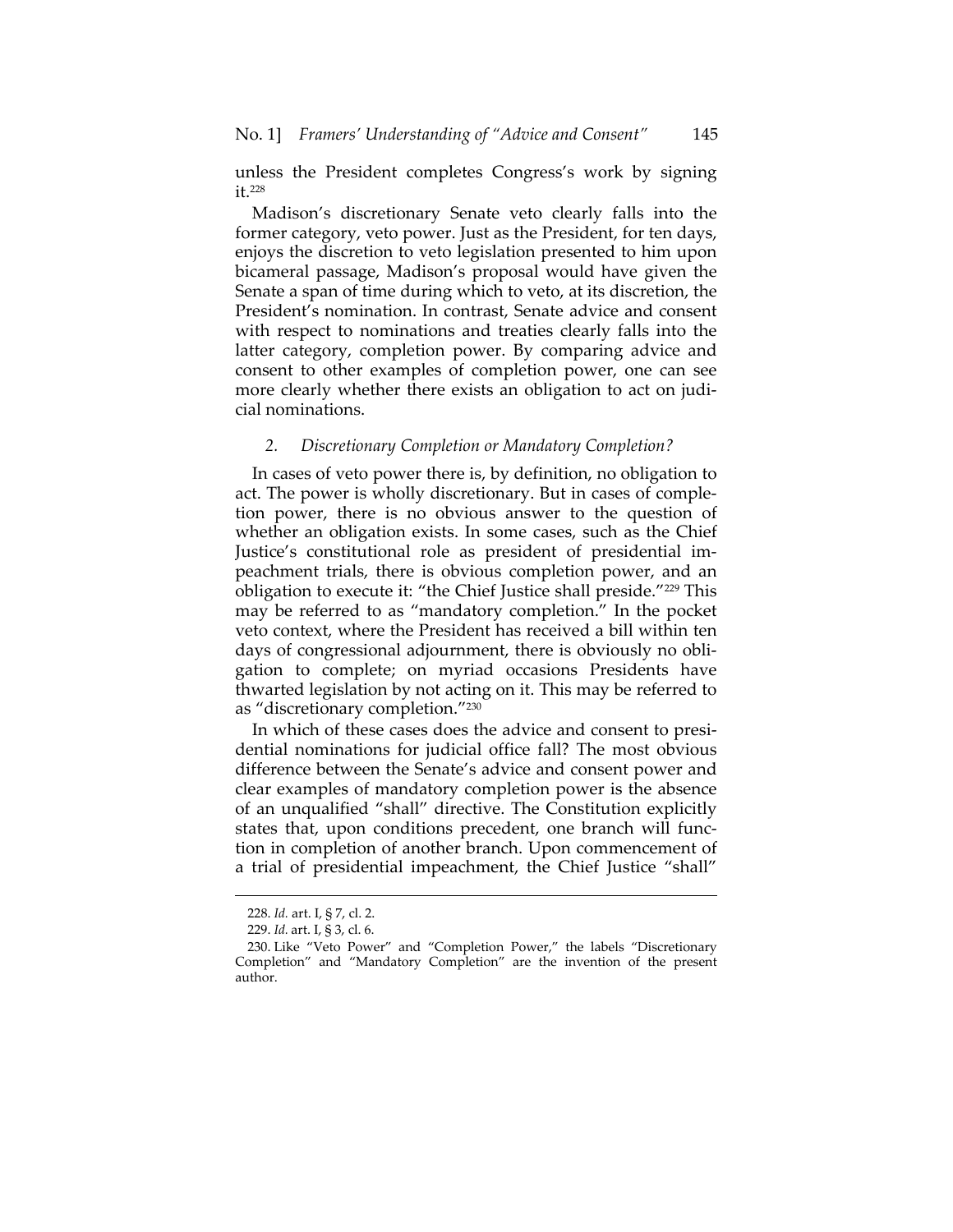preside.231 The Vice President "shall" preside over the Senate generally.<sup>232</sup> In clear cases of discretionary completion, the constitutional directive lacks an unqualified "shall." For example, the Pocket Veto Clause describes the conditions in which the President may allow a bill to expire uncompleted; it provides no "shall" with respect to the President's decision to act.<sup>233</sup>

In light of these differences, senatorial advice and consent to treaties and nominations appears to fall into the discretionary category. The structure of the clause provides no specific direc‐ tive for the Senate to act; indeed, the language of the clause makes Senate advice and consent a condition precedent to the President's power to appoint.<sup>234</sup>

Although this first point may seem trivial, its importance can be illustrated by looking to the full text of the Constitution. In matters of mandatory action, in interbranch activities or other‐ wise, the Constitution uses "shall" prescriptions to ensure action: In the context of the Constitution's Appointment Clause, the document prescribes presidential actions using the "shall" directive; it makes no "shall" directive for the condition prece‐ dent, Senate consent. The directive "shall" is nowhere to be found in matters of discretionary vetoes or discretionary completion, including the Advice and Consent Clause. The Fram‐ ers' choice of words on that matter is compelling evidence that the Senate is under no constitutional duty to act on nomina‐ tions.

# *C. Summary*

Just as the Constitution contains no explicit requirement that the President act in the pocket veto context, it contains no ex‐ plicit obligation that the Senate act to demonstrate its lack of consent to a judicial nomination. Moreover, the structure of Madison's alternative proposal does little to suggest that the Advice and Consent Clause contains any implicit obligation. As seen in the discussions of Madison's plans, the Framers knew how to create an explicit majority‐vote requirement if they wanted. Moreover, they knew how to require the Senate

<sup>231.</sup> U.S. CONST. art. I, § 3, cl. 6.

<sup>232.</sup> *Id.* art. I, § 3, cl. 4.

<sup>233.</sup> *Id.* art. I, § 7.

<sup>234.</sup> *Id.* art. II, § 2, cl. 2.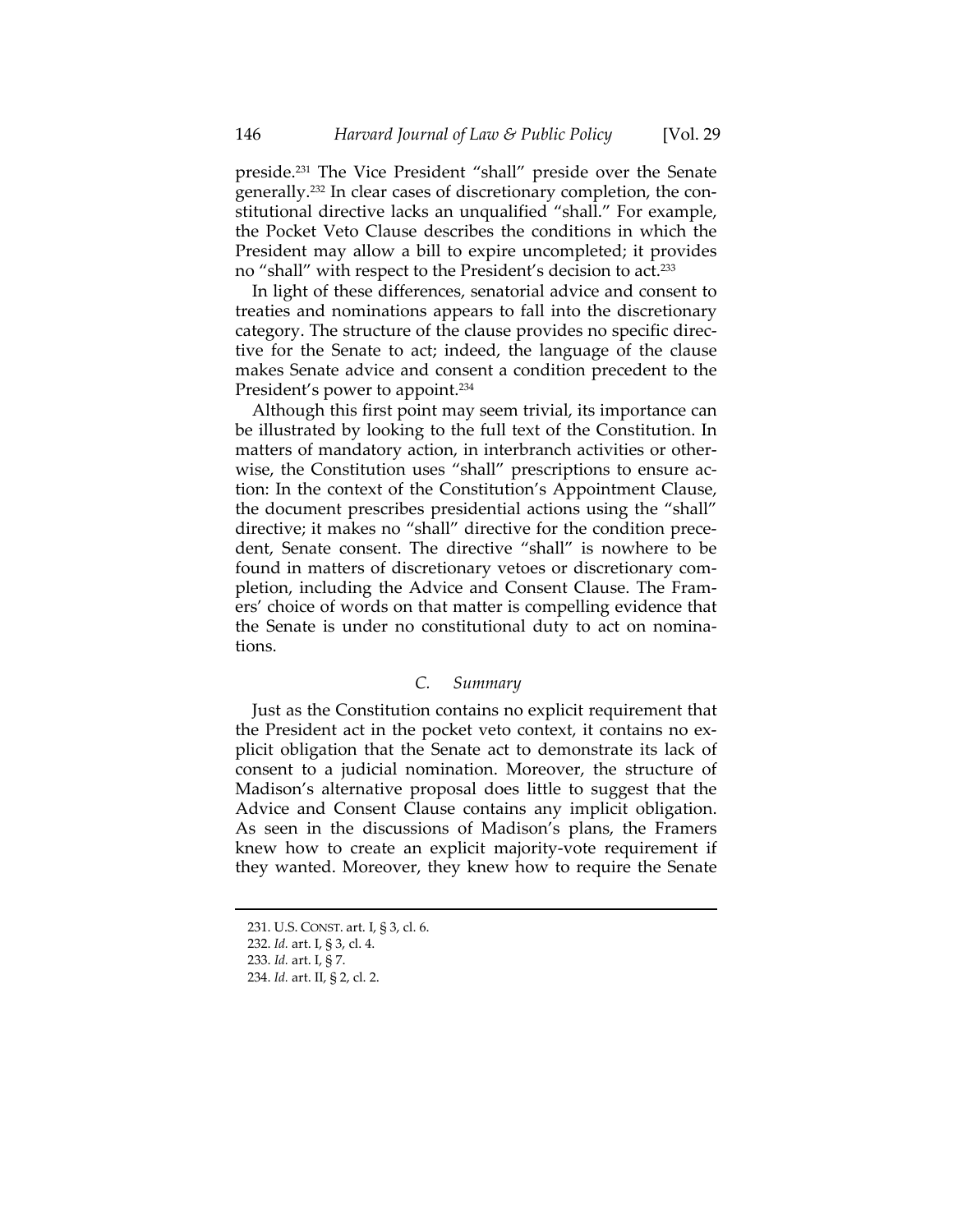to complete an interbranch action when they wanted it so to act.235

#### IV. CONCLUSION

Despite suggestions by the President, various Senators, and numerous commentators that the Senate has a constitutional obligation to act on judicial nominations, the text of the Consti‐ tution contains no such obligation. Moreover, the suggestion that the obligation is implicit in the Advice and Consent Clause does not appear to comport with the Framers' understanding of the term. This analysis is limited, of course, to a considera‐ tion of (1) the Framers' reliance on the example of the Com‐ monwealth of Massachusetts's advice and consent model; and (2) the structure of their choice of constitutional text, particularly by contrast with James Madison's failed alternative to ad‐ vice and consent.

President Bush suggests that the Senate bears a "constitutional obligation" to act on judicial nominations,<sup>236</sup> but it is difficult, if not impossible, to demonstrate that the Framers would have agreed with such an assertion. The Framers' understand‐ ing of the terms of the Constitution is not necessarily synony‐ mous with the reasonable meaning of the Constitution's terms

<u> 1989 - Johann Stein, marwolaethau a bhann an t-Amhain an t-Amhain an t-Amhain an t-Amhain an t-Amhain an t-A</u>

236. Press Release, President George W. Bush, *supra* note 18.

<sup>235.</sup> The Department of Justice's Office of Legal Council recently came to a similar conclusion in answering the question whether the President "has a legal duty to appoint and commission a nominee once the Senate has given its advice and consent to the nomination." The OLC, looking to the Appointments Clause, noted:

The Constitution thus calls for three steps before a presidential appointment is complete: first, the President's submission of a nomination to the Senate; second, the Senate's advice and consent; third, the President's appointment of the officer, evidenced by the signing of the commission. All three of these steps are discretionary. Even after the Senate's advice and consent, up to the moment that the President signs the commission, he can grant or withhold an appointment in accordance with his will and judgment.

Appointment of a Senate‐Confirmed Nominee, Op. Off. Legal Counsel (Oct. 12, 1999), http://www.usdoj.gov/olc/marbury\_ltr.htm. Although this opinion letter rightfully states that the President is under no duty to nominate someone to fill a vacant office—despite the Constitution's instruction that he "shall" so nominate this does not contradict this Article's theory of "mandatory" and "discretionary" completion. When the President offers a nomination, he does not "complete" the efforts of another branch. Of course, the President's appointment does complete the work of the Senate, and that discretionary action is not preceded by a "shall" term in its constitutional mandate.